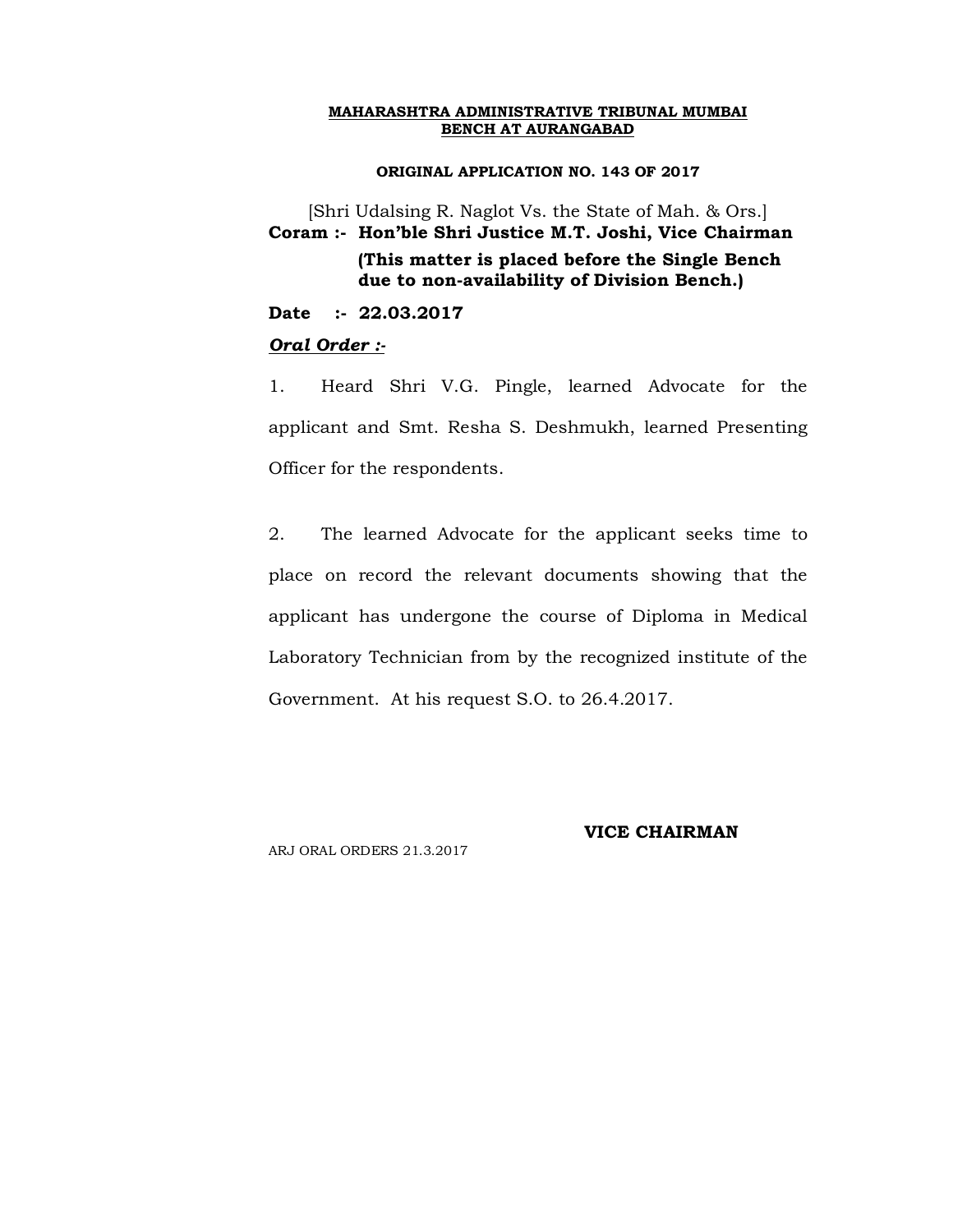#### **MA 258/2013 IN OA 124/2003 WITH OA 622/2002**

[Shri Rajaram B. Virulkar Vs. the State of Mah. & Ors.] **Coram :- Hon'ble Shri Justice M.T. Joshi, Vice Chairman**

 **(This matter is placed before the Single Bench due to non-availability of Division Bench.)**

**Date :- 22.03.2017**

#### *Oral Order :-*

1. Heard Shri S.D. Dhongde, learned Advocate for the applicant and Smt. Sanjivani Deshmukh Ghate, learned Presenting Officer for the respondents.

2. It is an admitted fact that after the decision of Hon'ble Bombay High Court, Bench at Aurangabad in writ petition no. 3925/2013 on 20.8.2013 the applicant has preferred the appeal before the appellate authority. The learned P.O., on instructions from the respondents, submits that the said appeal would be decided within a period of 3 weeks.

3. In view of the aforesaid statement of the learned Presenting Officer the respondents are hereby directed to decide the appeal preferred by the applicant within a period of 3 months from the date of this order.

4. S.O. to 4.6.2017.

5. Steno copy be supplied to the learned Presenting Officer.

#### **VICE CHAIRMAN**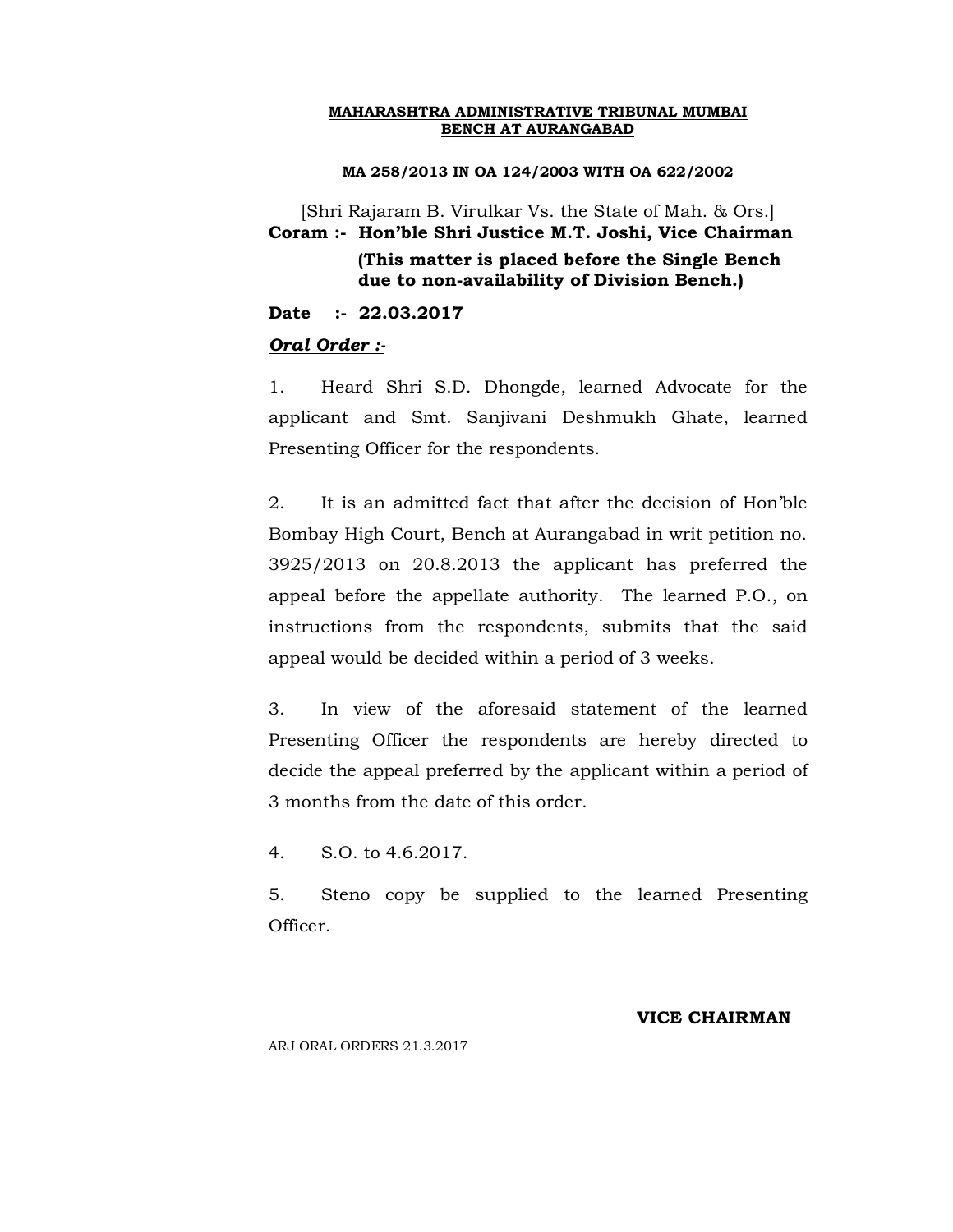#### **MA 335/2014 IN CP ST. 1240/2014 IN OA 387/2012**

[Shri Shivaji B. Honrao & Ors. Vs. the State of Mah. & Ors.] **Coram :- Hon'ble Shri Justice M.T. Joshi, Vice Chairman**

# **(This matter is placed before the Single Bench due to non-availability of Division Bench.)**

**Date :- 22.03.2017**

#### *Oral Order :-*

1. Heard Shri S.D. Dhongde, learned Advocate holding for Smt. Suchita A. Dhongde - Upadhyay, learned Advocate for the applicants, Smt. Deepali S. Deshpande, learned Presenting Officer for the respondent no. 1 and Shri P.R. Tandale, learned Advocate for respondent no. 2.

2. It is jointly submitted that the respondent no. 2 has complied with the order passed by the Tribunal in O.A. no. 387/2012 dated 21.1.2014 to the extent within its control. He further submits that some steps are required to be taken by the applicant nos. 3 & 5 and they are required to file copies of their caste validity certificates. So far as the applicant no. 2 is concerned, the proposal is already submitted to the Accountant General for sanction of necessary amounts.

3. In view of above position, the learned Advocate for the applicant submits that the present M.A. for permission to file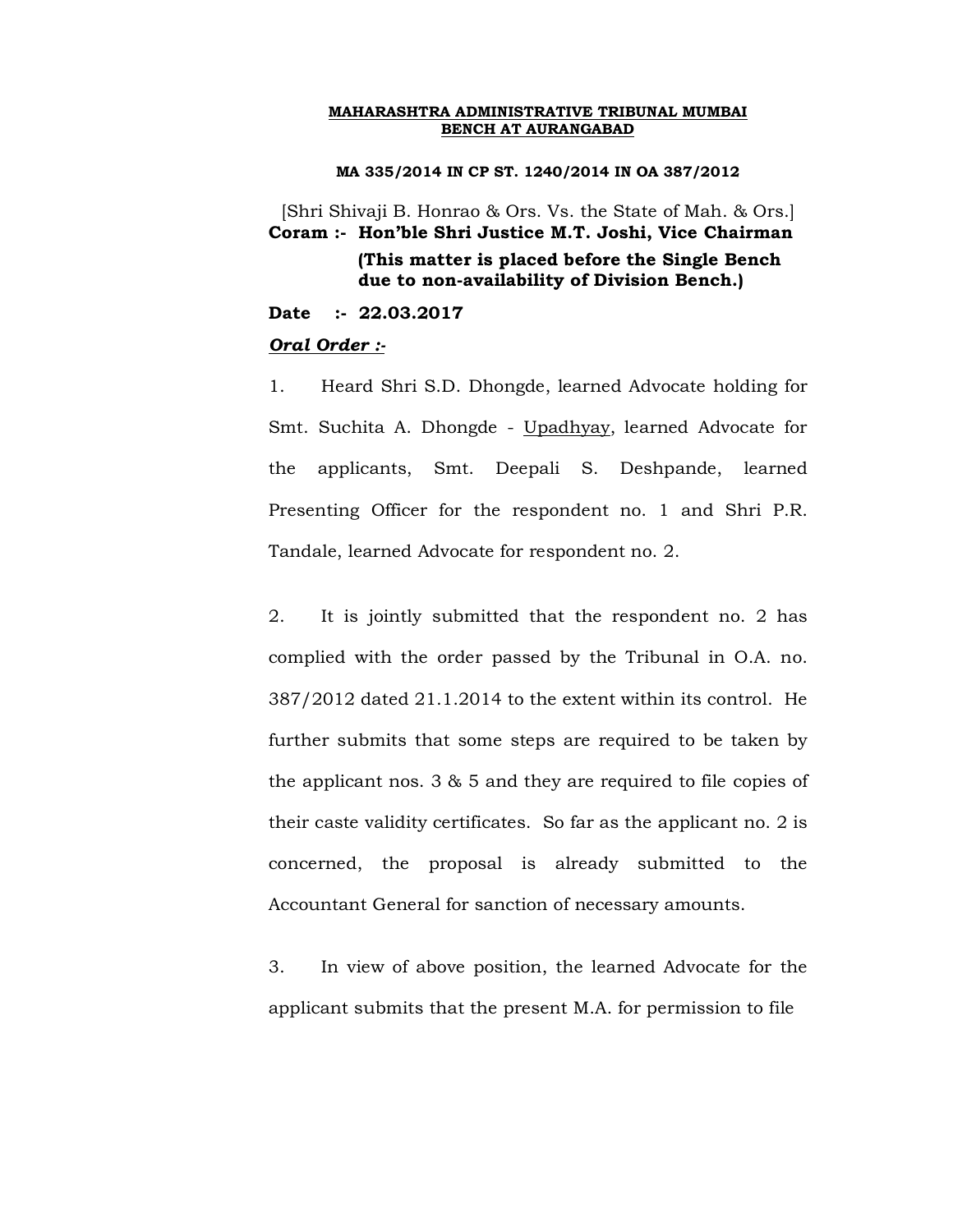#### **::-2-:: MA 335/2014 IN CP ST. 1240/2014 IN OA 387/2012**

contempt petition, be disposed of with liberty to the applicant to file fresh proceedings, in case any situation arises.

4. Accordingly, M.A. for permission to file contempt petition is disposed of with liberty as prayed for without any order as to costs. In view of disposal of M.A., registration of contempt petition is refused.

# **VICE CHAIRMAN**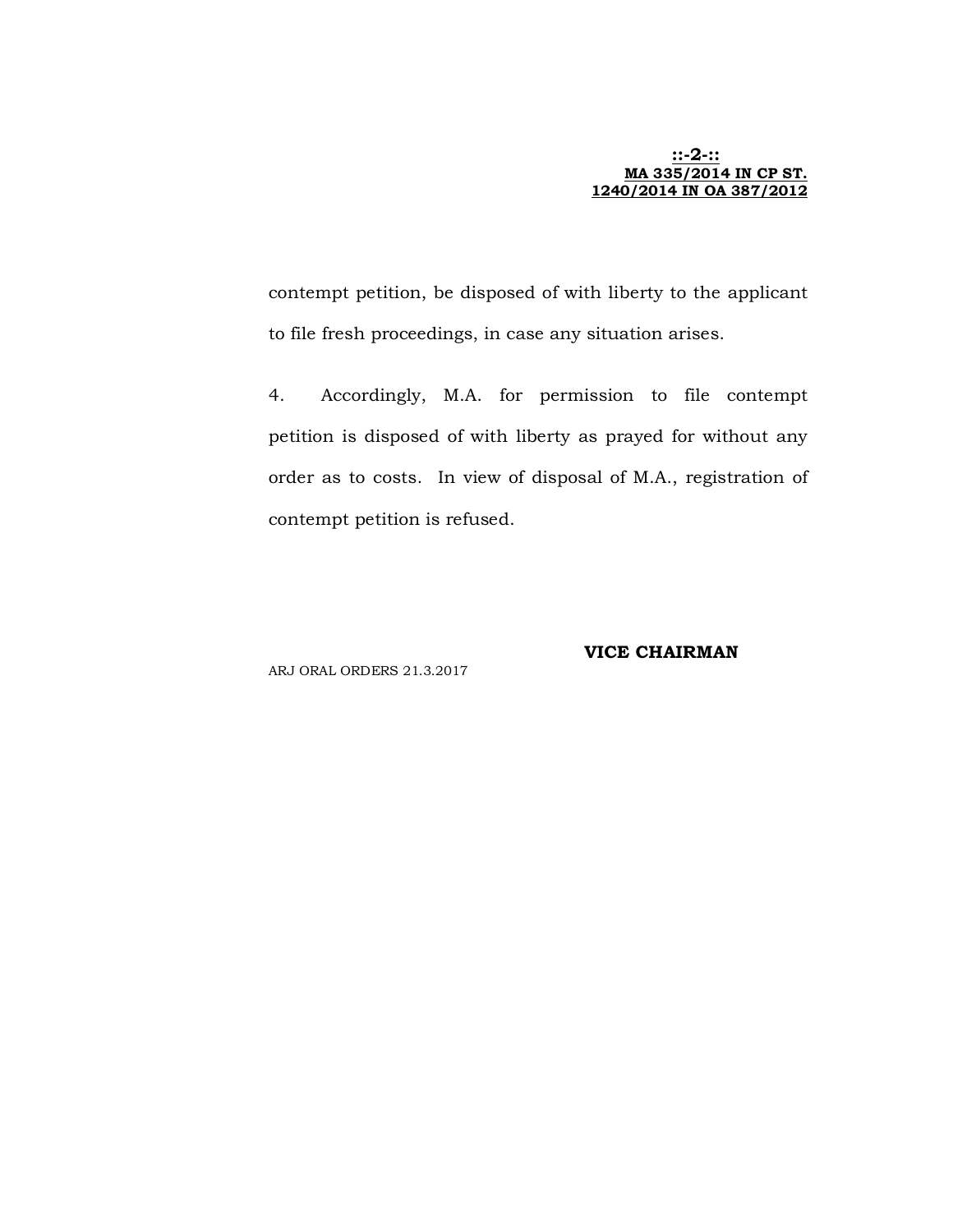#### **MA 358/2014 IN OA ST. 1184/2014**

[Dr. Gangadhar D. Chate Vs. the State of Mah. & Ors.] **Coram :- Hon'ble Shri Justice M.T. Joshi, Vice Chairman (This matter is placed before the Single Bench due to non-availability of Division Bench.)**

**Date :- 22.03.2017**

#### *Oral Order :-*

1. Heard Shri S.V. Mundhe, learned Advocate for the applicant, Smt. Resha S. Deshmukh, learned Presenting Officer for the respondent nos. 1 to 3 and Shri R.D. Thorat, learned Advocate holding for Shri P.D. Suryawanshi, learned Advocate for respondent no. 4.

2. Upon hearing both the sides, it appears that, the real controversy in the present matter is that the respondent nos. 2 & 3 and more particularly the res. no. 2 has not decided the proposal dated 14.9.2004 submitted by res. no. 3, though by the order dated 9.12.2014 passed in O.A. no. 496/2002 this Tribunal directed the res. no. 2 to decide the said proposal within a period of 3 months from the date of that order.

3. The learned Presenting Officer is, therefore, directed to seek instructions from the respondents as to whether the aforesaid proposal has been decided by the res. no. 2 and if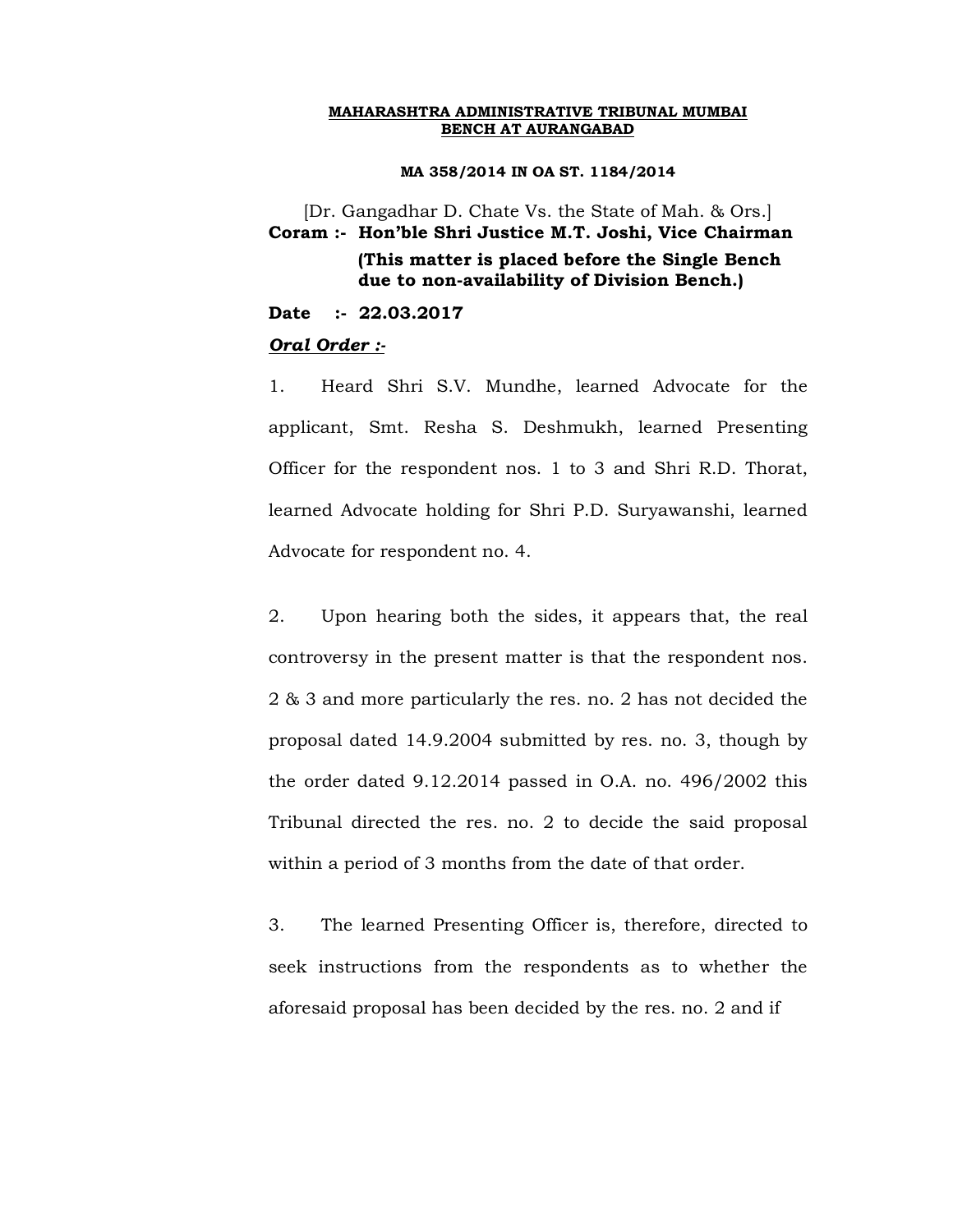**::-2-:: MA 358/2014 IN OA ST. 1184/2014** 

not ask him to decide it by the next date, instead of filing reply to the present application for condonation of delay. It is however made clear that, since sufficient chances are already granted to the respondents and more particularly the res. no. 2 in this regard, in case no instructions are not received to the learned P.O. in this regard by the next date, this Tribunal may be constrained to call the res. no. 2 – the Director of Health Services, Mumbai – personally before this Tribunal.

4. S.O. to 6.4.2017.

5. The learned P.O. to act upon the steno copy of this order.

### **VICE CHAIRMAN**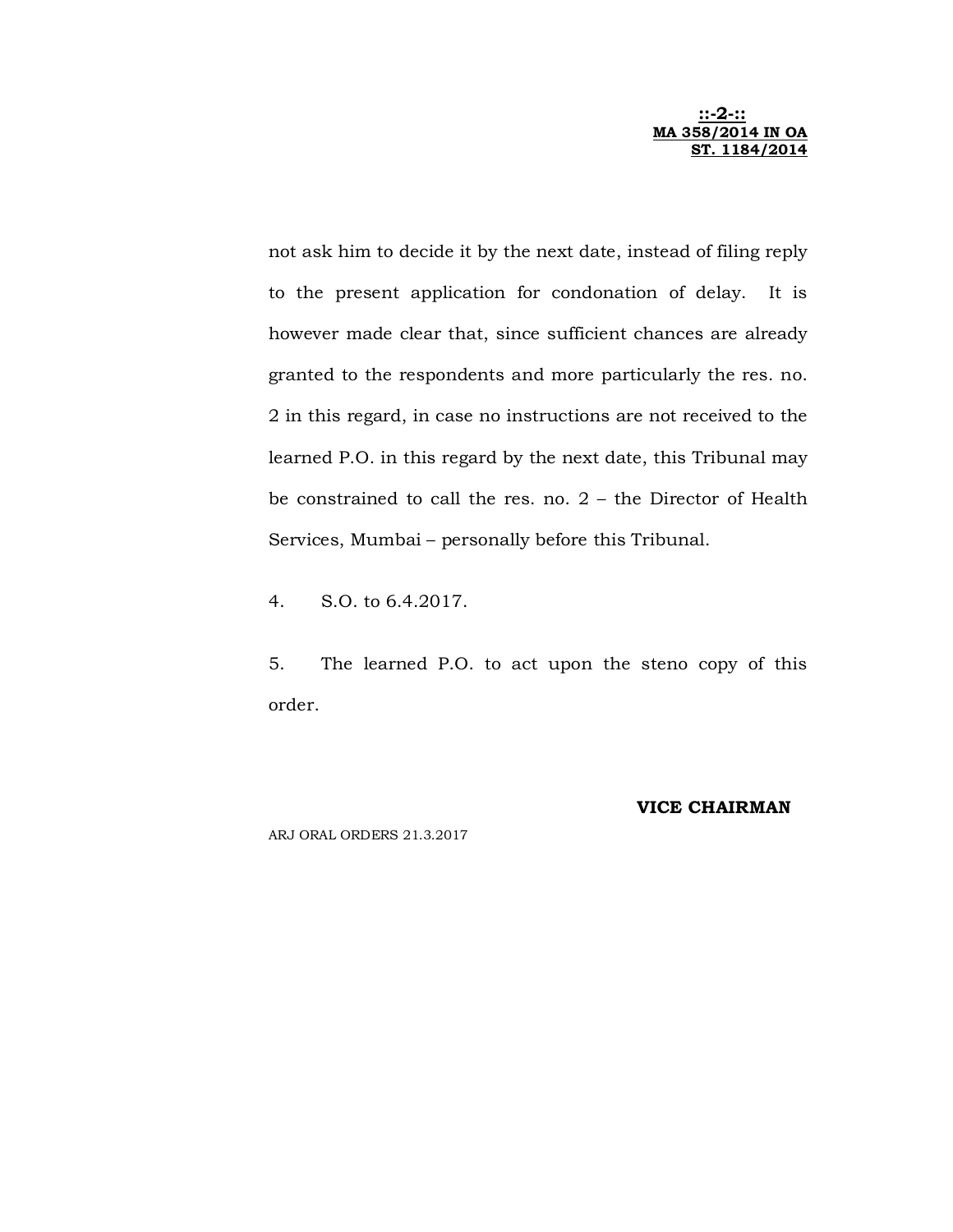#### **OA ST. 1547/2015 WITH MA 5/2016**

[Shri K.B. Bahure Vs. the State of Mah. & Ors.] **Coram :- Hon'ble Shri Justice M.T. Joshi, Vice Chairman**

# **(This matter is placed before the Single Bench due to non-availability of Division Bench.)**

**Date :- 22.03.2017**

#### *Oral Order :-*

1. Heard Shri V.B. Wagh, learned Advocate for the applicant and Shri V.R. Bhumkar, learned Presenting Officer for the respondents.

2. The learned P.O. has filed additional affidavit in reply of res. nos. 1 & 2 in the original application and the same is taken on record and copy thereof has been served upon the learned Advocate for the applicant. The said additional reply would show that the respondents have taken a decision to extend the benefits of assured career progression scheme to the applicant and even orders in this regard are also passed as can be seen from Annex. P-1 & P-2 annexed therewith.

3. In that view of the matter, the learned Advocate Mr. Wagh, on instructions, submits that the present original application be disposed of with directions to the concerned respondents to take further steps regarding disbursement of the amounts to the applicant within a period of 3 months from today.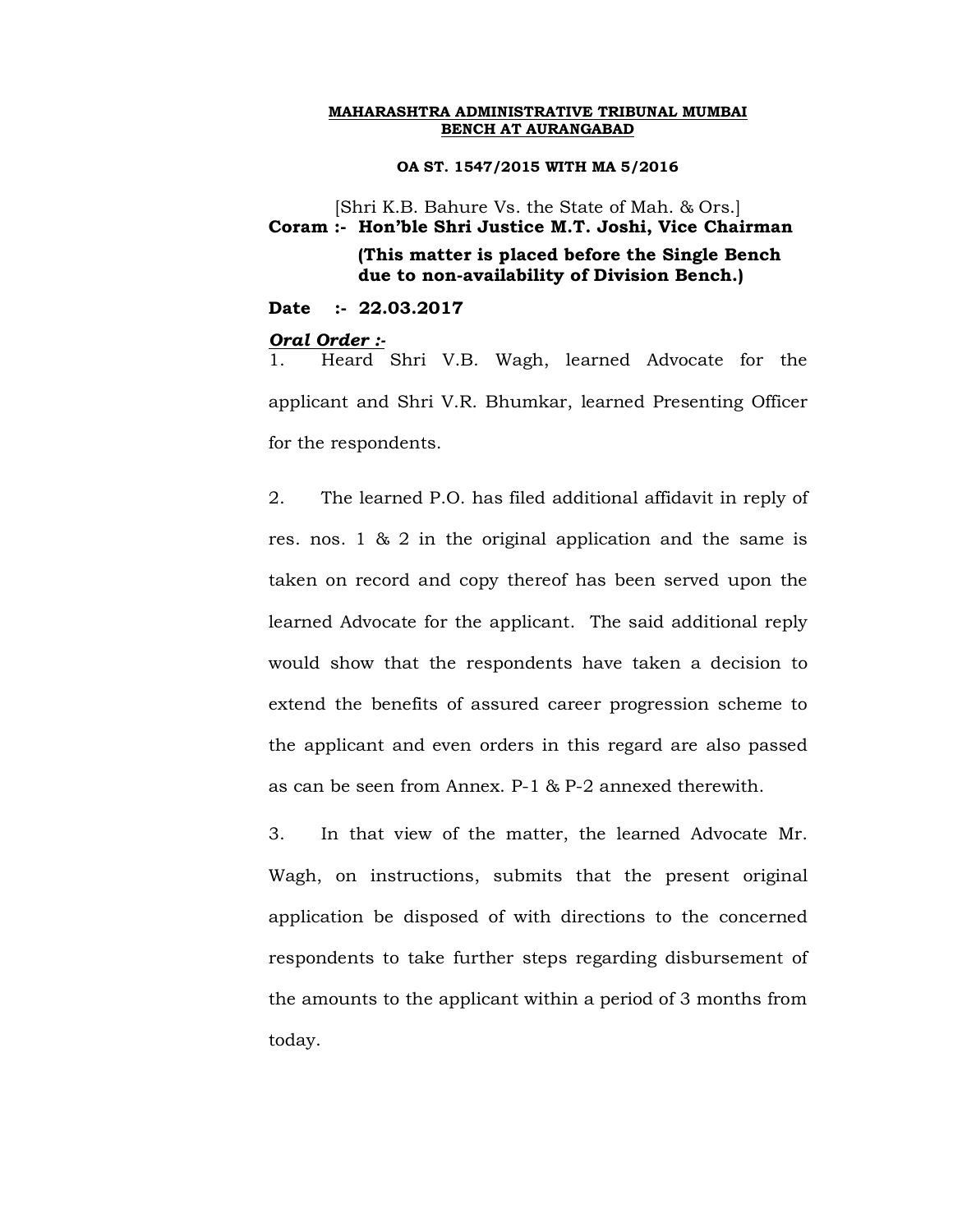**::-2-:: OA ST. 1547/2015 WITH MA 5/2016** 

4. In circumstances, the O.A. is disposed of without any order as to costs with directions to res. no. 2 – the Divisional Commissioner, Aurangabad – to take further steps regarding disbursement of the amount to the applicant within a period of 3 months from today.

5. In view of disposal of original application, nothing survives in the M.A. no. 5/2016 and the same is also disposed of without any order as to costs.

**VICE CHAIRMAN**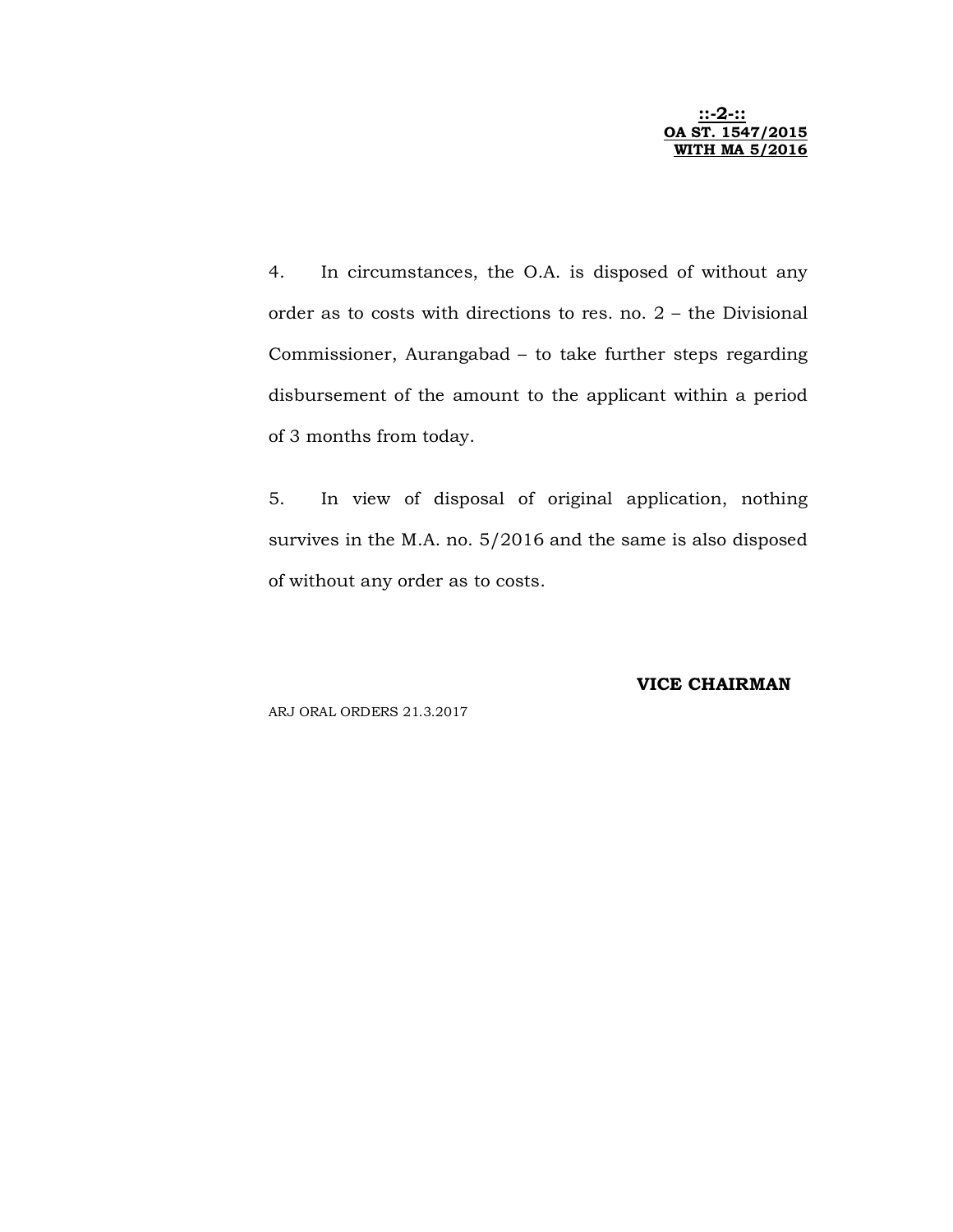#### **MA 89/2016 IN OA 704/2012**

[Shri Parmeshwar D. Kandlikar Vs. the State of Mah. & Ors.] **Coram :- Hon'ble Shri Justice M.T. Joshi, Vice Chairman**

# **(This matter is placed before the Single Bench due to non-availability of Division Bench.)**

**Date :- 22.03.2017**

#### *Oral Order :-*

1. None appears for the applicant in the present misc. application. Smt. Resha S. Deshmukh, learned Presenting Officer for the respondents, is present. None appears for the applicant in the original application.

2. The learned P.O. has already filed affidavit in reply of res. nos. 1 & 2 in the present misc. application. It appears from the para 3 (c) & (d) of the said reply that this Tribunal at Nagpur Bench has decided the O.A. nos. 704 & 821 both of 2012 and made following observations :-

"(c) This act of the Respondents is challenged by filing Original Application No. 704/2012 in the Hon'ble Tribunal & Original Application No. 821/2012 in the Hon'ble Tribunal bench at Nagpur.

(d) The Respondent no. 1 and 2 filed the affidavit in reply & the Hon'ble Tribunal bench at Nagpur decided the O.A. no. 821/2012 on dt.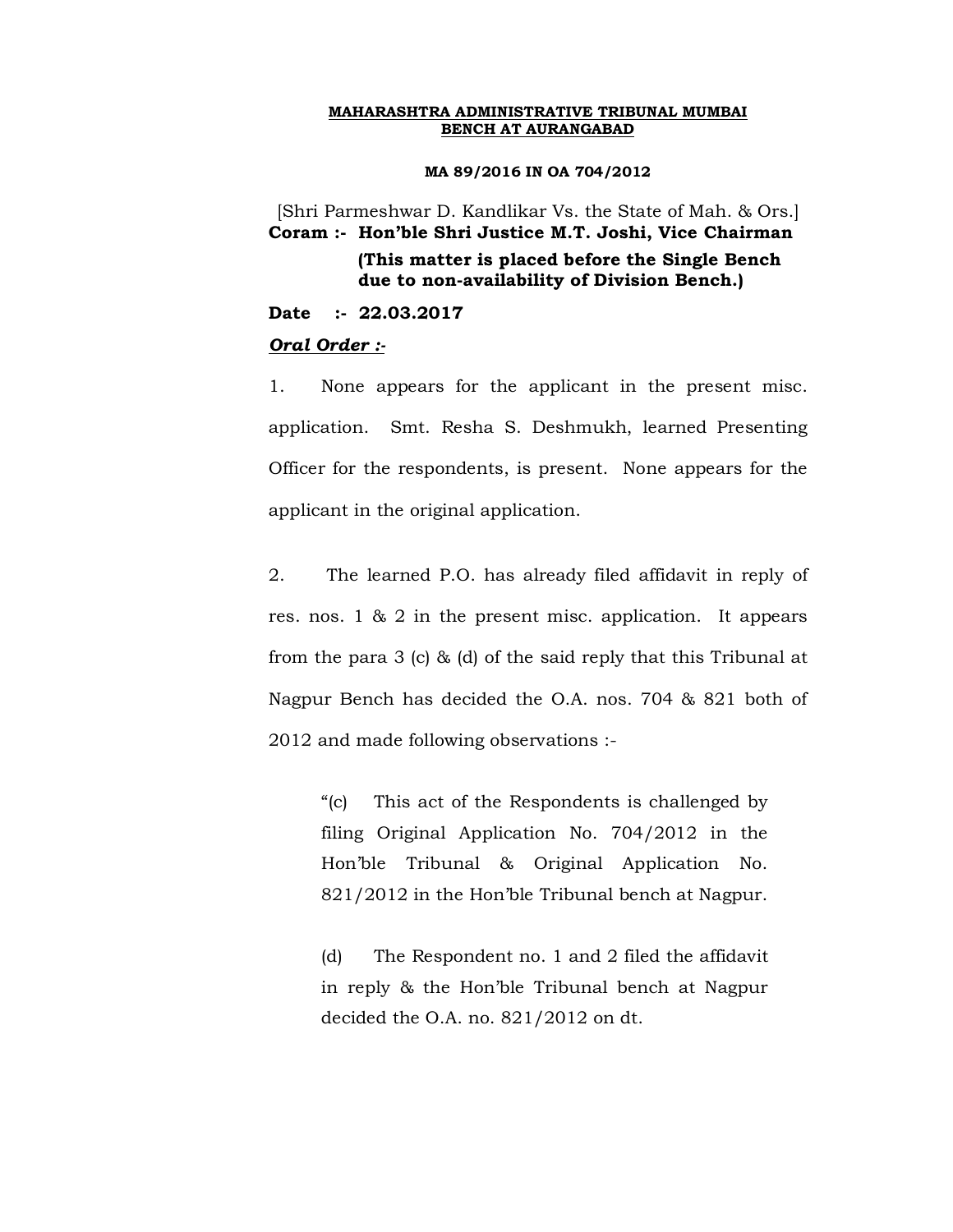2.9.2014 partly allowing the O.A. & giving directions to Respondents as "Having considered all the factors as above, we find that the respondent had erred in deciding that the 17 vacant posts available on 19.11.2011 belonged to category of nomination. In fact they are required to be filled up by promotion as per the provisions of the 1982 Recruitment Rules. As the applicants Nos. 1,2,4 & 5 were found eligible for promotion by the D.P.C. they are required to be granted regular promotion against the vacant posts, and hence these 17 posts cannot be filled up by nomination for which an advertisement was issued on 20.1.2012. We therefore dispose of the present O.A. in terms of the following directions :-

- a) The O.A. is partly allowed.
- b) We hold that the 17 vacant posts considered by the D.P.C. in it's meeting dt. 19.11.2011 are required to be filled by promotion by applying the Recruitment Rules of 1982.
- c) The advertisement dt. 20.1.2012 is quashed so far as the above vacant posts are concerned.
- d) Accordingly we direct the respondents to promote the applicants as per recommendation of the above D.P.C.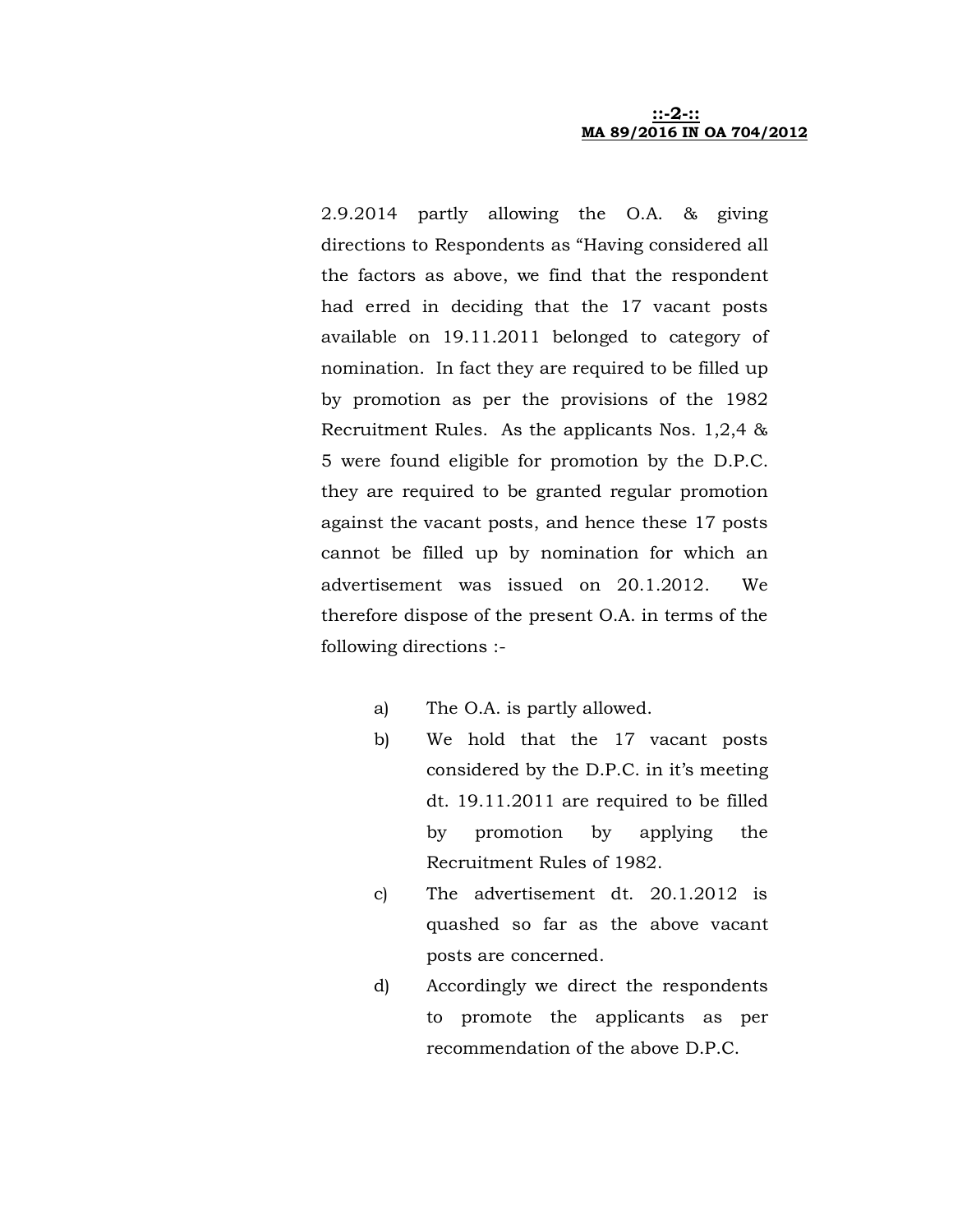### **::-3-:: MA 89/2016 IN OA 704/2012**

e) No order as to costs.

The copy of order dated 2.9.2014 is annexed herewith and marked as Exhibit R-1.""

3. From the aforesaid contents it appears that the decision to appoint the candidates directly is quashed by this Tribunal at Nagpur Bench. The present applicant as well as the applicants in the original applications before the Nagpur Bench, are seeking similar relief.

4. The learned P.O. submits that in view of decision of this Tribunal at Nagpur Bench nothing survives in the present O.A. & M.A. However, in view of absence of learned Advocate for the applicant, instead of disposing the O.A. & M.A. on merit, the same are dismissed in default, without any order as to costs.

#### **VICE CHAIRMAN**

#### *LATER ON :-*

Shri Sudhir Patil, learned Advocate for applicant in O.A. appeared and requests for recalling the aforesaid order and restoring the O.A. & M.A. to their original position. The said request is granted and the O.A. & M.A. be posted on 11.4.2017.

ARJ ORAL ORDERS 21.3.2017

#### **VICE CHAIRMAN**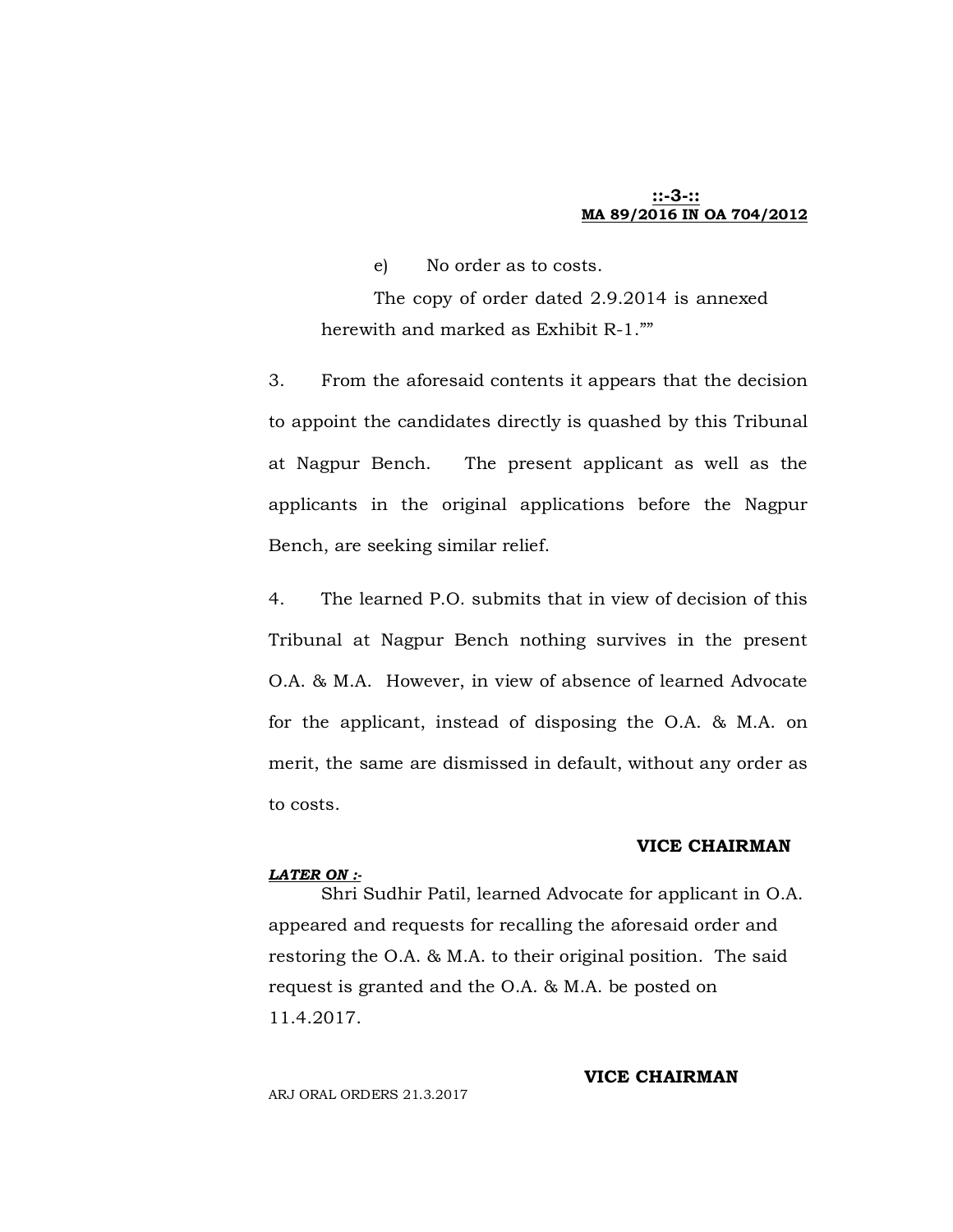**MA 212/2016 IN OA ST. 664/2016** [Shri Nandkishor C. Khicchi Vs. the State of Mah. & Ors.] **Coram :- Hon'ble Shri Justice M.T. Joshi, Vice Chairman**

 **(This matter is placed before the Single Bench due to non-availability of Division Bench.)**

**Date :- 22.03.2017**

### *Oral Order :-*

1. Heard Shri Nandkishor C. Khicchi – party in person and Shri V.R. Bhumkar, learned Presenting Officer for the respondents.

2. The learned P.O. has filed affidavit in reply of the respondents. It is taken on record and copy thereof has been served upon the party in person.

3. At the request of party in person, S.O. to 27.4.2017.

#### **VICE CHAIRMAN**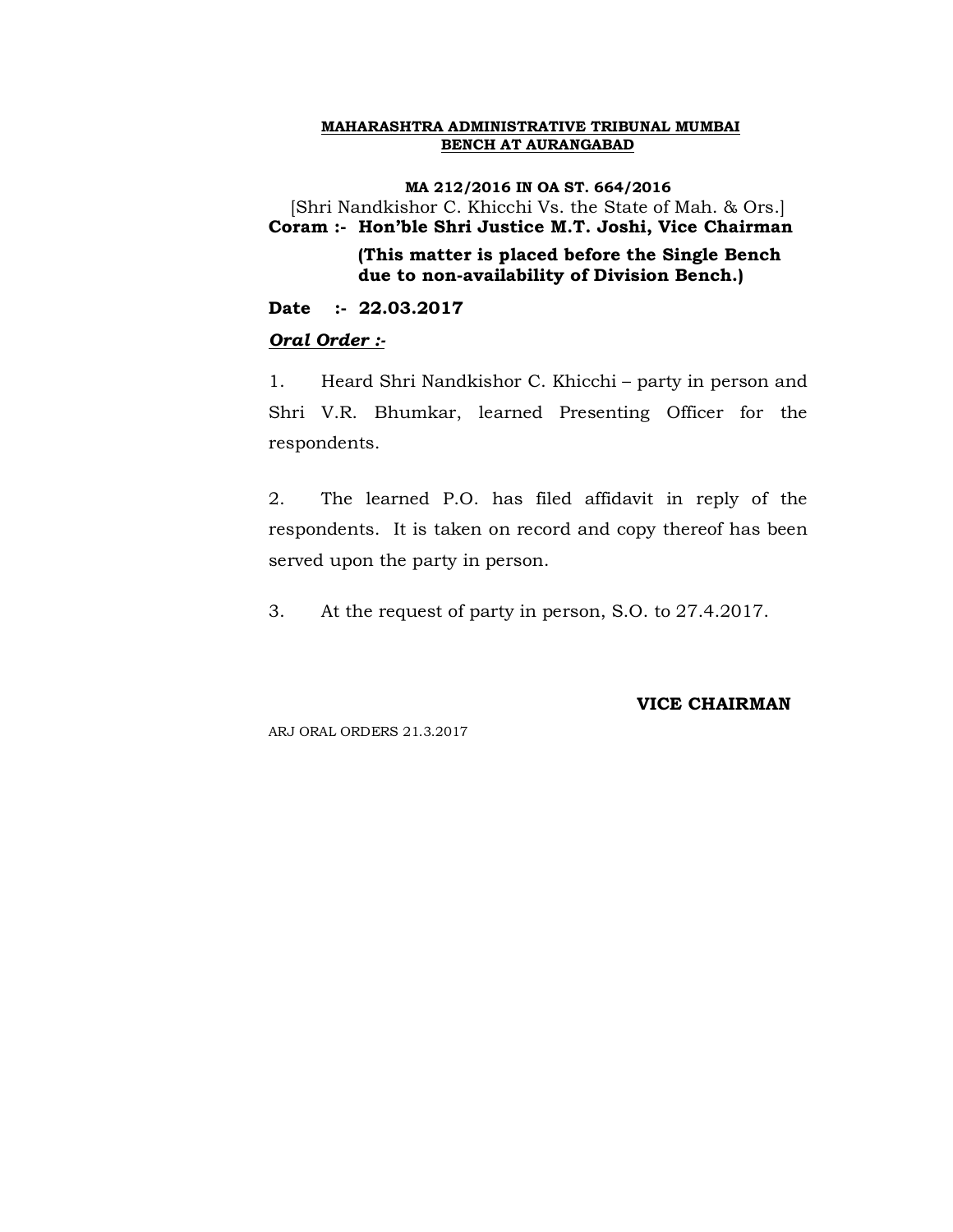#### **MA 317/2016 IN CP ST. 1491/2016 IN OA NO. 554/2013**

[Shri Dr. Ashok V. Baradar Vs. the State of Mah. & Ors.] **Coram :- Hon'ble Shri Justice M.T. Joshi, Vice Chairman**

> **(This matter is placed before the Single Bench due to non-availability of Division Bench.)**

**Date :- 22.03.2017**

#### *Oral Order :-*

1. Heard Shri J.S. Deshmukh, learned Advocate for the applicant and Smt. Priya R. Bharaswadkar, learned Presenting Officer for the respondents.

2. The learned P.O. files on record the communication dated 21.3.2017 received to her from the respondents and seeks 4 weeks time in view of order of this Tribunal dated 2.3.2017. At her request, S.O. to 4.5.2017.

#### **VICE CHAIRMAN**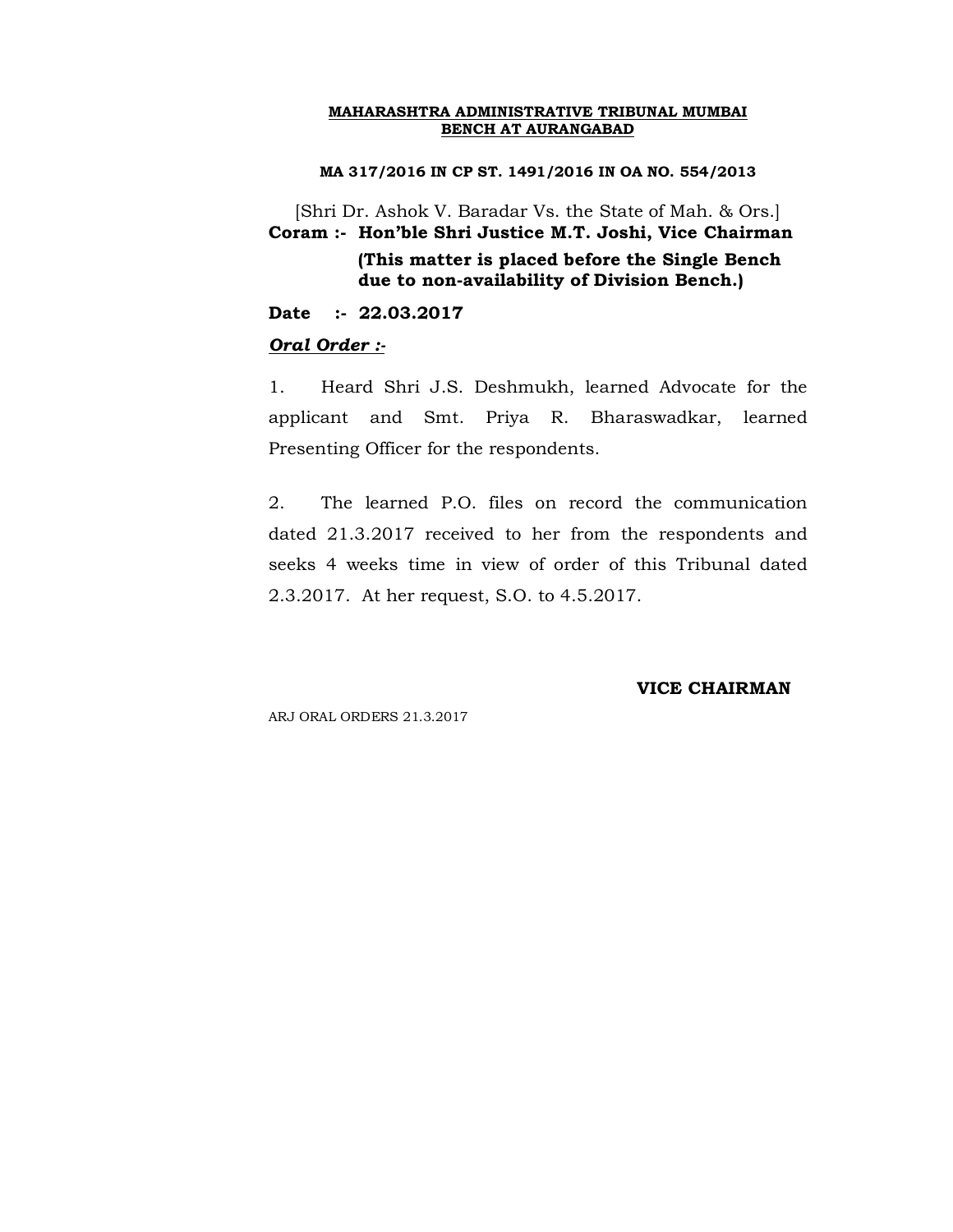#### **MA 393/2016 IN CP ST. 1798/2016 IN OA 122/2015**

[Dr. Ashok B. Havelikar Vs. the State of Mah. & Ors.] **Coram :- Hon'ble Shri Justice M.T. Joshi, Vice Chairman (This matter is placed before the Single Bench** 

 **due to non-availability of Division Bench.)**

**Date :- 22.03.2017**

#### *Oral Order :-*

1. Heard Shri S.D. Dhongde, learned Advocate for the applicant and Smt. Priya R. Bharaswadkar, learned Presenting Officer for the respondents.

2. Mr. Dhongde, learned Advocate seeks time to take instructions to find whether the applicant has filed leave application in the prescribed format as is referred in paragraph no. 8 of the reply of res. no. 3. At his request, S.O. to 4.5.2017.

#### **VICE CHAIRMAN**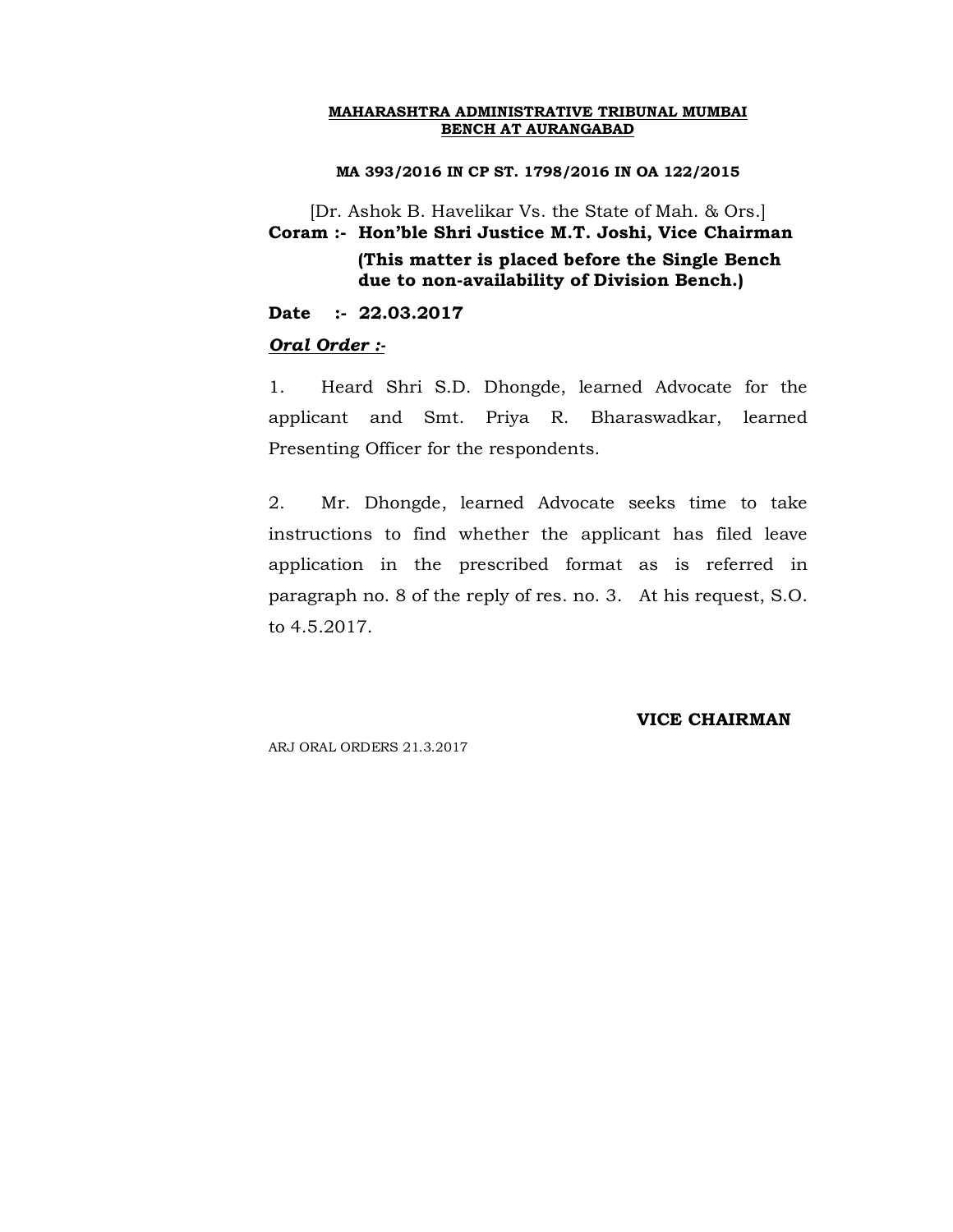**MA 31/2017 IN CP ST. 77/2017 IN OA 500/2014**

[Dattatraya D. Parte Vs. the State of Mah. & Ors.] **Coram :- Hon'ble Shri Justice M.T. Joshi, Vice Chairman (This matter is placed before the Single Bench due to non-availability of Division Bench.)**

**Date :- 22.03.2017**

#### *Oral Order :-*

1. Heard Shri P.V. Suryawanshi, learned Advocate for the applicant and Shri M.S. Mahajan, learned Chief Presenting Officer for the respondents.

2. Upon hearing both the sides, it appears that, this Tribunal in O..A. no. 500/2014 had quashed and set aside the communication issued by res. no. 5 dated 25.7.2014 refusing to extend the benefit of compassionate appointment to the present applicant. It appears that the father of the applicant had sought voluntary retirement from the service as he suffered heart ailment. After retirement the applicant's father died. The Tribunal held that the heart ailment can be said to serious ailment and, therefore, in view of G.R. dated 23.4.1976 the res. no. 3 is required to reconsider the issue. Accordingly, the res. no. 3 reconsidered the issue and had came to the conclusion that as the deceased was not granted invalid pension, but simply allowed to retire voluntarily, the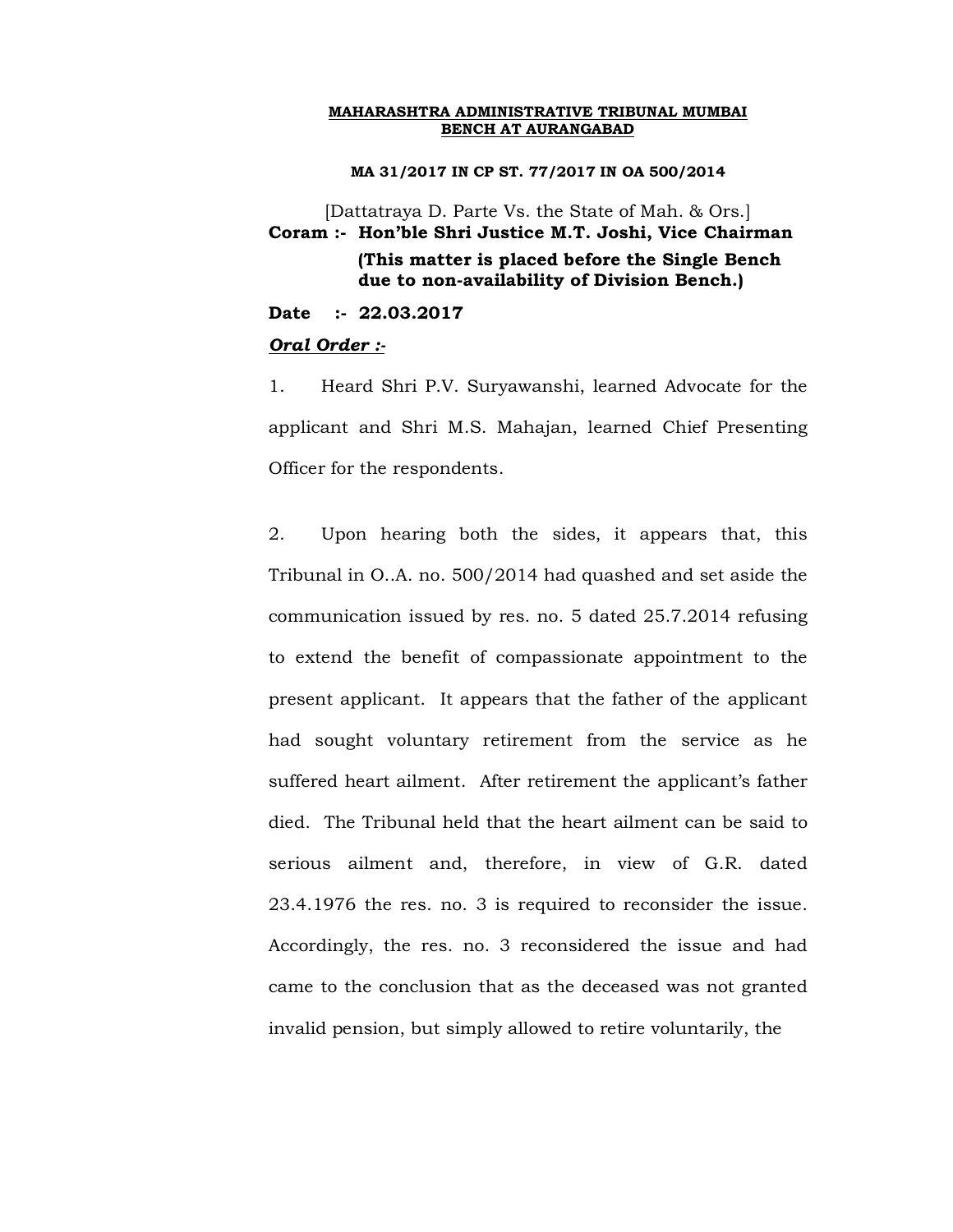#### **::-2-:: MA 31/2017 IN CP ST. 77/2017 IN OA 500/2014**

rules regarding compassionate appointment are not applicable in the said case. Accordingly the communication was sent to the applicant copy thereof is placed on record at Exh. A.1 (paper book page 12).

3. Shri Suryawanshi, learned Advocate submits that this is in disregard to the order passed by the Tribunal in the O.A. In the circumstances, the learned C.P.O. seeks time to make his submissions. At his request, S.O. to 27.4.2017.

#### **VICE CHAIRMAN**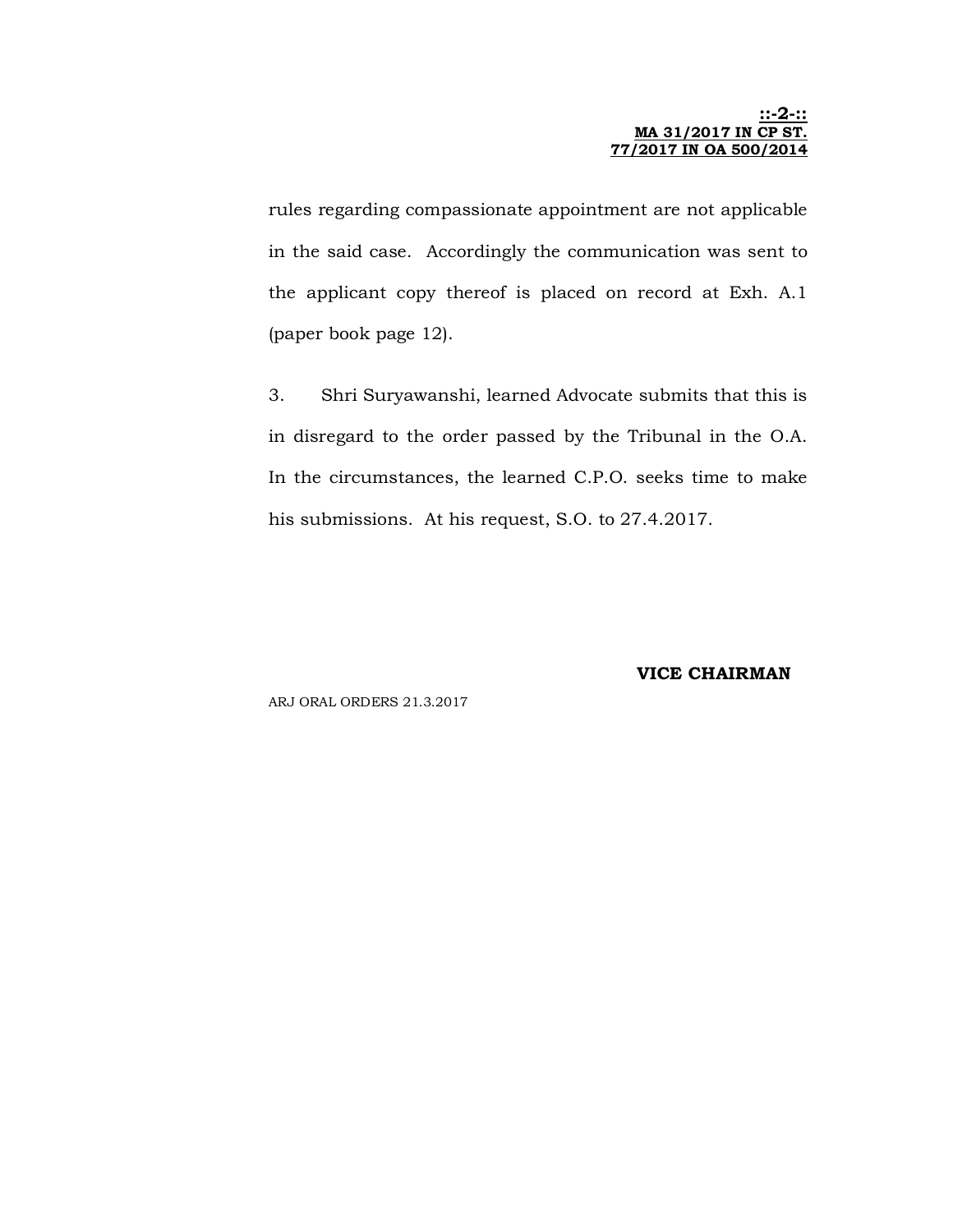**MA 116/2017 IN CP ST. 362/2017 IN OA 711/2016**

[Omprakash D. Mane Vs. the State of Mah. & Ors.] **Coram :- Hon'ble Shri Justice M.T. Joshi, Vice Chairman (This matter is placed before the Single Bench due to non-availability of Division Bench.)**

**Date :- 22.03.2017**

#### *Oral Order :-*

1. Heard Shri S.D. Joshi, learned Advocate for the applicant and Shri V.R. Bhumkar, learned Presenting Officer for the respondents.

2. The misc. application has been filed by the applicant seeking permission of this Tribunal to file contempt petition against the respondents for non compliance of the order dated 20.12.2016 in O.A. no. 711/2016.

3. The learned P.O. submits that the order in question would show that the O.A. was allowed by this Tribunal in terms of prayer clause (B) thereof and, therefore, some time is required to take proper steps in the matter.

4. Hence, issue notice to the res. no. 2 in the M.A., returnable on 2.5.2017.

### **VICE CHAIRMAN**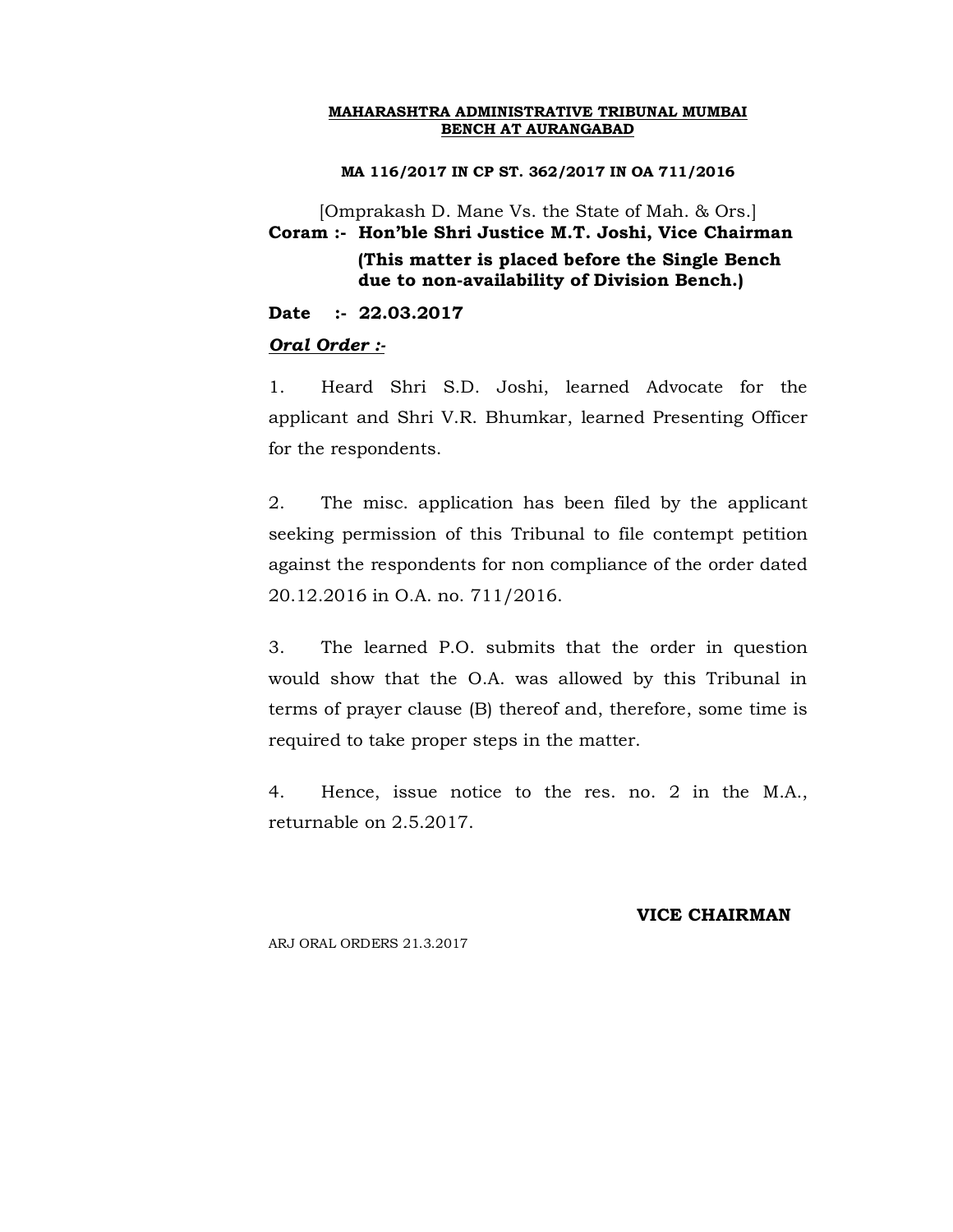#### **MA 118/2016 IN CP ST. 94/2016 IN OA 465/2012**

[Mohammed Zakiyoddin s/o Mohammed Anisoddin Vs. the State of Mah. & Ors.]

**Coram :- Hon'ble Shri Justice M.T. Joshi, Vice Chairman (This matter is placed before the Single Bench due to non-availability of Division Bench.)**

**Date :- 22.03.2017**

#### *Oral Order :-*

1. Heard Smt. A.N. Ansari, learned Advocate for the applicant and Shri S.K. Shirse, learned Presenting Officer for the respondents.

2. The learned P.O. seeks time to comply with the order of this Tribunal in O.A. dated 24.3.2015 in view of dismissal of writ petition no. 1384/2016 on 27.2.2017 only. The true copy of Hon'ble High Court's order is filed on record by the learned P.O. At his request, S.O. to 2.5.2017.

### **VICE CHAIRMAN**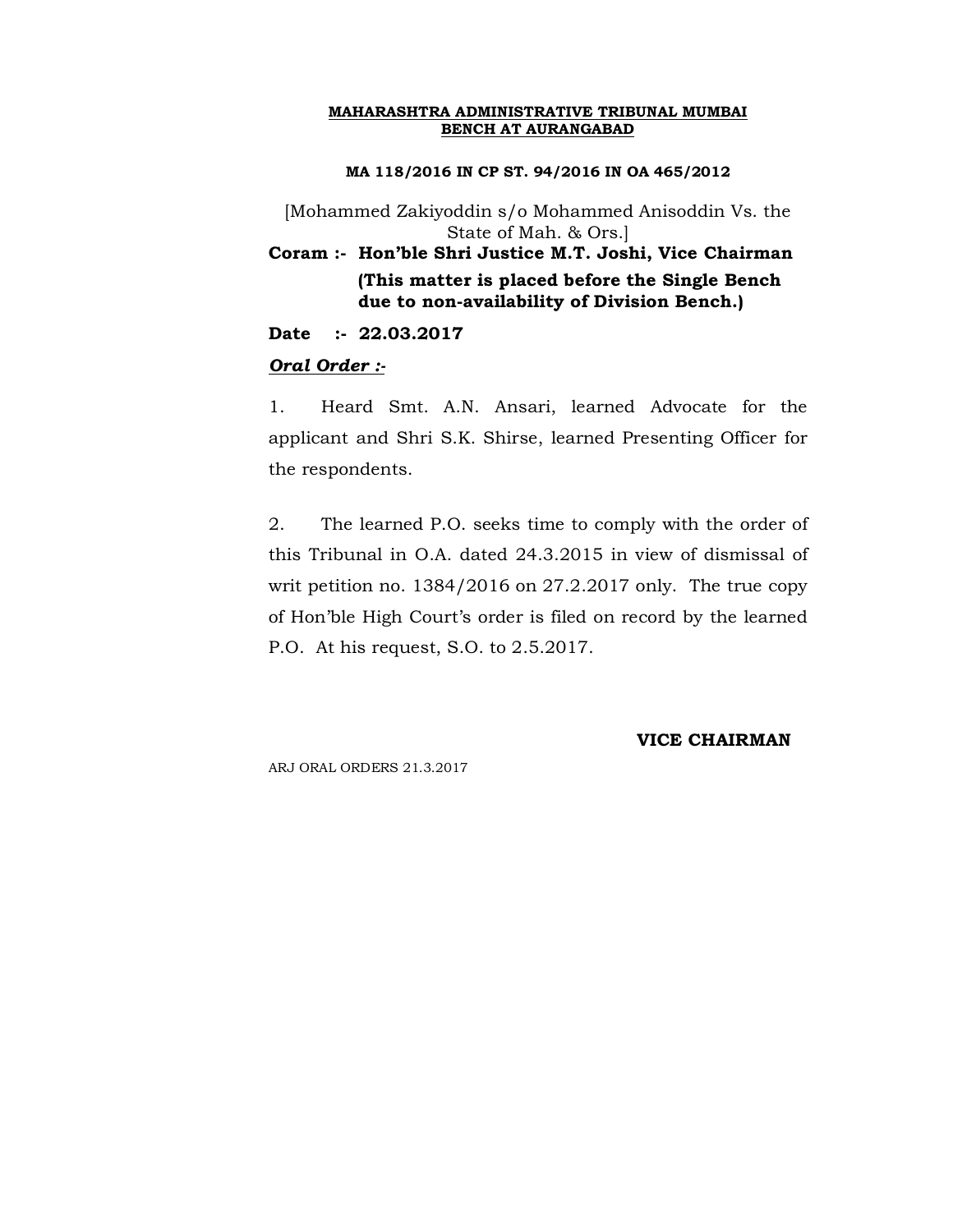#### **MA 562/2015 IN OA ST. 113/2015**

[Shri Ravindra K. Jadhav Vs. the State of Mah. & Ors.] **Coram :- Hon'ble Shri Justice M.T. Joshi, Vice Chairman**

**Date :- 22.03.2017**

#### *Oral Order :-*

1. Heard Shri N.P. Bangar, learned Advocate for the applicant and Smt. Sanjivani Deshmukh Ghate, learned Presenting Officer for the respondents.

2. The learned Advocate for the applicant today makes a statement that he is withdrawing his statement made on 28.2.2017 that the registry has wrongly objected for filing of original application on the ground of limitation. He, therefore, states that the M.A. be proceeded further. At the request of learned P.O., S.O. to 28.4.2017 for filing reply in the M.A.

**VICE CHAIRMAN**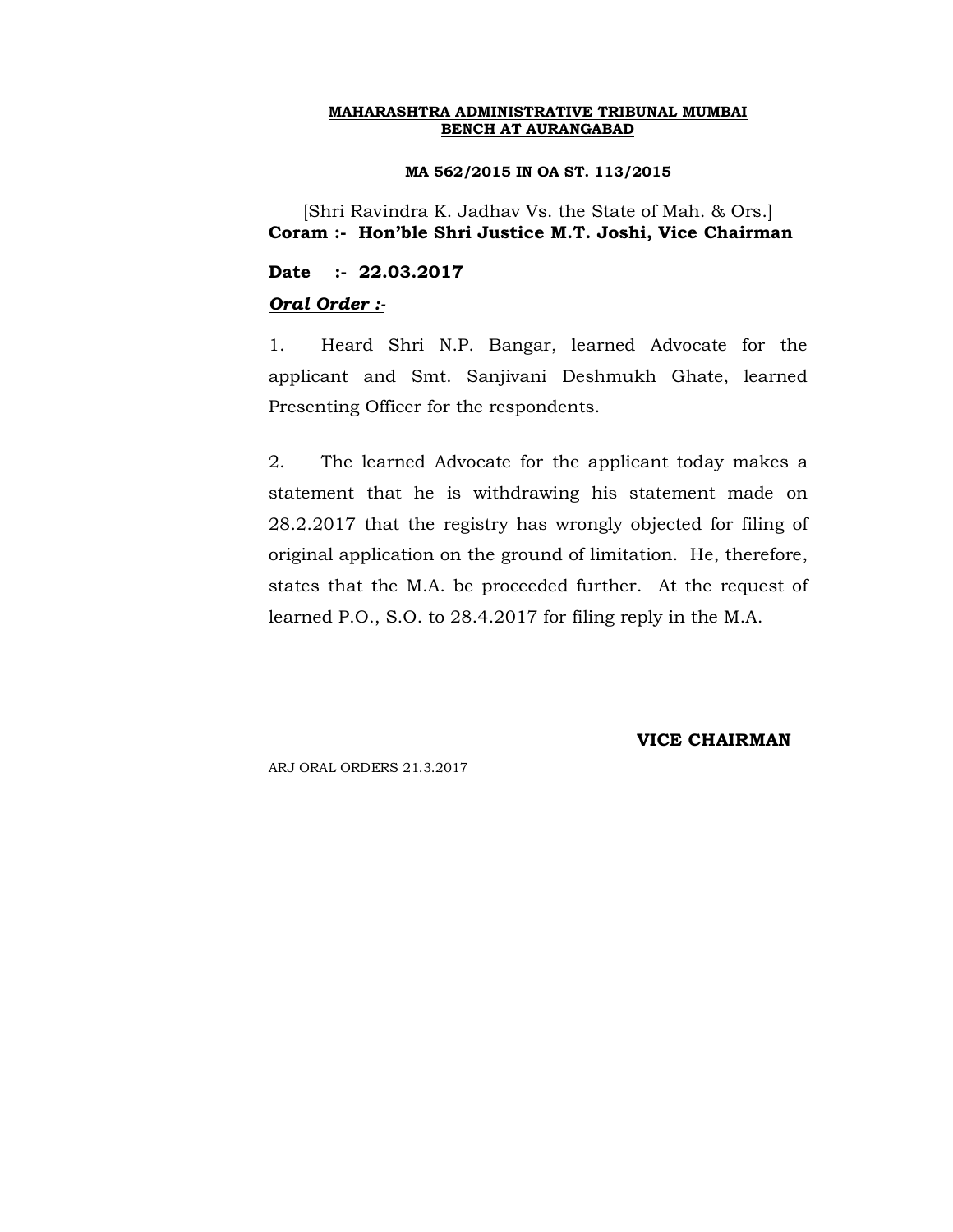#### **MA ST. 1377/2015 IN OA ST. 942/2015**

[Miss. Chaya B. Dhabadge @ Mrs. Chaya w/o Vasant Hanwate Vs. the State of Mah. & Ors.] **Coram :- Hon'ble Shri Justice M.T. Joshi, Vice Chairman**

**Date :- 22.03.2017**

# *Oral Order :-*

1. Heard Shri Chetan Jadhav, learned Advocate holding for Shri K.P. Pawar, learned Advocate for the applicant and Shri M.S. Mahajan, learned Chief Presenting Officer for the respondents.

2. The learned Advocate for the applicant seeks time to comply with the office objection. Time granted. S.O. to 2.5.2017.

**VICE CHAIRMAN**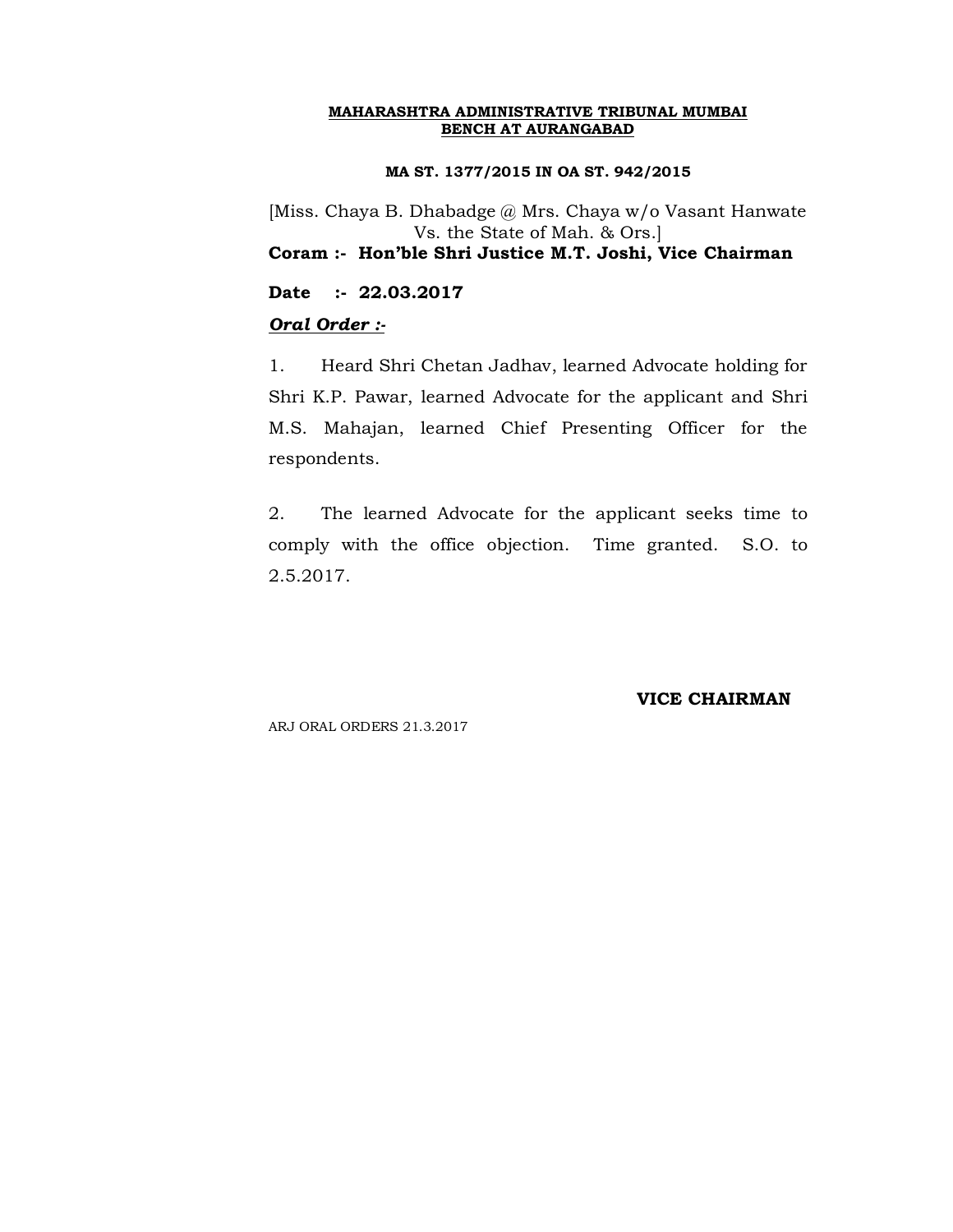#### **ORIGINAL APPLICATION NO. 324 OF 2015**

[Shri Bhaskar K. Shinde Vs. the State of Mah. & Ors.] **Coram :- Hon'ble Shri Justice M.T. Joshi, Vice Chairman**

**Date :- 22.03.2017**

#### *Oral Order :-*

1. Heard Shri D.J. Patil, learned Advocate for the applicant and Smt. Deepali S. Deshpande, learned Presenting Officer for the respondents.

2. The learned P.O. submits that she will have to prepare on the issue as well as on the facts. At her request, S.O. to 5.4.2017.

#### **VICE CHAIRMAN**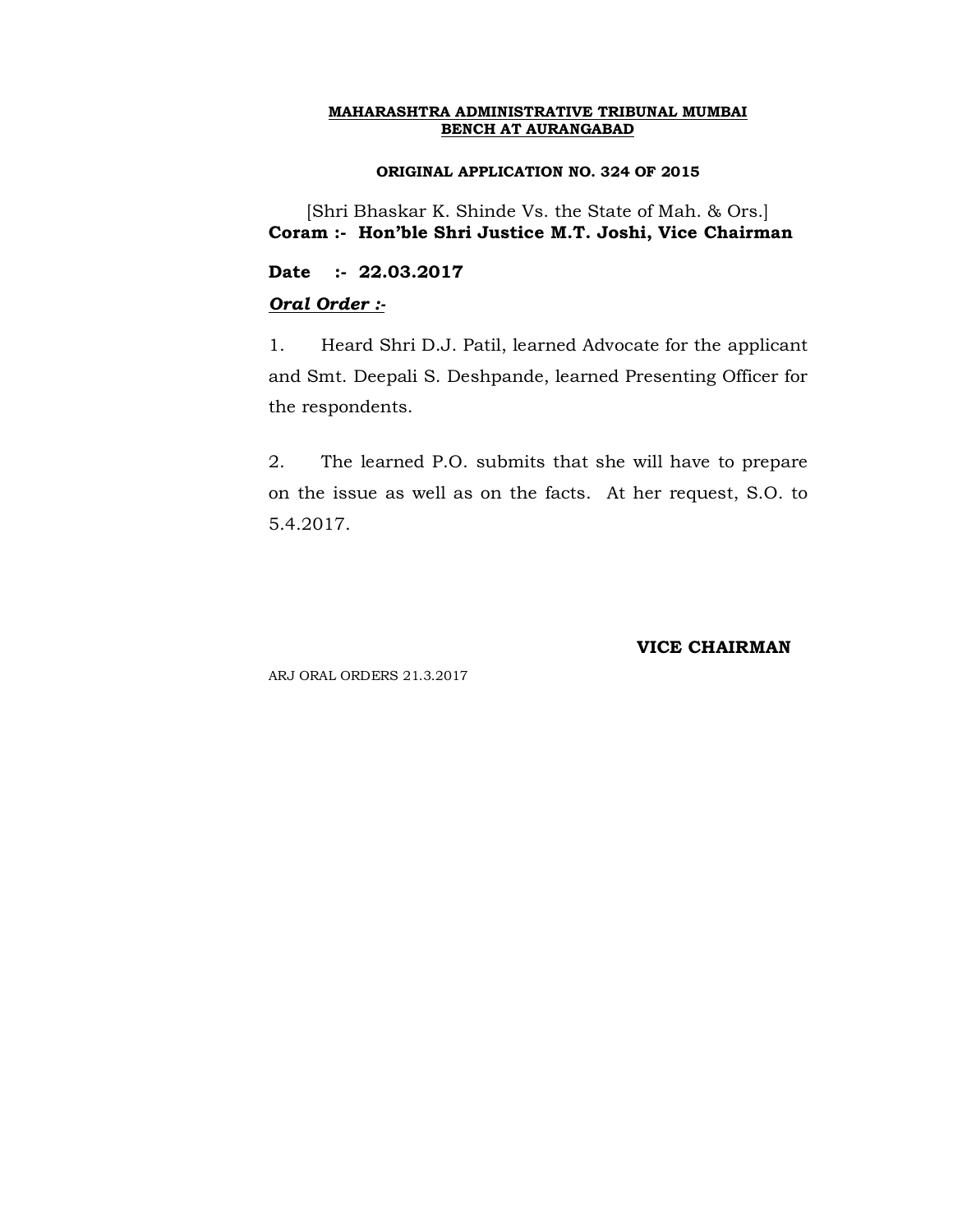#### **ORIGINAL APPLICATION NO. 437 OF 2012**

[Shri Shivshankar T. Munde Vs. the State of Mah. & Ors.] **Coram :- Hon'ble Shri Justice M.T. Joshi, Vice Chairman**

**Date :- 22.03.2017**

### *Oral Order :-*

1. Heard Shri G.J. Karne, learned Advocate for the applicant and Shri V.R. Bhumkar, learned Presenting Officer for the respondents.

2. The learned Advocate for the applicant files rejoinder affidavit of the applicant along with copy of Hon'ble High Court in W.P. no. 820/2011 dated 7.7.4014 and the same is taken on record and copy thereof has been served upon the learned P.O. for the respondents. The learned Advocate for the applicant seeks time to argue the matter. At his request, S.O. to 25.4.2017.

#### **VICE CHAIRMAN**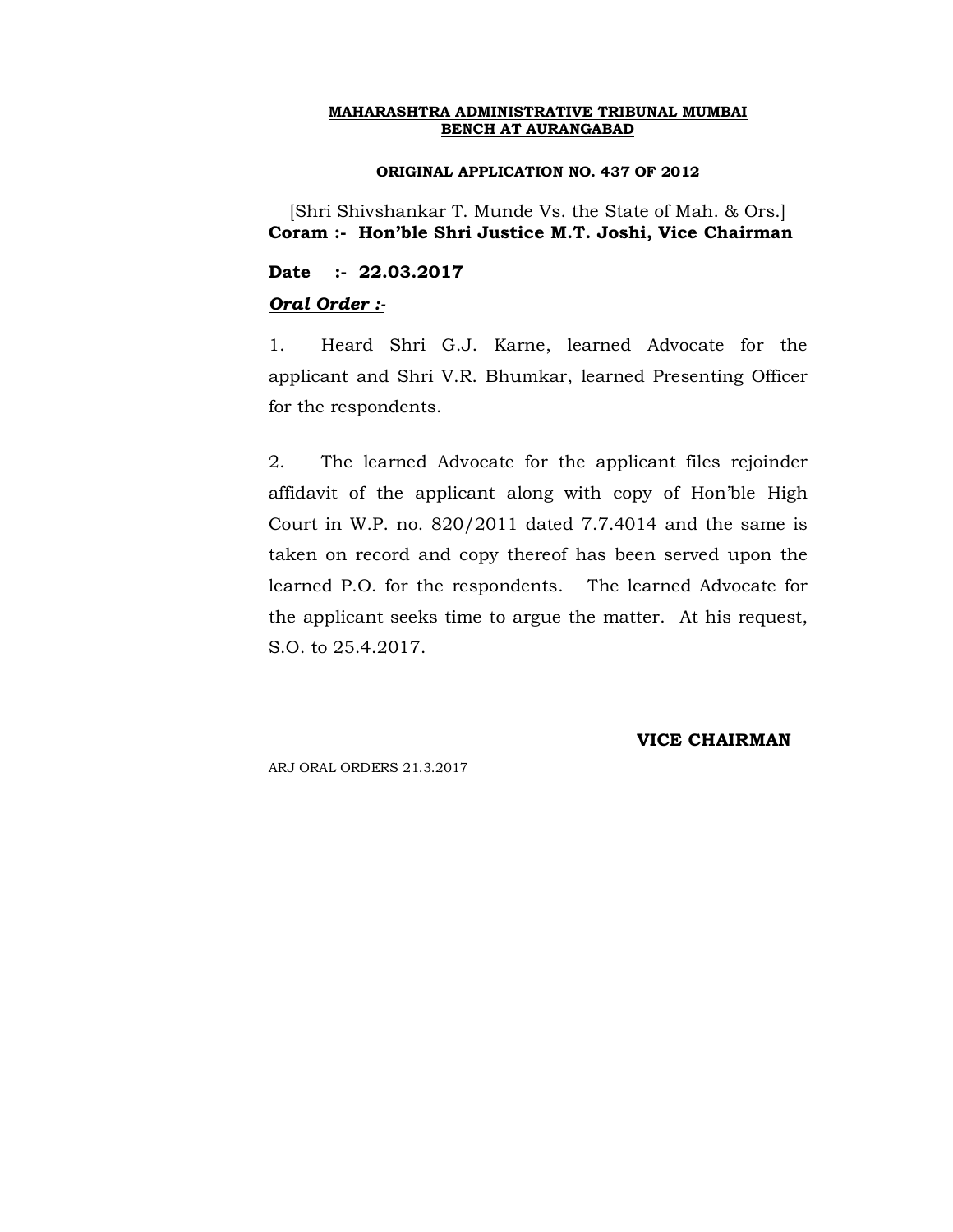#### **ORIGINAL APPLICATION NO. 421 OF 2012**

[Shri Anant M. Thakur Vs. the State of Mah. & Ors.] **Coram :- Hon'ble Shri Justice M.T. Joshi, Vice Chairman**

**Date :- 22.03.2017**

# *Oral Order :-*

1. None appears for the applicant. Shri I.S. Thorat, learned Presenting Officer for the respondents, is present.

2. As none appears for the applicant, S.O. to 25.4.2017.

**VICE CHAIRMAN**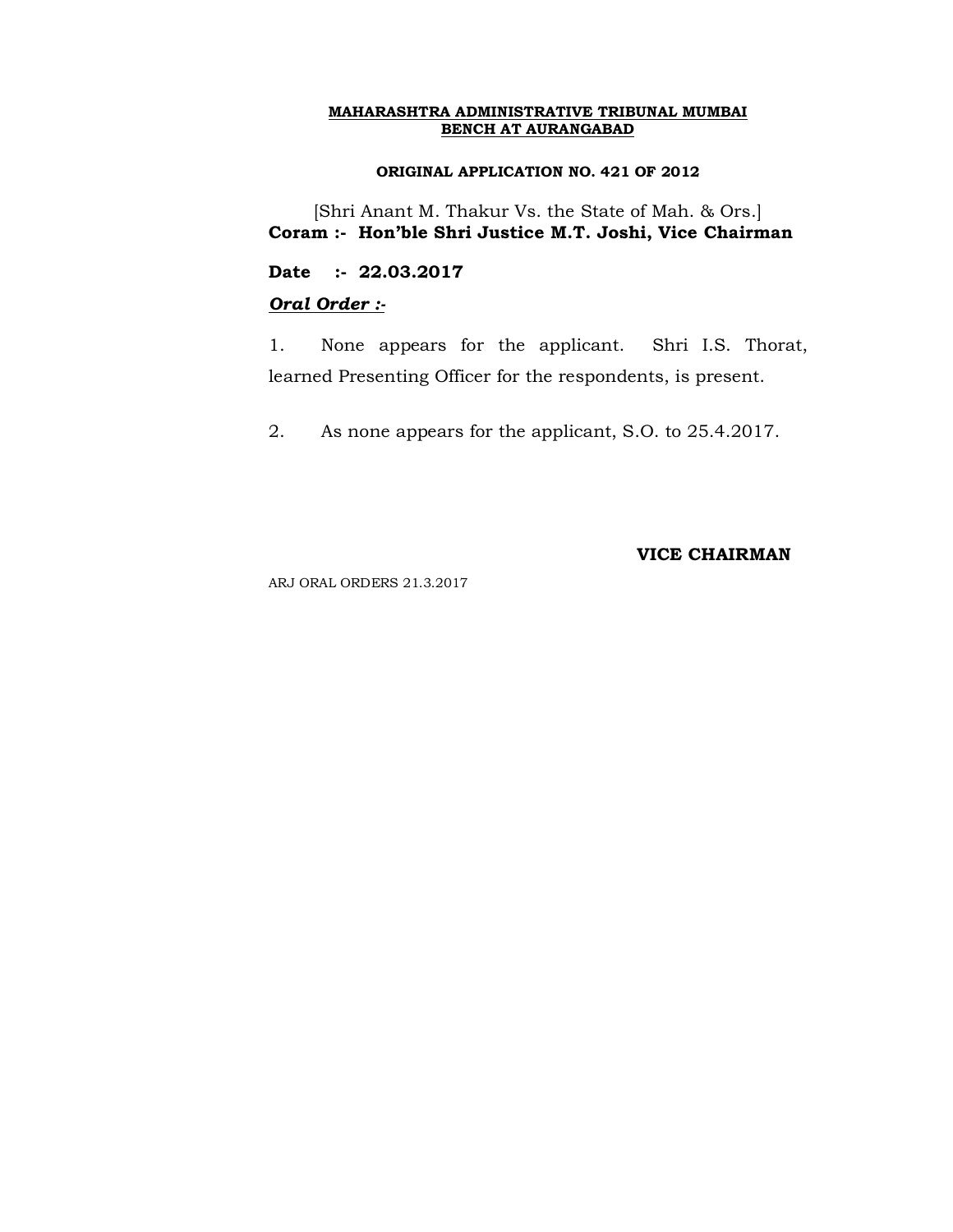#### **ORIGINAL APPLICATION NO. 545 OF 2014**

[Smt. Vijayabai N. Suryawanshi Vs. the State of Mah. & Ors.] **Coram :- Hon'ble Shri Justice M.T. Joshi, Vice Chairman**

**Date :- 22.03.2017**

# *Oral Order :-*

1. Heard Shri V.B. Wagh, learned Advocate for the applicant and Shri S.K. Shirse, learned Presenting Officer for the respondents.

2. At the request of learned Advocate for the applicant, S.O. to 12.4.2017.

## **VICE CHAIRMAN**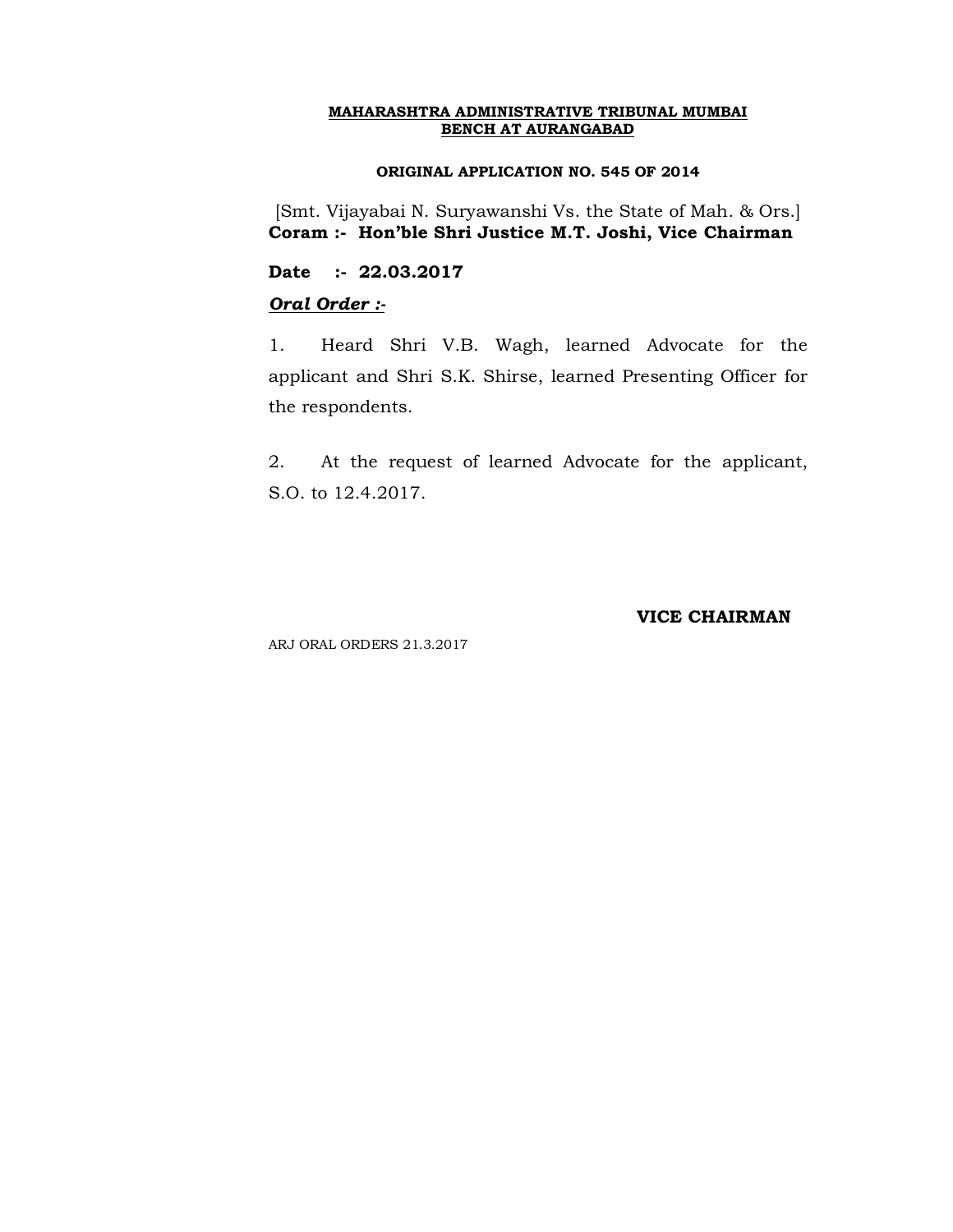#### **ORIGINAL APPLICATION NO. 395 OF 2015**

[Shri Rajaram J. Gaikwad & Ors. Vs. the State of Mah. & Ors.] **Coram :- Hon'ble Shri Justice M.T. Joshi, Vice Chairman**

**Date :- 22.03.2017**

#### *Oral Order :-*

1. Heard Shri R.R. Bangar, learned Advocate for the applicant and Shri I.S. Thorat, learned Presenting Officer for the respondent nos. 1 to 6. None appears for respondent no. 7.

2. The learned Advocate for the applicant submits that he will have to search and to find out as to from which date the benefits of Assured Career Progression Scheme should be extended to the employees, who have not passed the departmental examination, but subsequently are exempted from passing of the same upon attaining the age of 45 years as per the relevant G.Rs.

3. In view of above, the issue to be considered in the present matter is whether an employee would be entitled to consider for grant of Assured Career Progression Scheme from the date of his initial appointment or from the date of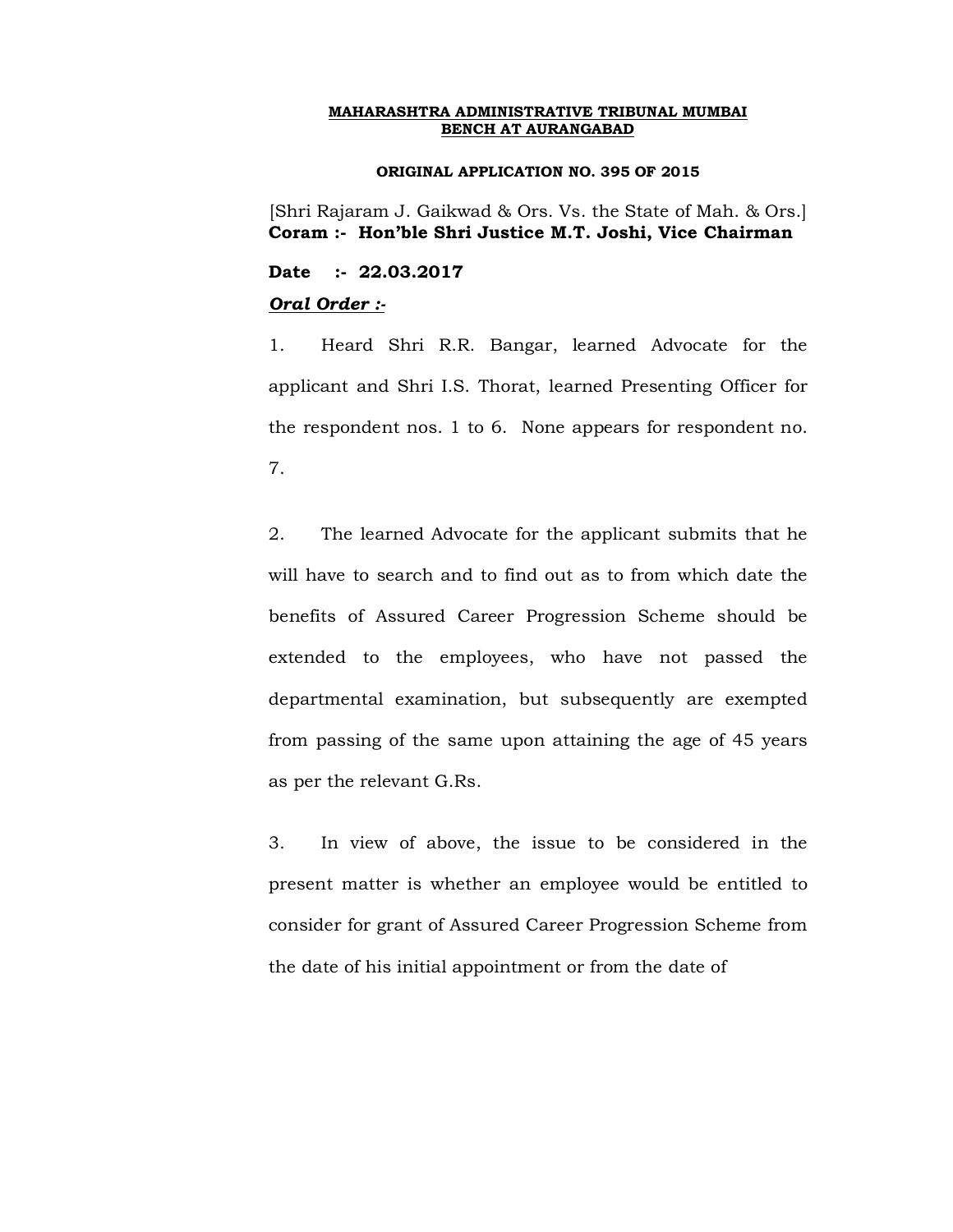#### **::-2-:: O.A. NO. 395 OF 2015**

grant of exemption from passing the departmental examination etc.?

4. At the request of learned Advocate for the applicant, S.O. to 5.4.2017. To be treated as part heard.

# **VICE CHAIRMAN**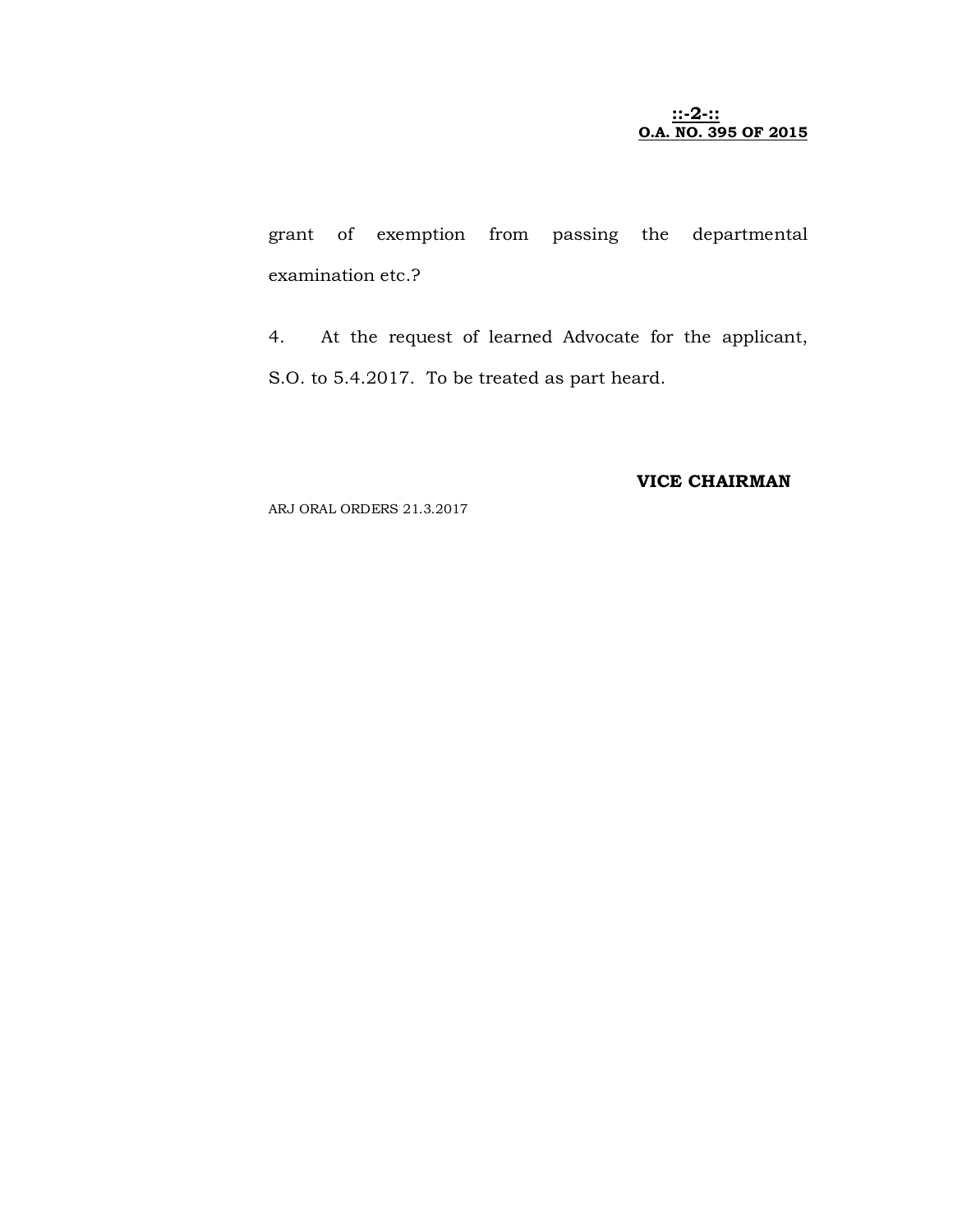#### **ORIGINAL APPLICATION NO. 134 OF 2015**

[Shri Malu D. Pawar Vs. the State of Mah. & Ors.] **Coram :- Hon'ble Shri Justice M.T. Joshi, Vice Chairman**

**Date :- 22.03.2017**

#### *Oral Order :-*

1. Heard Shri D.M. Shinde, learned Advocate for the applicant and Smt. Sanjivani Deshmukh Ghate, learned Presenting Officer for the respondents.

2. The present applicant is seeking relief that his earlier service in military be computed and he would be granted pension upon his voluntary retirement as a Police Constable vide acceptance order passed by the res. no. 4 dated 29.3.2014. It is an admitted fact that the applicant is granted pension and pensionary benefits upon his regular superannuation from military. The learned Advocate for the applicant relied on the provisions of rule 41 of M.C.S. (Pension) Rules, 1982 and more particularly proviso 3 thereto, which runs as under :-

# "**41. Other cases in which Military service counts as service for pension.**

In any case not covered by rule 40, a competent authority may by general or special order direct that the Military service performed by any Government servant, after attaining age of 18 years, who before entering civil employ was in Military employ but did not earn a pension in Military employ, shall he treated as service qualifying for pension. In issuing such an j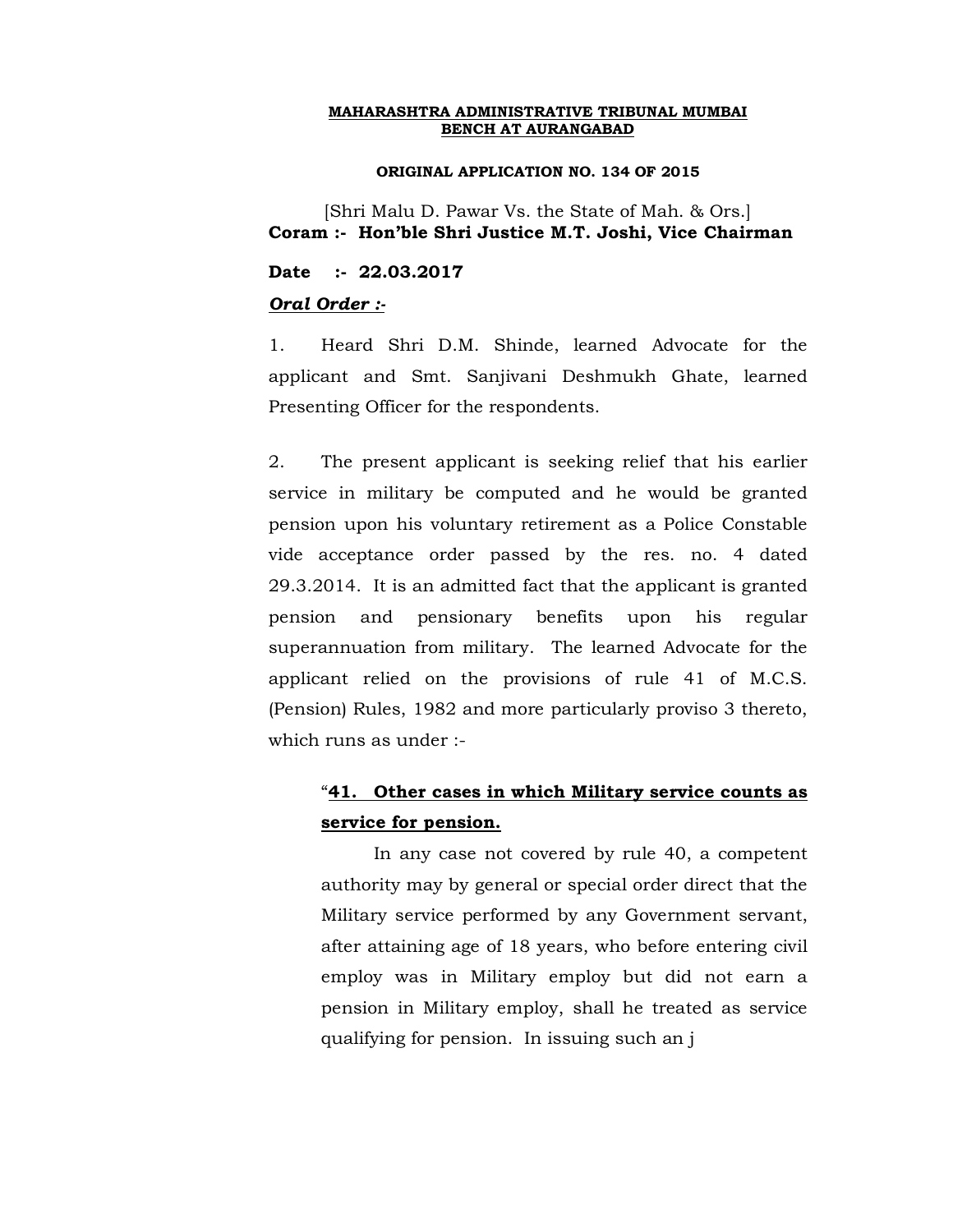order the competent authority shall specify the method by which the amount of service shall be calculated and may impose any condition which it may think fit. Provided –

(1) -- -- -- -- --(2) -- -- --

(3) that, if the service is treated as service qualifying for civil pension, any bonus or gratuity received in lieu of pension on or since discharge from Military service must be refunded in not more than 36 monthly instalments from such date as the competent authority may dire

3. It is, however, fact that the applicant is already getting pension upon his retirement from military. The M.C.S. (Pension) Rules, 1982, therefore, does not allow the second pension. The proviso 3 as referred hereinabove would not be applicable in the present case as same would be applicable only if pension is not granted upon superannuation from military services and only any bonus and / or gratuity is granted.

4. In that view of the matter, nothing survives in the present original application and it is, therefore, dismissed without any order as to costs.

#### **VICE CHAIRMAN**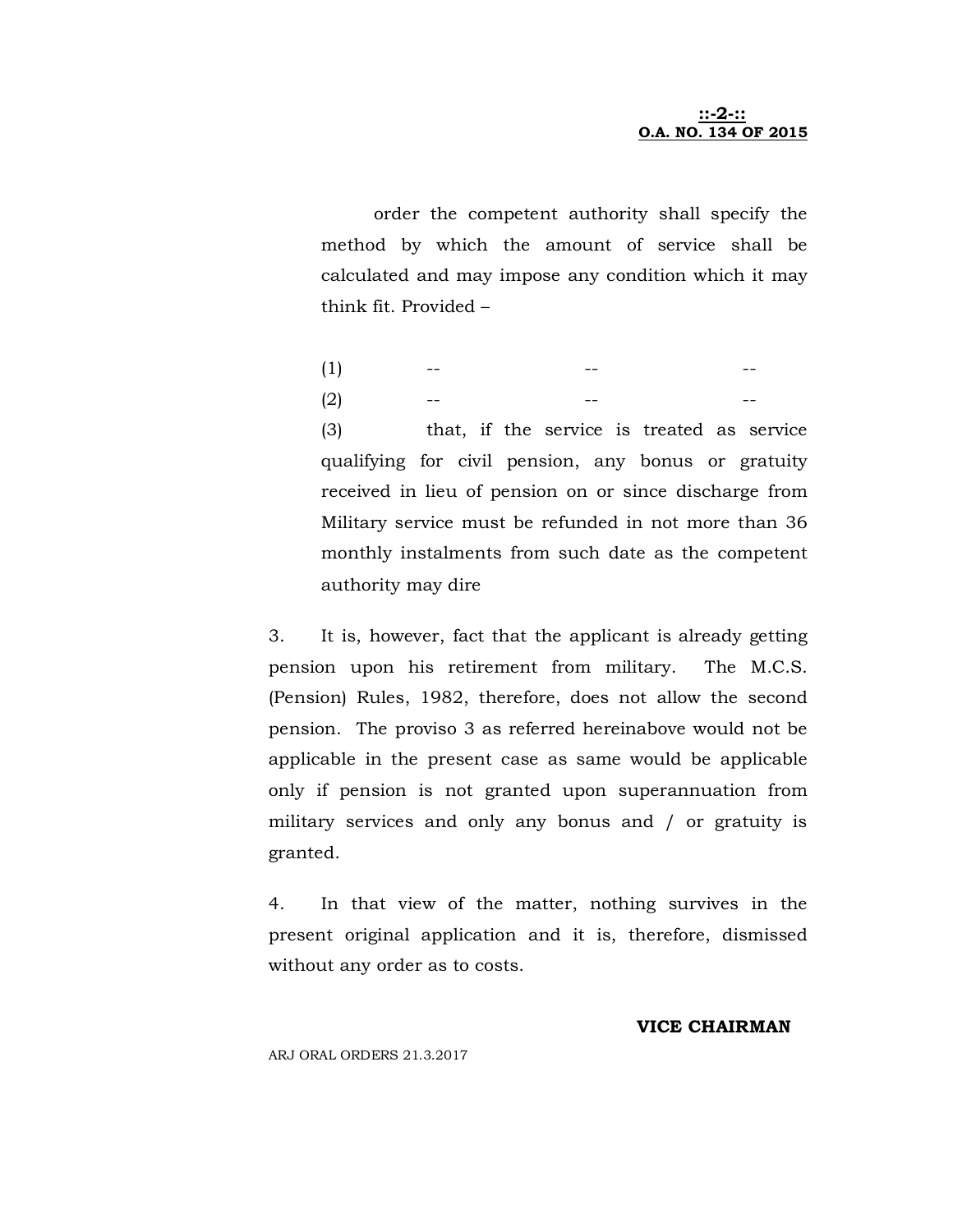# **ORIGINAL APPLICATION NO. 486 OF 2016**

**(Smt. Shivkanya Santosh Bharti Vs. The State of Maharashtra and Others.)**

**CORAM : HON'BLE SHRI B.P. PATIL, MEMBER (J)**

**DATE : 22.03. 2017.**

#### **ORAL ORDER:**

1. Heard Shri S.D. Dhongde – learned Advocate for the applicant and Shri N.U. Yadav – learned Presenting Officer for the respondents.

2. At the request of learned Advocate for the applicant, S.O. to 11th April, 2017.

**MEMBER (J)**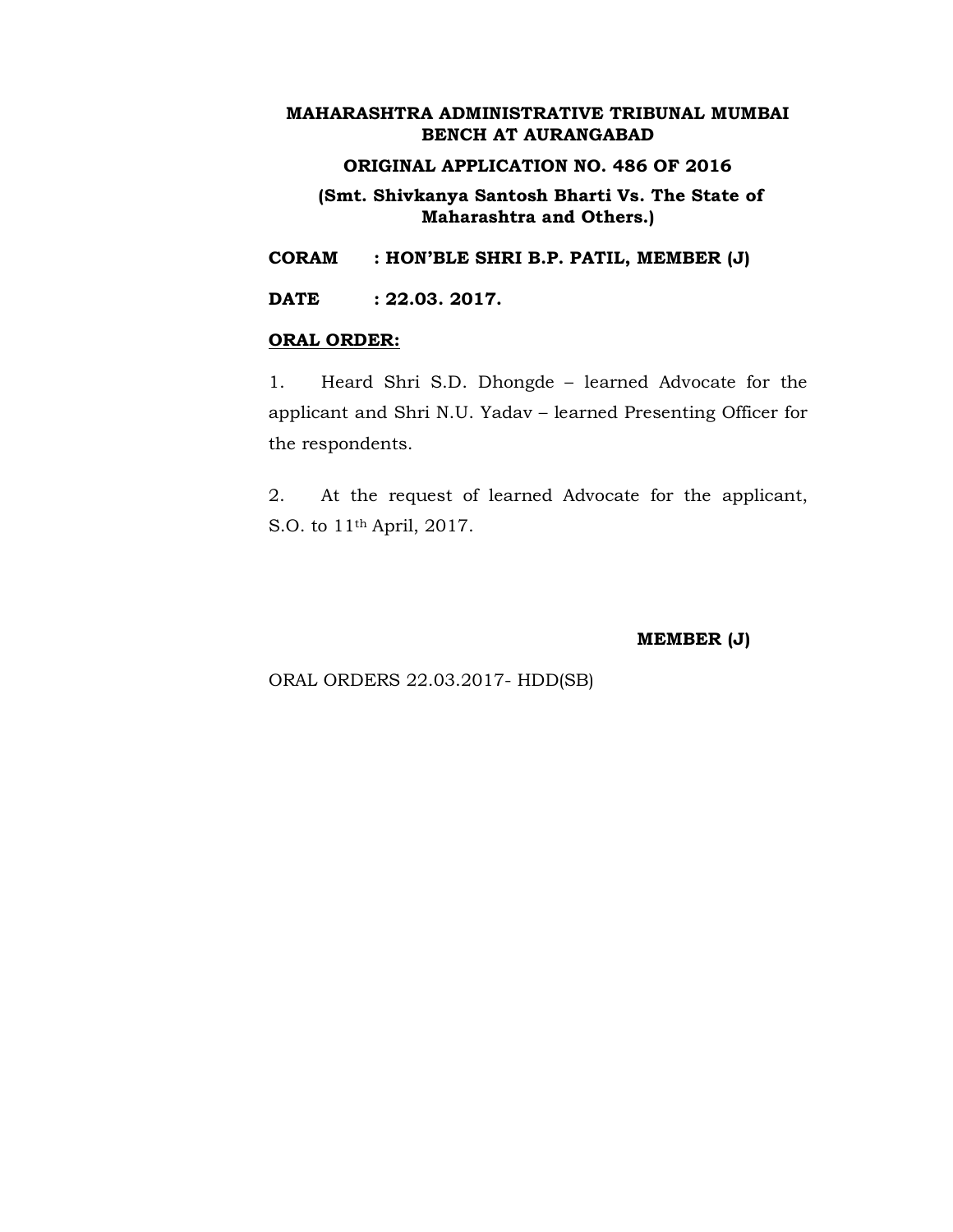# **ORIGINAL APPLICATION NO. 175 OF 2017**

# **(Shri Madhukar S/o. Maroti Khamkar Vs. The State of Maharashtra and Others.)**

**CORAM : HON'BLE SHRI B.P. PATIL, MEMBER (J)**

**DATE : 22.03. 2017.**

#### **ORAL ORDER:**

1. Heard Shri D.A. Bide – learned Advocate for the applicant and Shri M.S. Mahajan – learned Chief Presenting Officer for the respondents.

2. Learned Advocate for the applicant seeks time to file an application for condonation of delay. Time granted.

3. S.O. to 21st April, 2017.

**MEMBER (J)**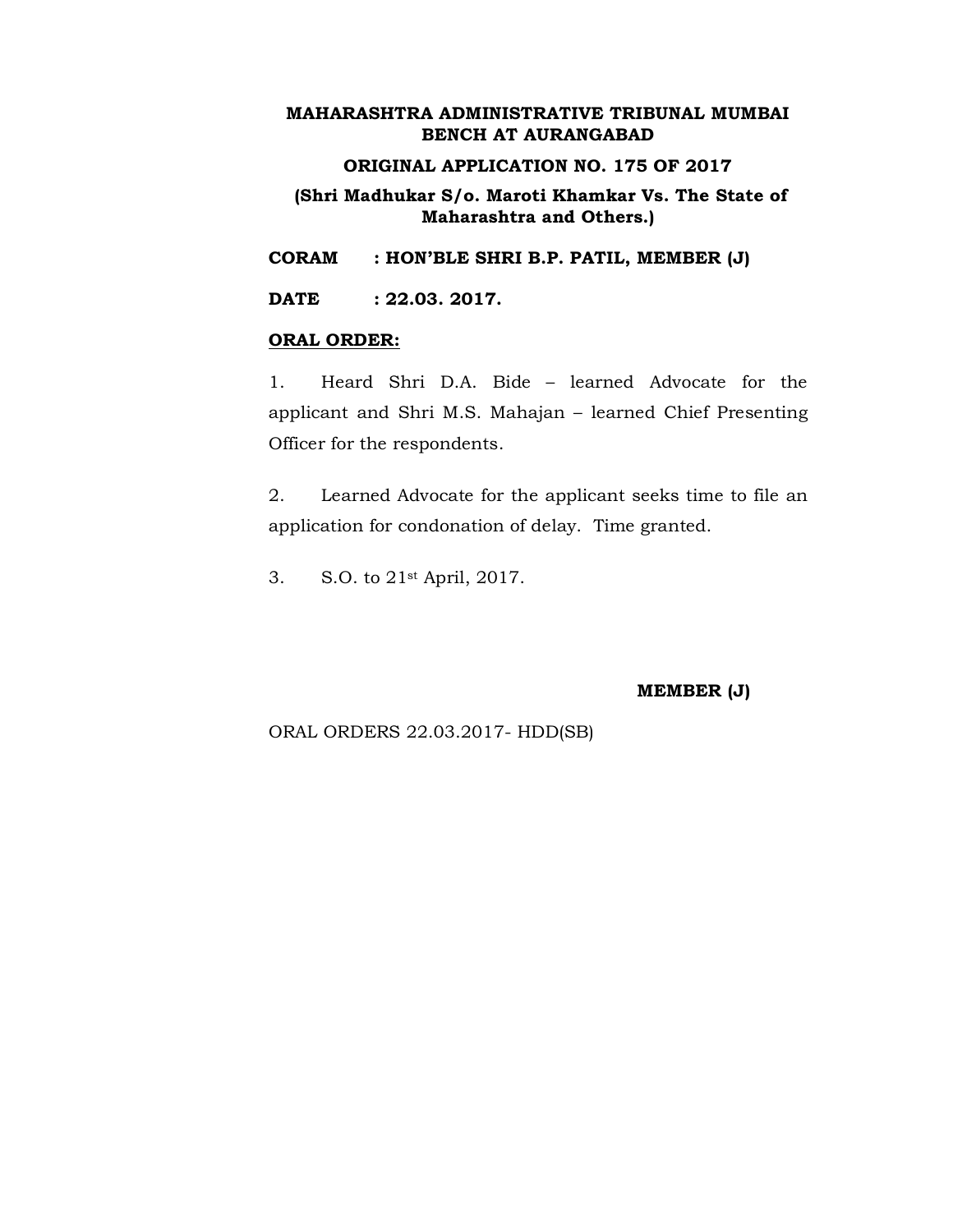### **ORIGINAL APPLICATION NO. 178 OF 2017**

# **(Dr. Kishor S/o. Purushottam Pokharkar Vs. The State of Maharashtra and Others.)**

**CORAM : HON'BLE SHRI B.P. PATIL, MEMBER (J)**

**DATE : 22.03. 2017.**

#### **ORAL ORDER:**

1. Heard Shri Avinash S. Deshmukh – learned Advocate for the applicant and Shri M.S. Mahajan – learned Chief Presenting Officer for the respondents.

2. Issue notices to the respondents, returnable on 27<sup>th</sup> March, 2017.

3. Tribunal may take the case/s for final disposal at this stage and separate notice for final disposal shall not be issued.

4. Applicant is authorized and directed to serve on respondents intimation/notice of date of hearing duly authenticated by Registry, along with complete paper book of O.A. Respondent is put to notice that the case would be taken up for final disposal at the stage of admission hearing.

5. This intimation/notice is ordered under Rule 11 of the Maharashtra Administrative Tribunal (Procedure) Rules, 1988, and the question such as limitation and alternate remedy are kept open.

6. The service may be done by hand delivery, speed post, courier and acknowledgment be obtained and produced along with affidavit of compliance in the Registry before due date. Applicant is directed to file affidavit of compliance and notice.

- 7. S.O. to 27th March, 2017.
- 8. Steno copy and hamdust is allowed to both the parties.

#### **MEMBER (J)**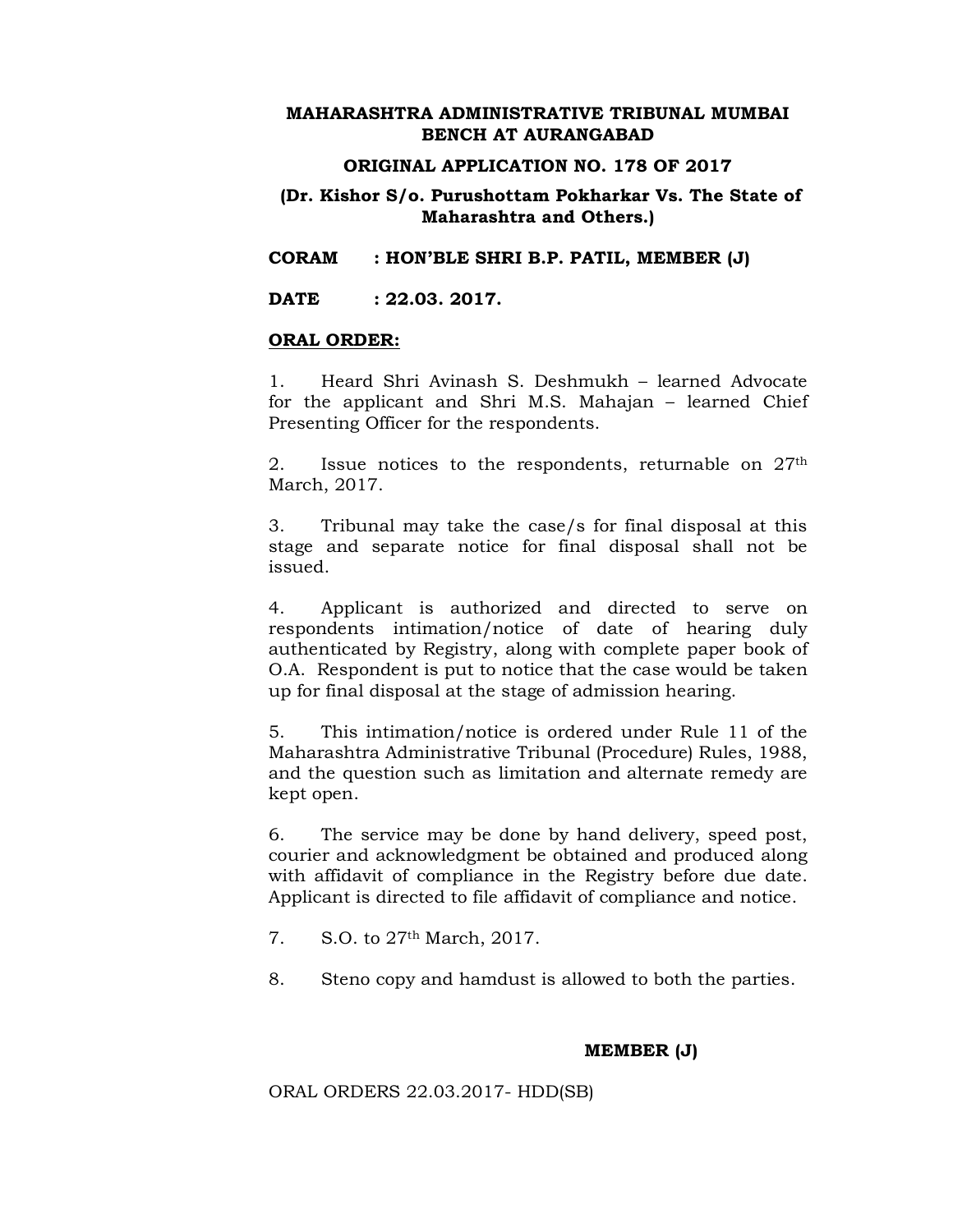# **ORIGINAL APPLICATION NO. 381 OF 2016**

# **(Ms. Nitu D/o Mahadev Chingalwar Vs. The State of Maharashtra and Others.)**

**CORAM : HON'BLE SHRI B.P. PATIL, MEMBER (J)**

**DATE : 22.03. 2017.**

#### **ORAL ORDER:**

1. Heard Shri S.B. Ghute – learned Advocate for the applicant and Shri S.K. Shirase – learned Presenting Officer for the respondents.

2. Learned Presenting Officer seeks time to take instructions from the respondents and make submissions regarding vacant posts of Medical Officer at Civil Hospital at Parbhani & Washim. Time granted.

3. S.O. to 11th April, 2017.

**MEMBER (J)**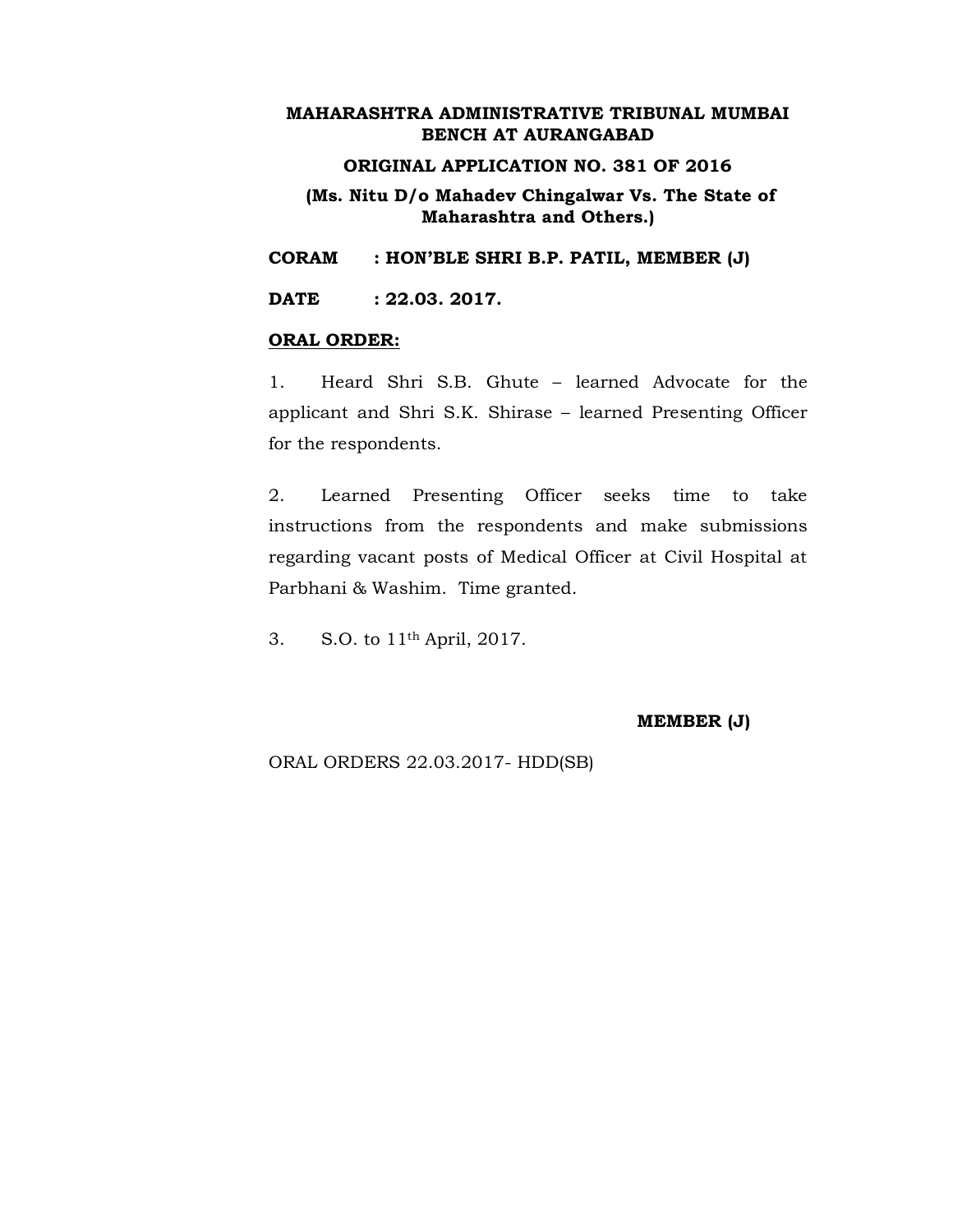# **ORIGINAL APPLICATION NO. 219 OF 2016**

# **(Shobha Krushna Ovhal Vs. The State of Maharashtra and Others.)**

**CORAM : HON'BLE SHRI B.P. PATIL, MEMBER (J)**

**DATE : 22.03. 2017.**

#### **ORAL ORDER:**

1. Shri Vikram S. Undre – learned Advocate for the applicant (**absent**). Shri D.R. Patil – learned Presenting Officer for the respondent Nos. 1 to 4. None appears for respondent Nos. 5 & 6.

2. Since nobody appears for the applicant, S.O. to 24th April, 2017.

**MEMBER (J)**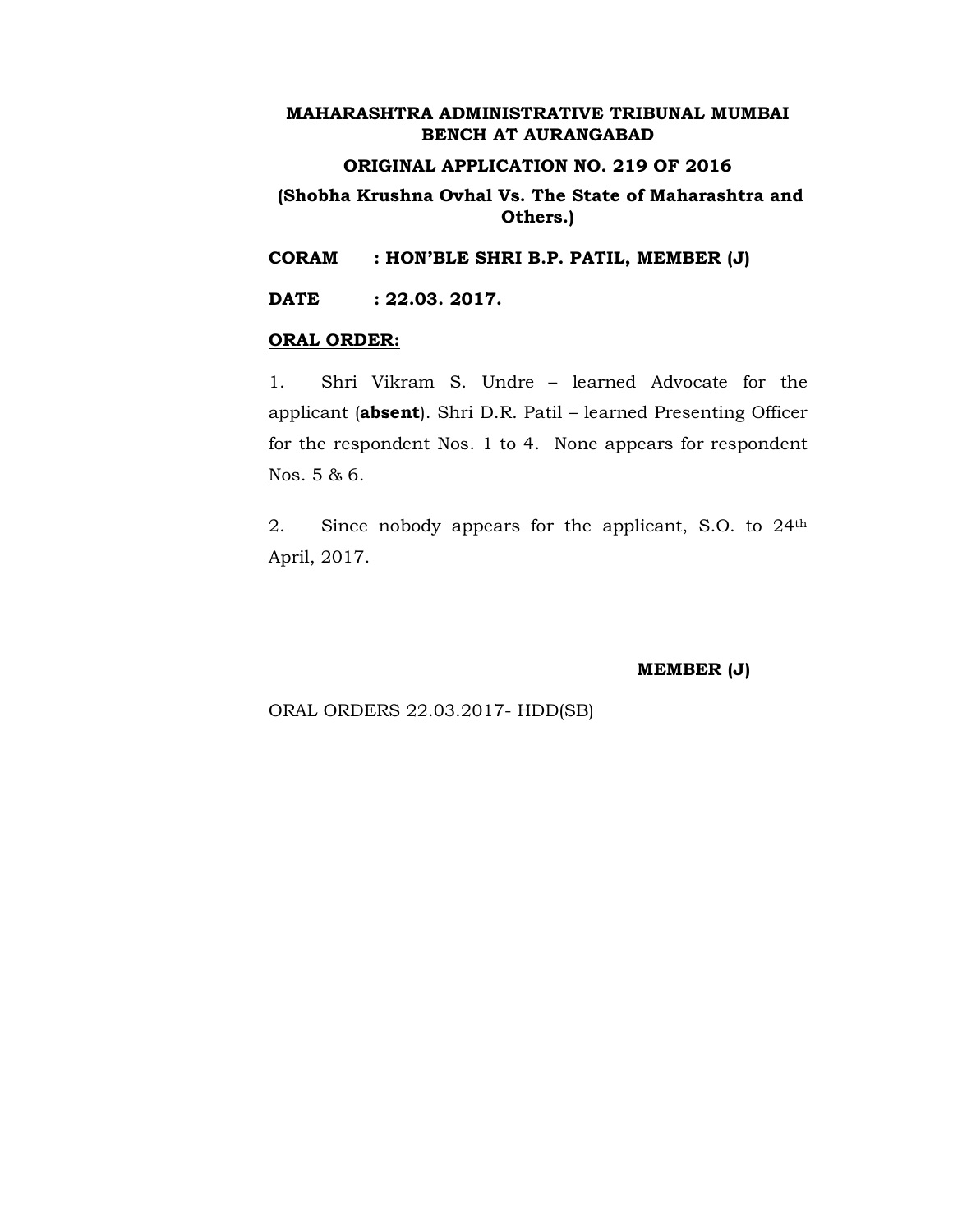# **ORIGINAL APPLICATION NO. 673 OF 2016**

**(Shri Sanjay S/o. Bhaskar Patil Vs. The State of Maharashtra and Others.)**

**CORAM : HON'BLE SHRI B.P. PATIL, MEMBER (J)**

**DATE : 22.03. 2017.**

#### **ORAL ORDER:**

1. Heard Shri S.G. Kulkarni – learned Advocate for the applicant and Shri V.R. Bhumkar – learned Presenting Officer for the respondents.

2. At the request of learned Advocate for the applicant, S.O. to 21st April, 2017.

**MEMBER (J)**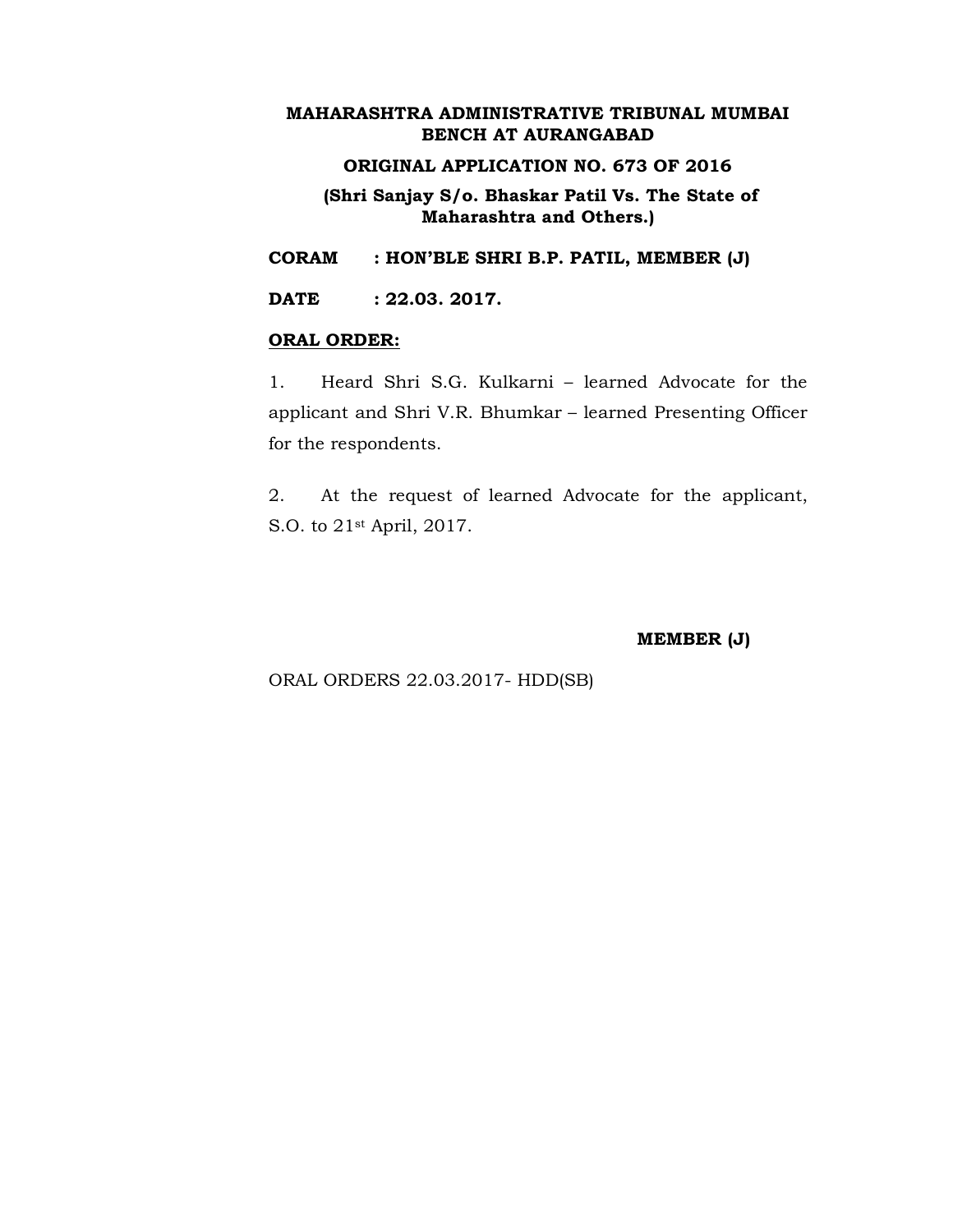# **ORIGINAL APPLICATION NO. 616 OF 2016**

# **(Sonali Anil Chaudhari Vs. The State of Maharashtra and Others.)**

**CORAM : HON'BLE SHRI B.P. PATIL, MEMBER (J)**

**DATE : 22.03. 2017.**

#### **ORAL ORDER:**

1. Heard Shri Vinod P. Patil – learned Advocate for the applicant, Shri N.U. Yadav – learned Presenting Officer for the respondent Nos. 1 to 3 and Shri Vaibhav R. Patil – learned Advocate for respondent No. 4.

2. Learned Presenting Officer seeks two weeks' time to take instructions from the concerned respondent authorities. Time granted.

3. S.O. to 13th April, 2017.

**MEMBER (J)**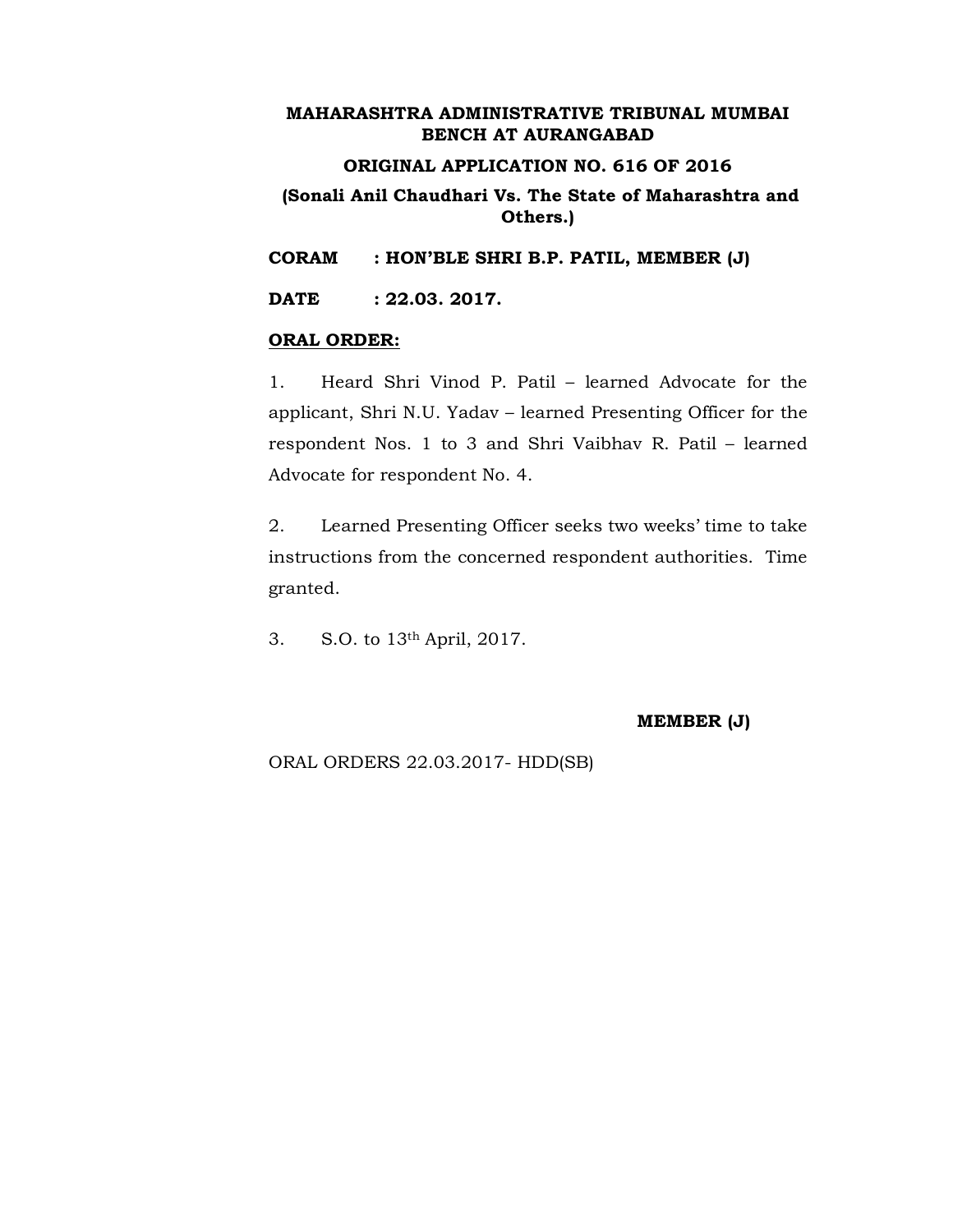# **ORIGINAL APPLICATION NO. 771 OF 2016**

# **(Usha D/o. Ranoji Bahirat Vs. The State of Maharashtra and Others.)**

**CORAM : HON'BLE SHRI B.P. PATIL, MEMBER (J)**

**DATE : 22.03. 2017.**

#### **ORAL ORDER:**

1. Heard Shri R.B. Ade – learned Advocate for the applicant, Mrs. Priya R. Bharaswadkar – learned Presenting Officer for the respondent Nos. 1 to 3 and Shri Shrikant Veer – learned Advocate for respondent No. 4.

2. Learned Presenting Officer seeks time to file affidavit in reply. Time granted.

3. S.O. to 21st April, 2017.

**MEMBER (J)**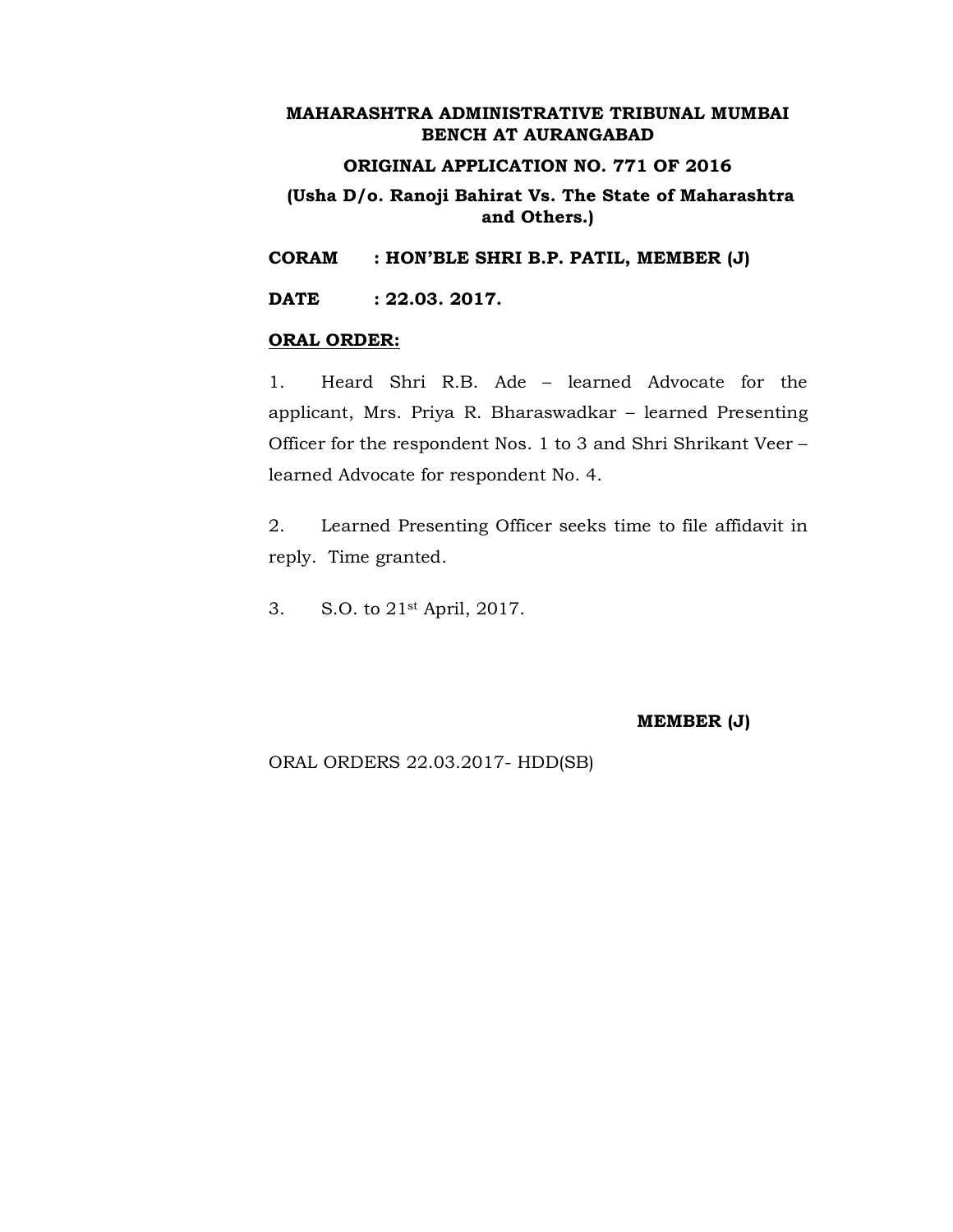## **ORIGINAL APPLICATION NO. 755 OF 2016**

**(Shri Kakasaheb Daulat Chathe Vs. The State of Maharashtra and Others.)**

**CORAM : HON'BLE SHRI B.P. PATIL, MEMBER (J)**

**DATE : 22.03. 2017.**

#### **ORAL ORDER:**

1. Shri S.S. Phatale – learned Advocate for the applicant (**absent**). Shri D.R. Patil – learned Presenting Officer for the respondents, present.

2. Since nobody appears for the applicant, S.O. to 25th April, 2017.

**MEMBER (J)**

ORAL ORDERS 22.03.2017- HDD(SB)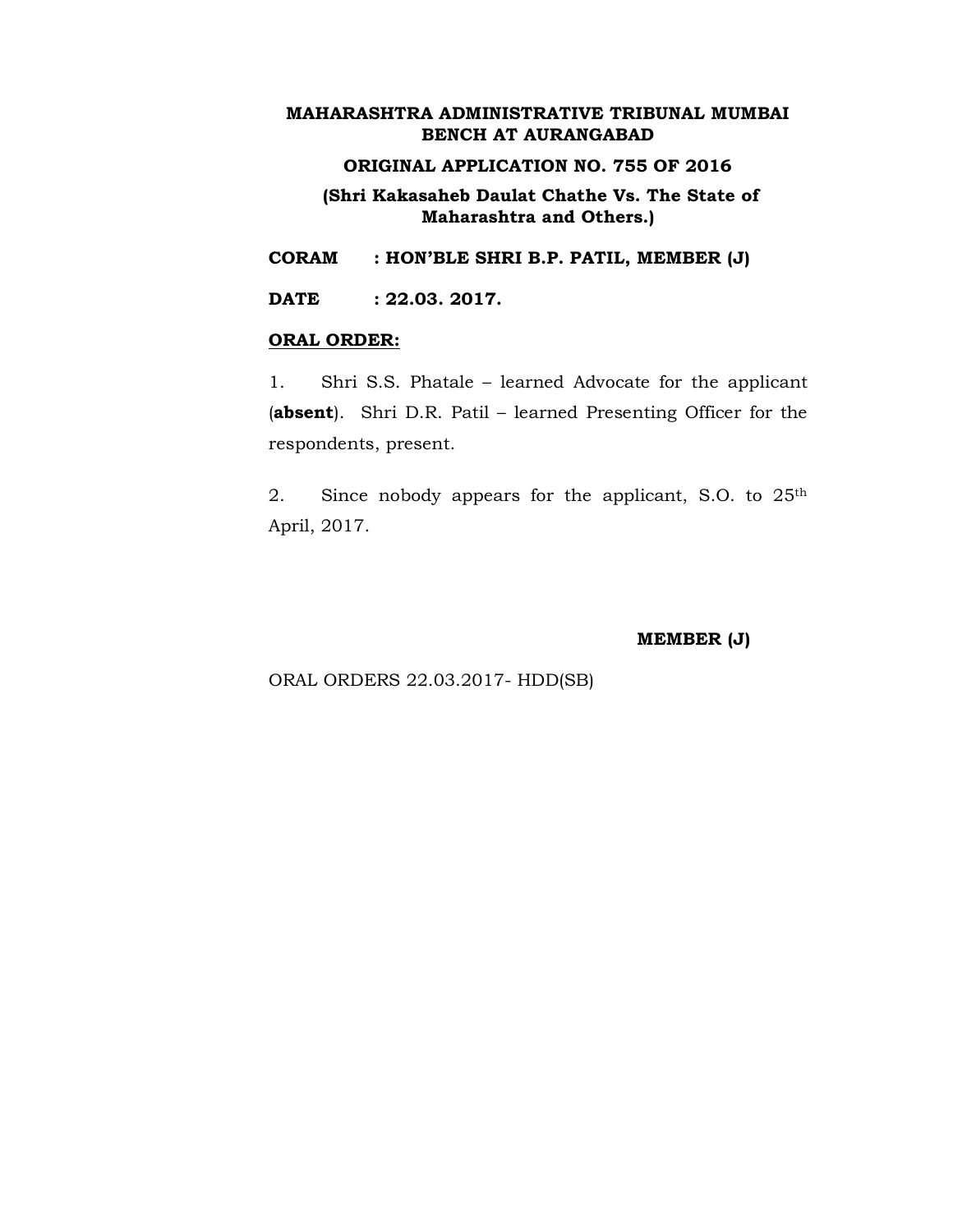## **ORIGINAL APPLICATION NO. 718 OF 2016**

#### **(Shri Ashok S/o Tukaram Bari & Ors. Vs. The State of Maharashtra and Others.)**

**CORAM : HON'BLE SHRI B.P. PATIL, MEMBER (J)**

**DATE : 22.03. 2017.**

#### **ORAL ORDER:**

1. Heard Shri S.S. Deshmukh – learned Advocate for the applicant and Shri S.K. Shirase – learned Presenting Officer for the respondents.

2. At the request of learned Advocate for the applicant, S.O. to 13th April, 2017.

#### **MEMBER (J)**

ORAL ORDERS 22.03.2017- HDD(SB)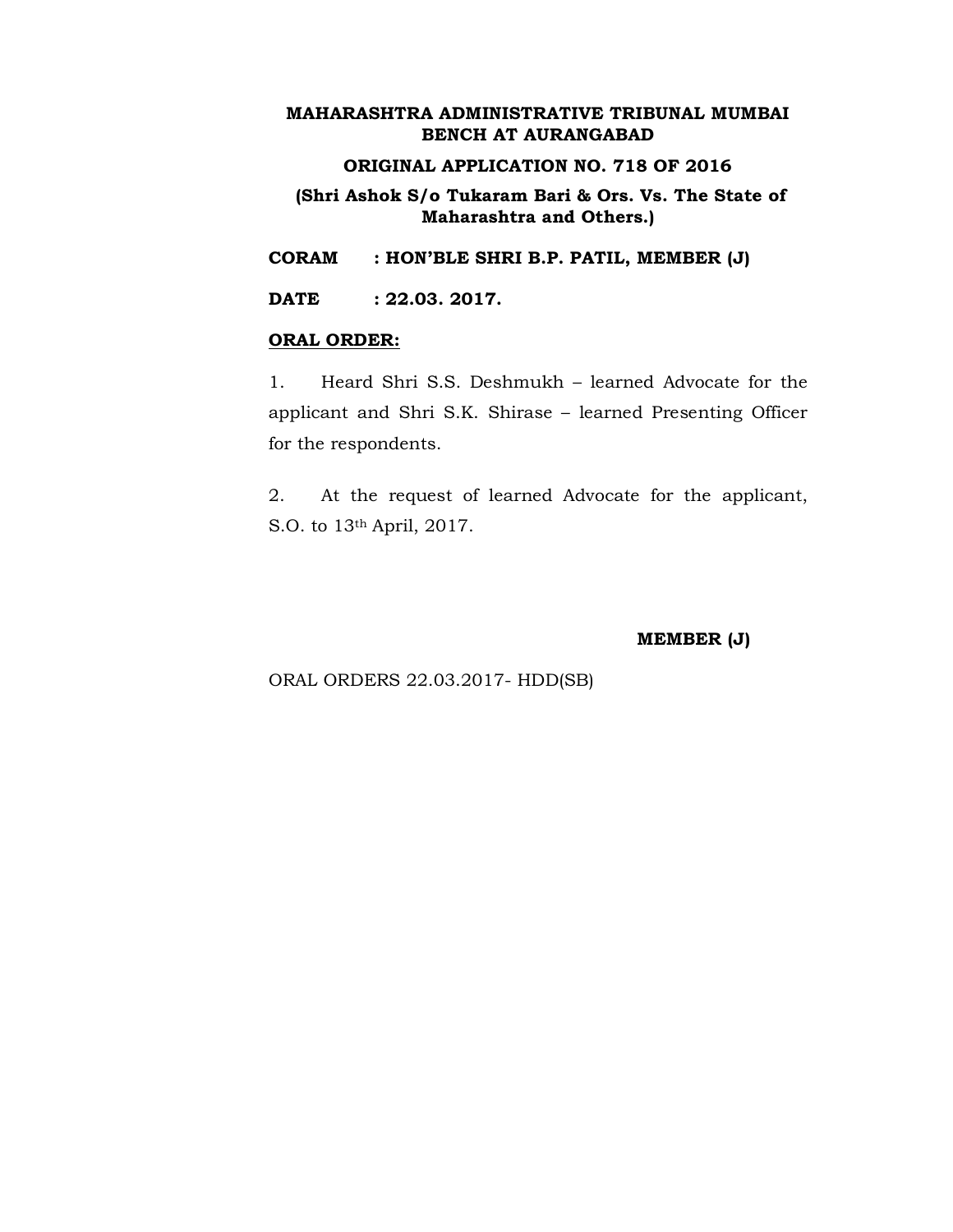#### **ORIGINAL APPLICATION NO. 817 OF 2015**

## **(Dr. Anita d/o Ramdhan Rathod & Anr. Vs. The State of Maharashtra and Others.)**

#### **CORAM : HON'BLE SHRI B.P. PATIL, MEMBER (J) DATE : 22.03. 2017. ORAL ORDER:**

1. Heard Shri V.B. Wagh – learned Advocate for the applicant and Shri I.S. Thorat – learned Presenting Officer for the respondents.

2. Learned Presenting Officer has filed affidavit in reply on behalf of respondent Nos. 1 & 2 and same is taken on record and the copy thereof has been served on the learned Advocate for the applicant.

3. It transpires from the record that affidavit in reply on behalf of respondent No. 3 has already been filed on record.

4. It is contended by the respondent No. 3 in his affidavit in reply that the Government is the Competent Authority in the matter of absorption or regularization of contractual employees. It is further contended by the respondent No. 3 that the proposal regarding absorption of ad hoc Dental Surgeons has been received from the Government in August 2015. As the proposal was incomplete, back reference was made to Government regarding recruitment Rules, total number of regular posts, Govt. Resolution dated 16/10/2014 etc. and after complying the objection the respondent No. 3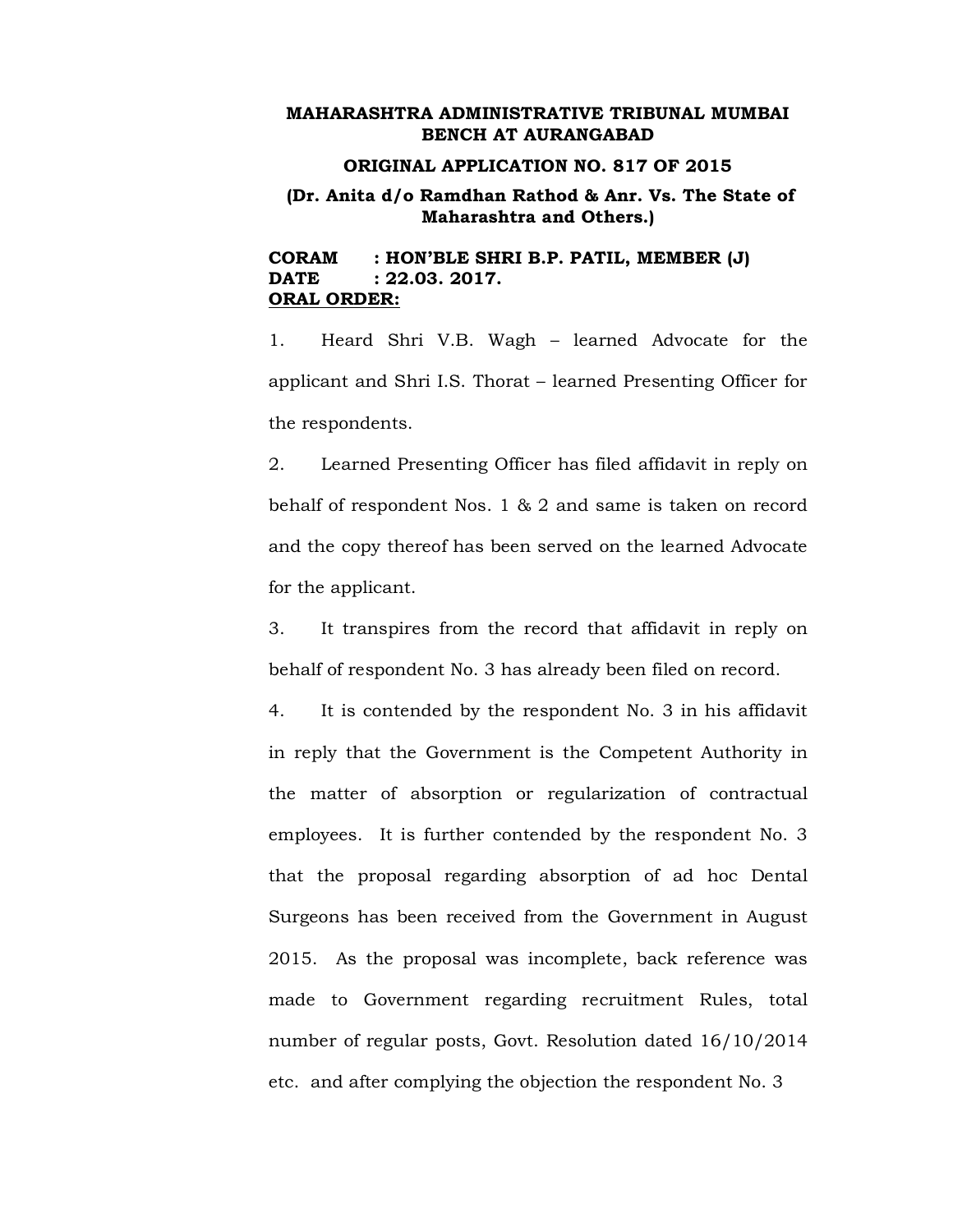# **:: - 2 - :: O.A. NO. 817 OF 2015**

has approved it and informed its decision to the Government accordingly.

5. Learned Presenting Officer has submitted that the matter is under consideration of the Government, so far as the applicant No. 1 is concerned.

6. Learned Advocate for the applicant has submitted that in view of this scenario respondents may be directed to take decision in the matter within a stipulated time and he urged that the present Original Application may be disposed of by giving directions to the respondents.

7. In view of the submissions made by the learned Advocates for the respective parties, it would be appropriate to direct the respondent No. 1 to take decision on the proposal approved by the MPSC i.e. respondent No. 3 within a period of three months regarding absorption on merits.

8. With the above observations and directions the present Original Application stands disposed of with no order as to costs.

**MEMBER (J)**

ORAL ORDERS 22.03.2017- HDD(SB)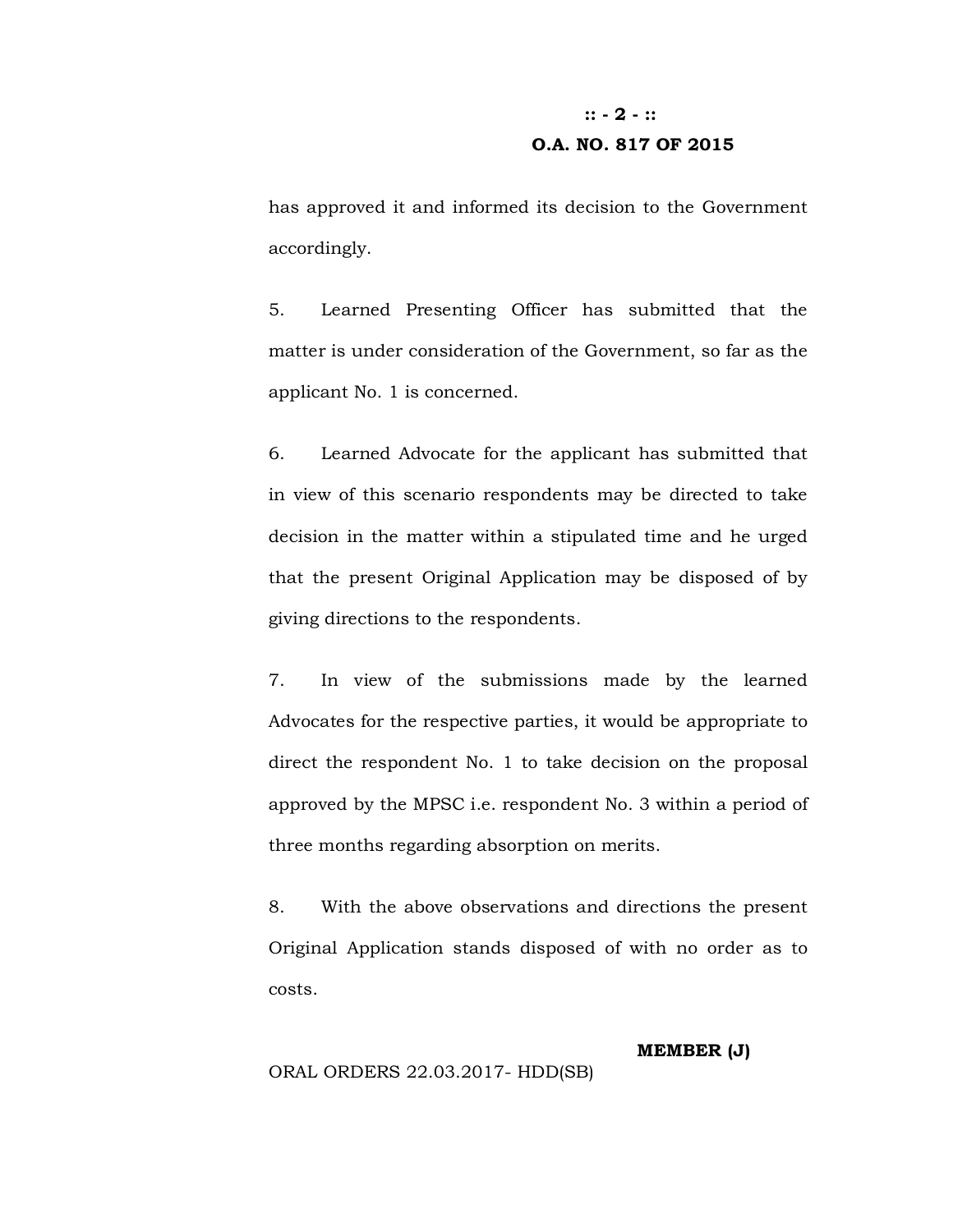#### **ORIGINAL APPLICATION NO. 52 OF 2016**

#### **(Dr. Waman Chandrakant Rathod Vs. The State of Maharashtra and Others.)**

**CORAM : HON'BLE SHRI B.P. PATIL, MEMBER (J)**

**DATE : 22.03. 2017.**

#### **ORAL ORDER:**

1. Heard Shri J.S. Deshmukh – learned Advocate for the applicant, Smt. Sanjivani Deshmukh – learned Presenting Officer for respondent Nos. 1 to 3 and Shri P.R. Tandale – learned Advocate for respondent No. 4.

2. Learned Presenting Officer submits that she has informed the concerned authority about earlier order dated 02.03.2017 passed by this Tribunal, but no instructions have been received from the concerned authority. Today, again learned Presenting Officer seeks time for filing affidavit in reply on behalf of the respondents.

3. It transpires from the proceedings that ample opportunities have been given to the respondents to file their affidavit in replies. On the last occasion i.e. on 02.03.2017 time was granted to the respondents as a peremptory chance to file reply with an understanding that in case respondents fail to file affidavit in reply on or before 22.03.2017, heavy costs will be imposed on the respondents.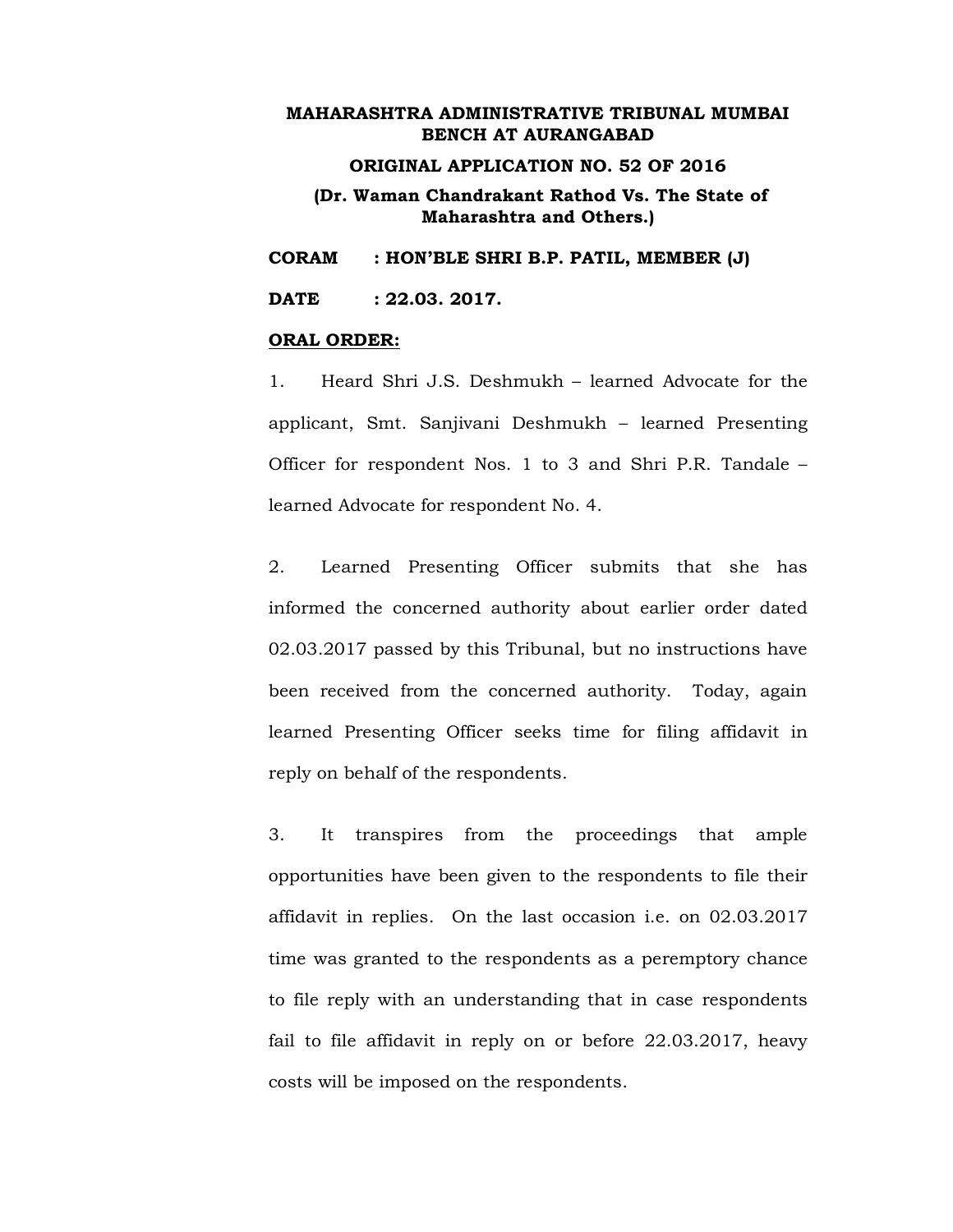# **:: - 2 - :: O.A. NO. 52 OF 2016**

4. In spite of the observations made by this Tribunal in its order dated 02.03.2017, the respondents failed to file affidavit in reply. However, in the interest of justice, time is granted to the respondents as a most last chance, subject to payment of costs of Rs. 10,000/- (Rs. Ten thousand only), which shall be remitted to the MAT Bar Association Aurangabad.

5. S.O. to 21st April, 2017.

**MEMBER (J)**

#### ORAL ORDERS 22.03.2017- HDD(SB)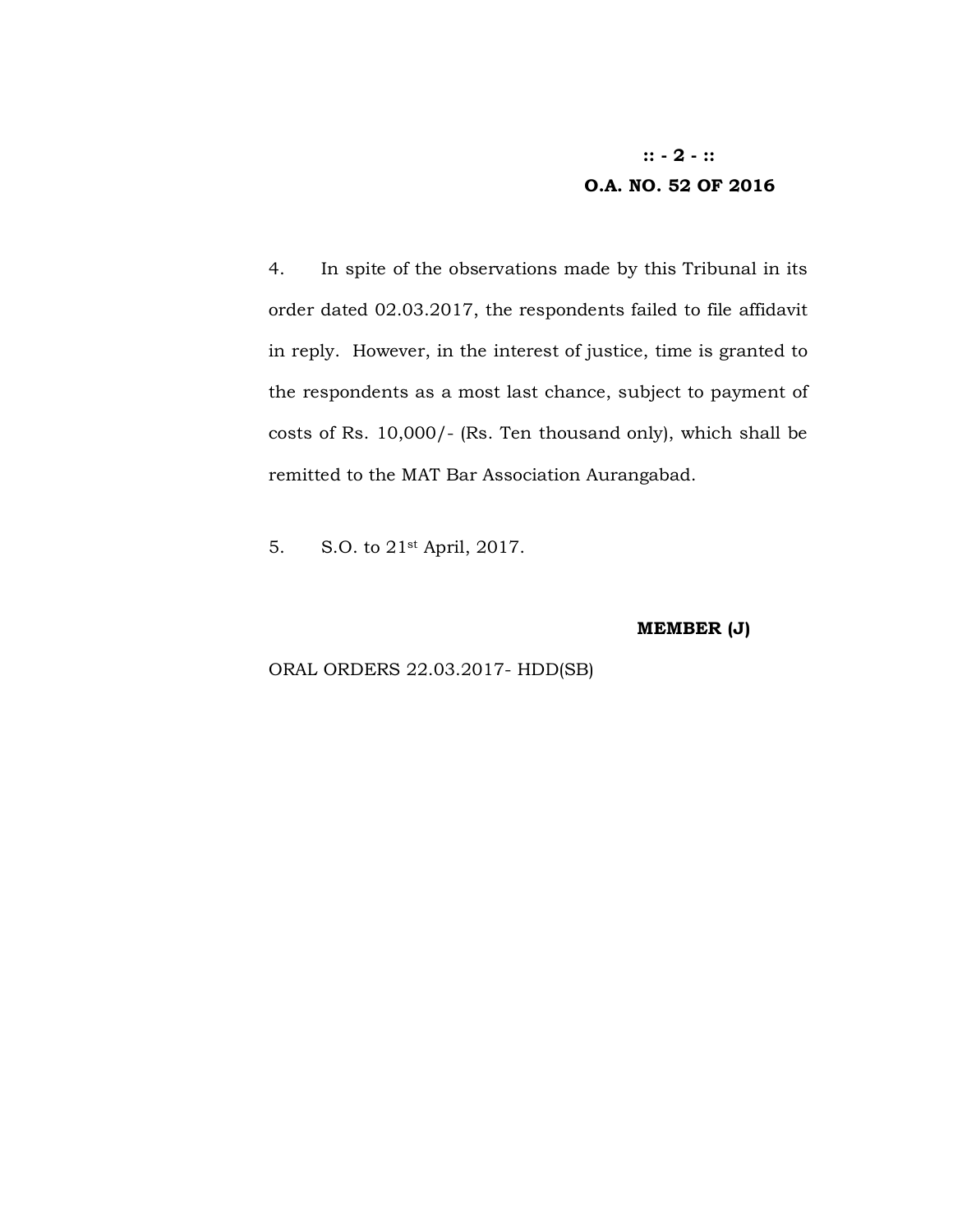**ORIGINAL APPLICATION NO.812/2016**

(Dr. Vijay Katte V/s. The State of Mah. & Ors.)

CORAM: Hon'ble Shri B. P. Patil, Member (J)

DATE : 22-03-2017

## **ORAL ORDER**:-

Heard Shri A.D.Gadekar learned Advocate for the applicant and Smt. Resha Deshmukh learned Presenting Officer for the respondents.

2. Learned Advocate has filed affidavit in rejoinder on behalf of the applicant. It is taken on record. Copy thereof has been served on the other side.

3. At the request of learned Advocate for the applicant, **S.O.17-04-2017** for filing some documents on record.

YUK ORAL ORDER 22-03-2017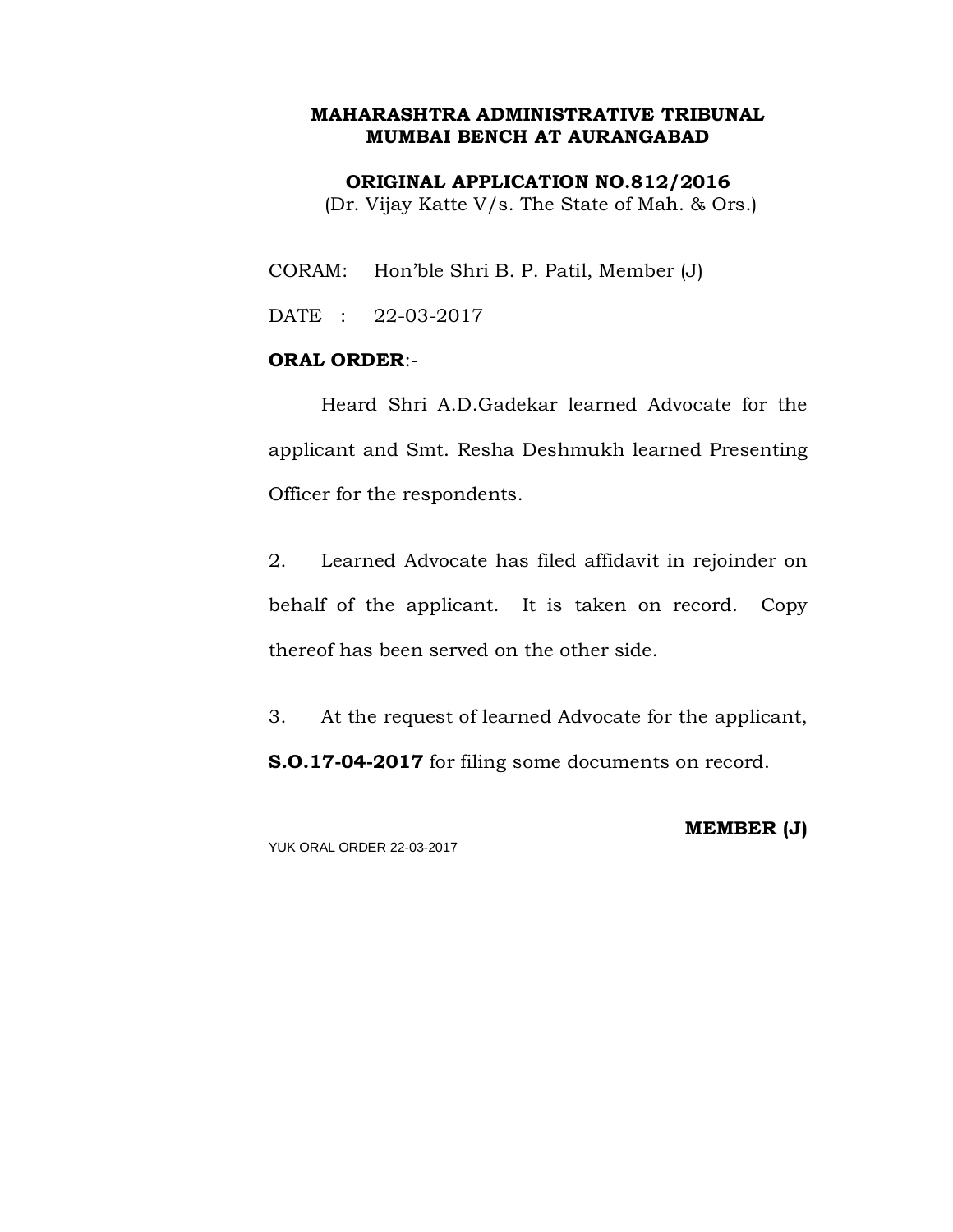#### **ORIGINAL APPLICATION NO.840/2016**

(Shri Hiralal Bhatewade V/s. The State of Mah. & Ors.)

CORAM: Hon'ble Shri B. P. Patil, Member (J)

DATE : 22-03-2017

## **ORAL ORDER**:-

Heard Shri A.S.Deshmukh learned Advocate for the applicant and Shri D.R.Patil learned Presenting Officer for the respondents.

2. Learned P.O. seeks time to file affidavit in reply on behalf of the respondents. Time granted as a last chance.

3. S.O.07-04-2017.

YUK ORAL ORDER 22-03-2017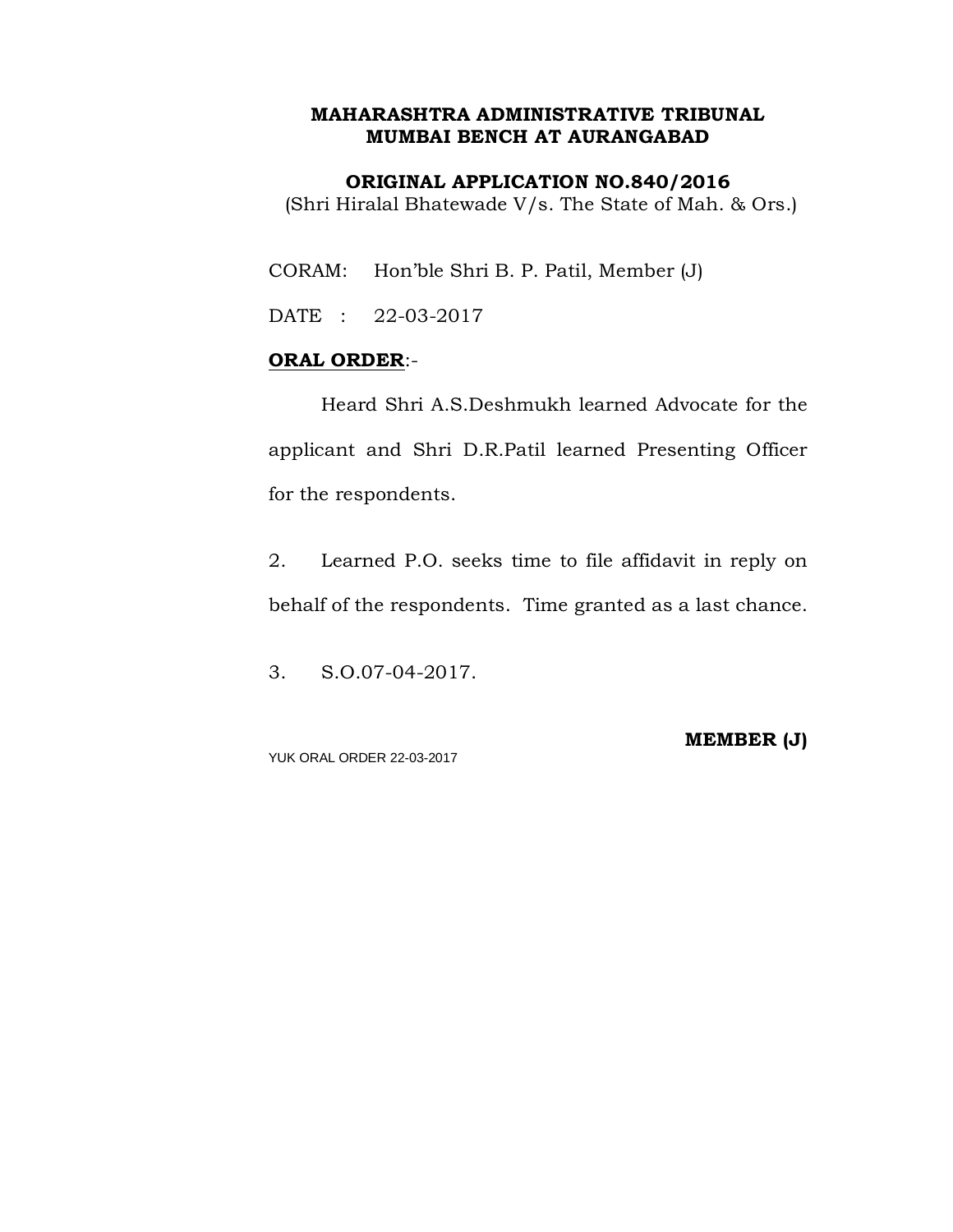**ORIGINAL APPLICATION NO.862/2016**

(Shri Shimant Gaikwad V/s. The State of Mah. & Ors.)

CORAM: Hon'ble Shri B. P. Patil, Member (J)

DATE : 22-03-2017

## **ORAL ORDER**:-

Heard Shri M.R.Kulkarni learned Advocate for the applicant and Shri M.S.Mahajan learned Chief Presenting Officer for the respondents.

2. Learned P.O. seeks time to file affidavit in reply on behalf of the respondents. Time granted as a last chance.

3. S.O.17-04-2017.

YUK ORAL ORDER 22-03-2017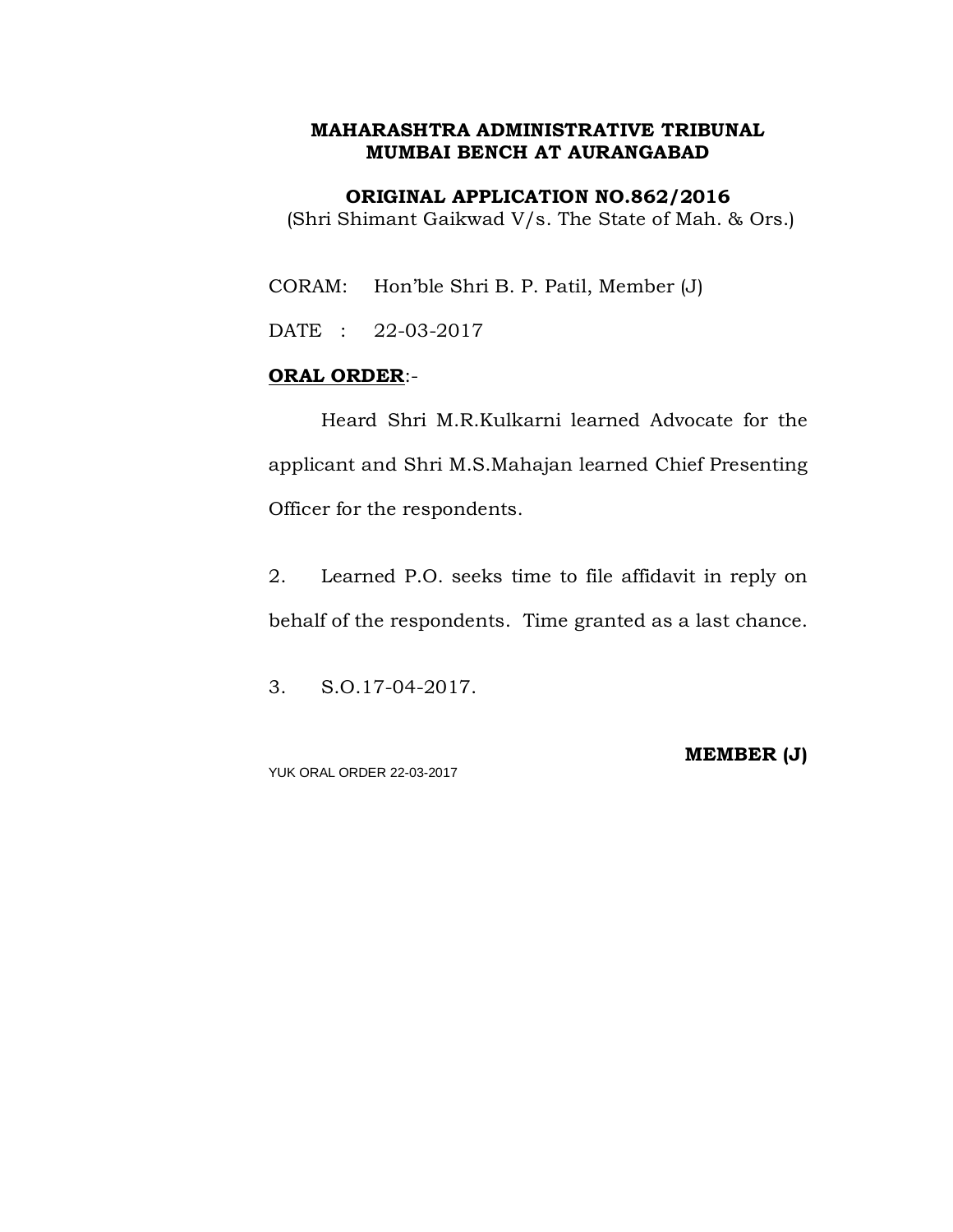**ORIGINAL APPLICATION NO.880/2016**

(Dr. Sushilkumar Kendre V/s. The State of Mah. & Ors.)

CORAM: Hon'ble Shri B. P. Patil, Member (J)

DATE : 22-03-2017

## **ORAL ORDER**:-

Heard Shri S.V.Mundhe learned Advocate for the applicant, Shri I.S.Thorat learned Presenting Officer for the respondent and Shri Pradeep Shahane learned Advocate for respondent nos.2 and 3.

2. Shri Shahane learned Advocate for respondent nos.2 and 3 submits that he will file relevant documents on record on the next date.

3. At the request of Shri Shahane, **S.O.12-04-2017** for filing documents.

YUK ORAL ORDER 22-03-2017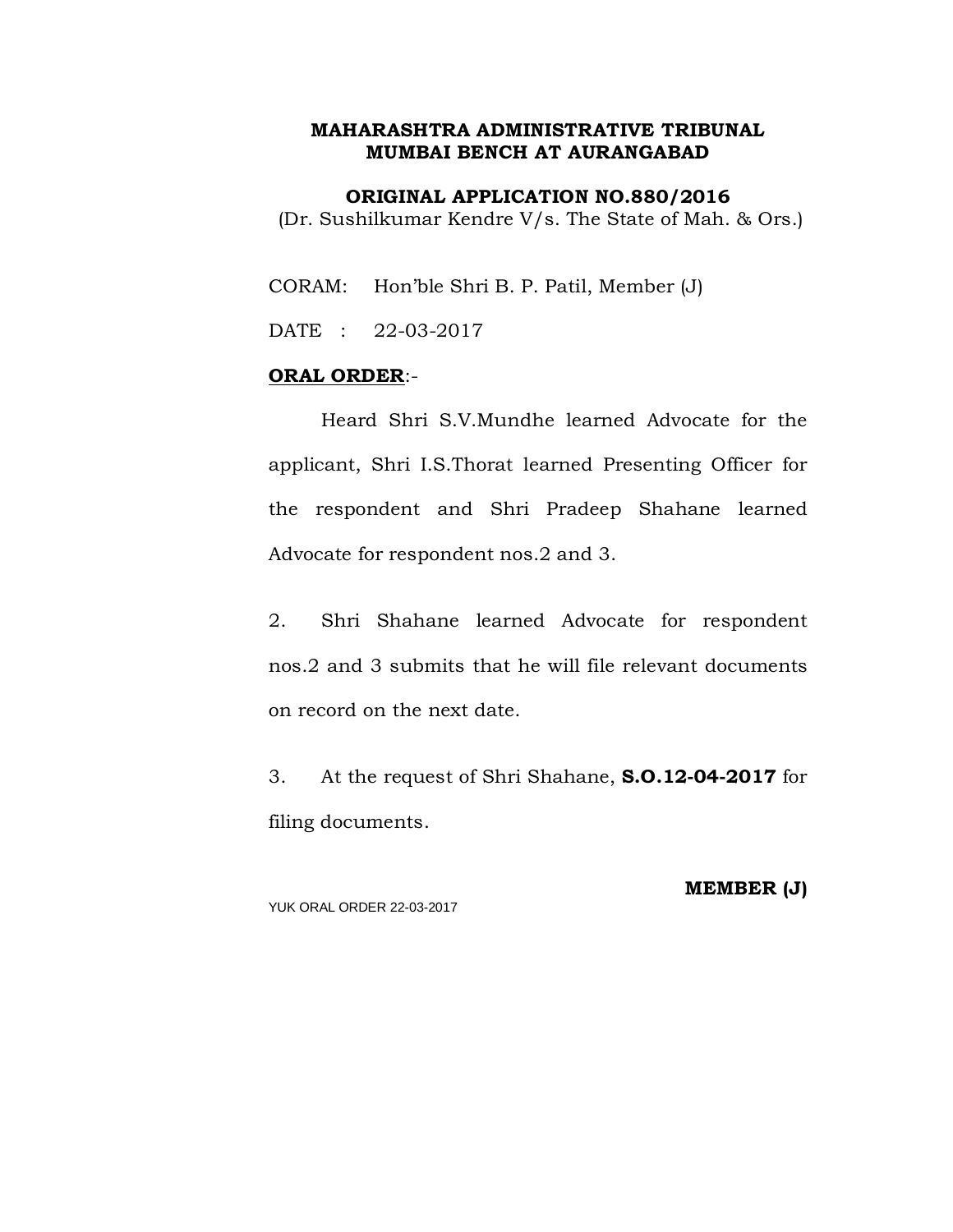**ORIGINAL APPLICATION NO.887/2016**

(Shri Ashok Pawar V/s. The State of Mah. & Ors.)

CORAM: Hon'ble Shri B. P. Patil, Member (J)

DATE : 22-03-2017

## **ORAL ORDER**:-

Heard Ku. Amruta Paranjape learned Advocate holding for Shri P.S.Paranjape learned Advocate for the applicant and Smt. Resha Deshmukh learned Presenting Officer for the respondents.

2. Learned Advocate for the applicant prays for adjournment till 3rd April 2017. Adjournment granted.

3. S.O. 3rd April 2017.

YUK ORAL ORDER 22-03-2017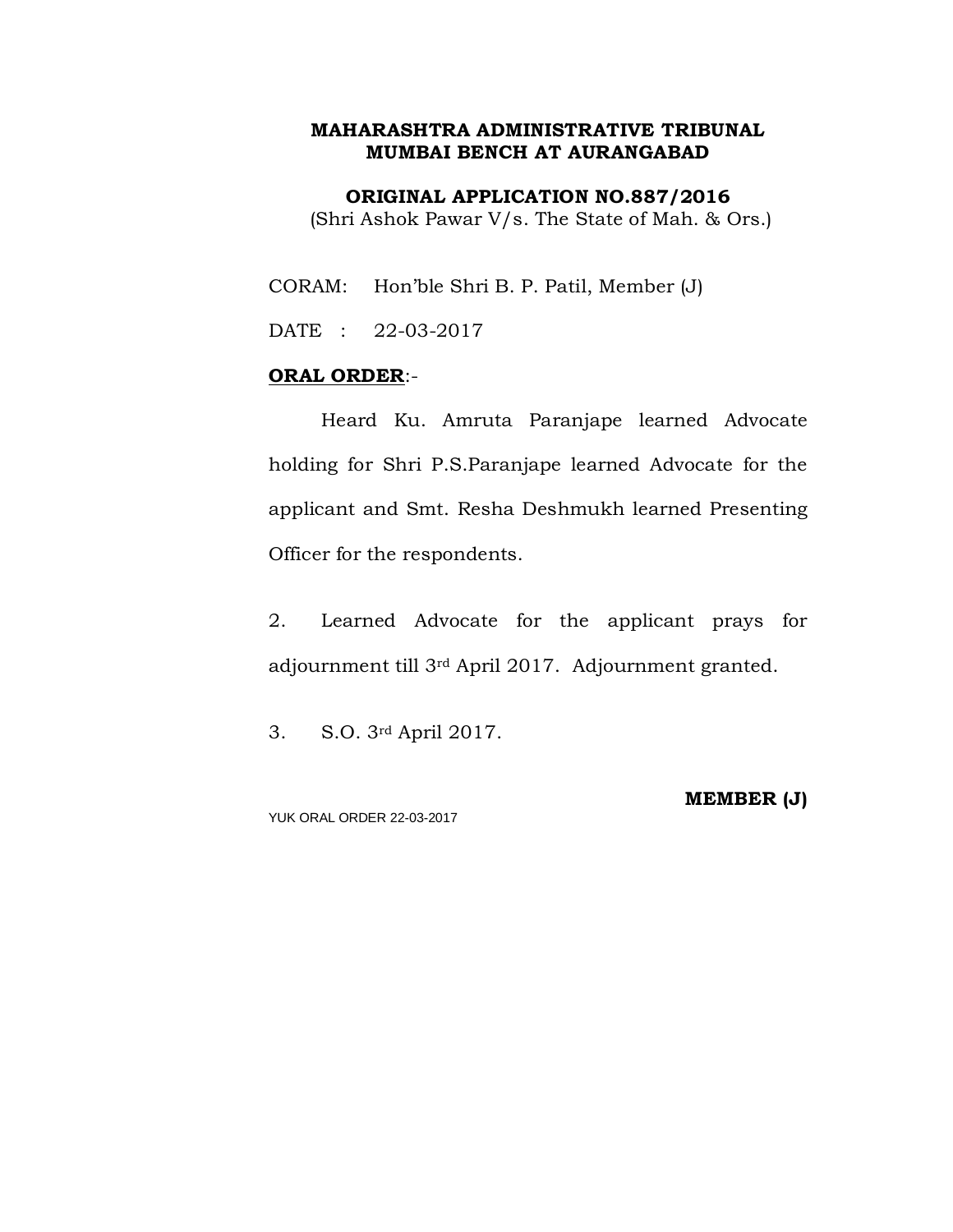**ORIGINAL APPLICATION NO.905/2016** (Shri Mahavir Gosavi V/s. The State of Mah. & Ors.)

CORAM: Hon'ble Shri B. P. Patil, Member (J)

DATE : 22-03-2017

#### **ORAL ORDER**:-

Heard Ku. Bhavana Panpatil learned Advocate holding for Shri S.B.Talekar learned Advocate for the applicant, Shri N.U.Yadav learned Presenting Officer for the respondent nos.1 to 3 and Shri S.D.Joshi learned Advocate holding for Shri D.T.Devane learned Advocate for respondent no.4.

2. Learned Advocate for the applicant prays for time for filing affidavit in rejoinder. Time granted.

3. S.O.29-03-2017.

YUK ORAL ORDER 22-03-2017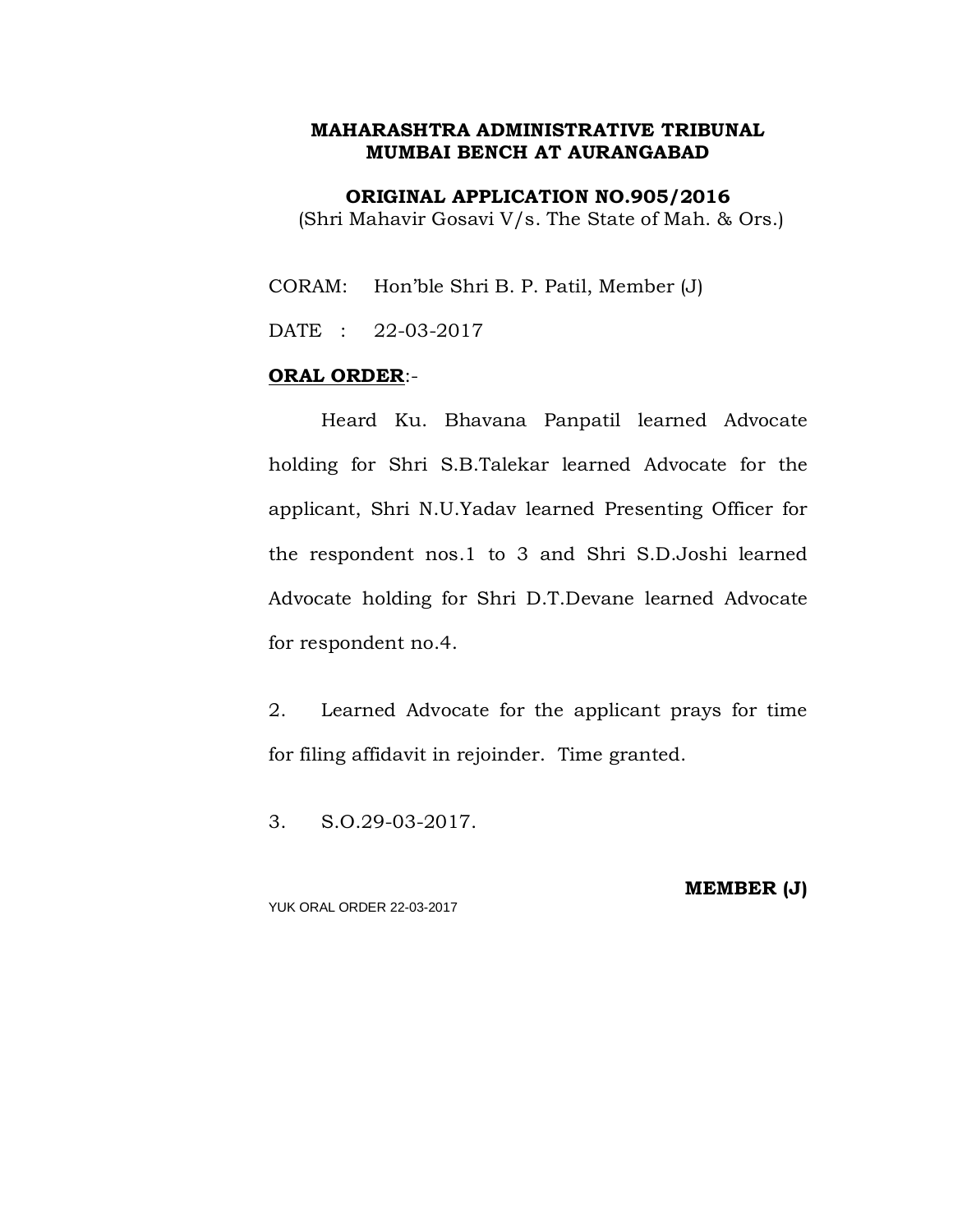**ORIGINAL APPLICATION NO.909/2016**

(Shri Laxman Lomte V/s. The State of Mah. & Ors.)

CORAM: Hon'ble Shri B. P. Patil, Member (J)

DATE : 22-03-2017

#### **ORAL ORDER**:-

Heard Shri S.D.Joshi learned Advocate for the applicant and Smt. Deepali Deshpande learned Presenting Officer for the respondents.

2. At the request of applicant as well as the respondents, S.O.03-04-2017.

YUK ORAL ORDER 22-03-2017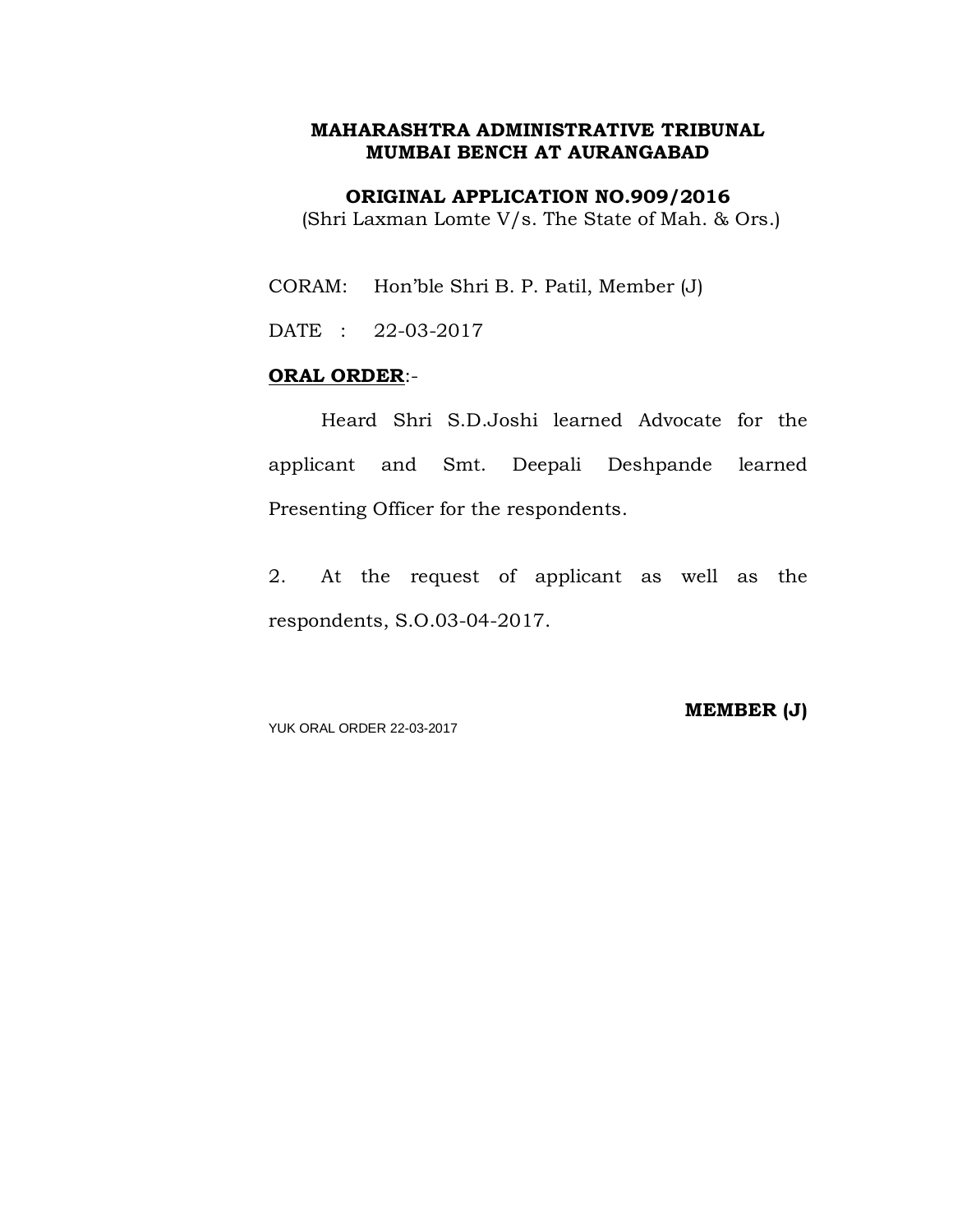**ORIGINAL APPLICATION NO.922/2016**

(Shri Vijay Sable V/s. The State of Mah. & Ors.)

CORAM: Hon'ble Shri B. P. Patil, Member (J)

DATE : 22-03-2017

## **ORAL ORDER**:-

Heard Shri Manoj Shinde learned Advocate for the applicant, Smt. Sanjivani Ghate learned Presenting Officer for the respondent nos.1 to 3 and Shri V.G.Pingle learned Advocate for respondent no.4.

2. Learned P.O. seeks time to file reply on behalf of the respondents. Time granted.

3. S.O.17-04-2017.

YUK ORAL ORDER 22-03-2017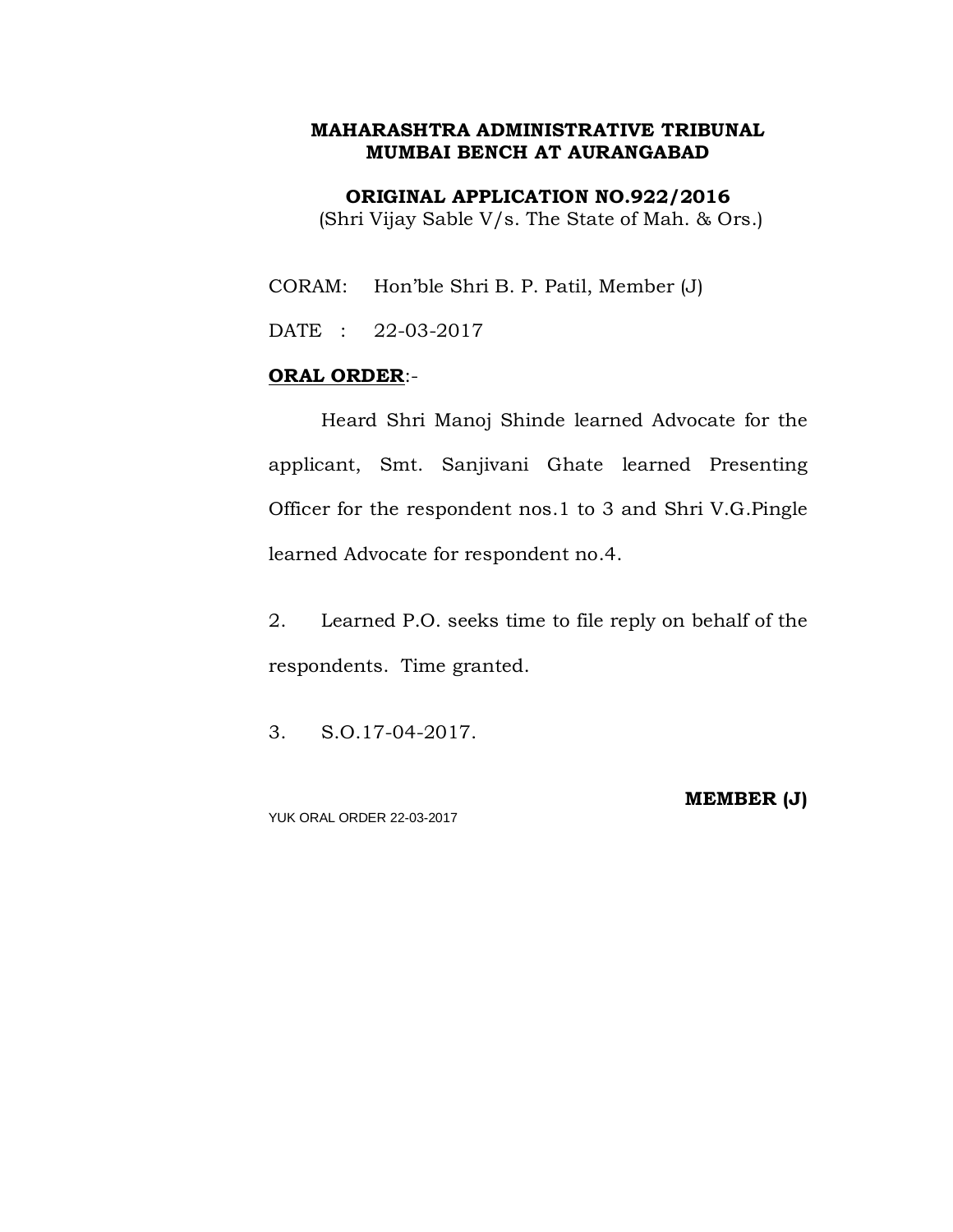**ORIGINAL APPLICATION NO.09/2017**

(Shri Prashant Pawar V/s. The State of Mah. & Ors.)

CORAM: Hon'ble Shri B. P. Patil, Member (J)

DATE : 22-03-2017

## **ORAL ORDER**:-

Heard Shri H.P.Jadhav learned Advocate for the applicant and Shri N.U.Yadav learned Presenting Officer for the respondents.

2. Learned P.O. seeks time to file affidavit in reply on behalf of the respondents. Time granted as a last chance.

3. S.O.21-04-2017.

YUK ORAL ORDER 22-03-2017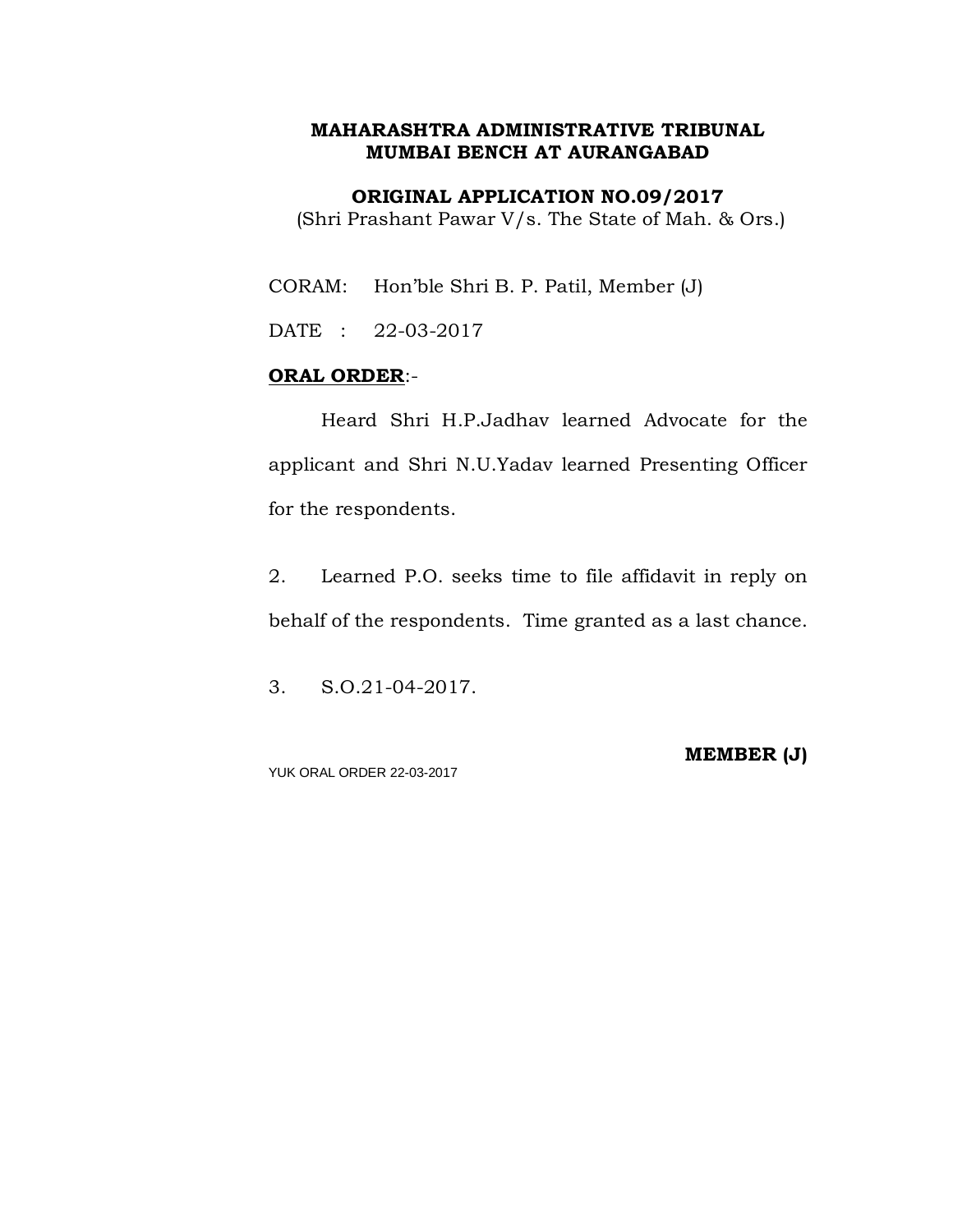**ORIGINAL APPLICATION NO.41/2017**

(Shri Baburao Ardad V/s. The State of Mah. & Ors.)

CORAM: Hon'ble Shri B. P. Patil, Member (J)

DATE : 22-03-2017

## **ORAL ORDER**:-

Heard Shri A.S.Deshmukh learned Advocate for the applicant and Smt. Resha Deshmukh learned Presenting Officer for the respondents.

2. Learned P.O. files reply affidavit on behalf of respondent nos.1 and 2. It is taken on record. Copy thereof has been served on the other side.

3. Learned Advocate for the applicant may file rejoinder, if necessary.

4. S.O.13-04-2017.

YUK ORAL ORDER 22-03-2017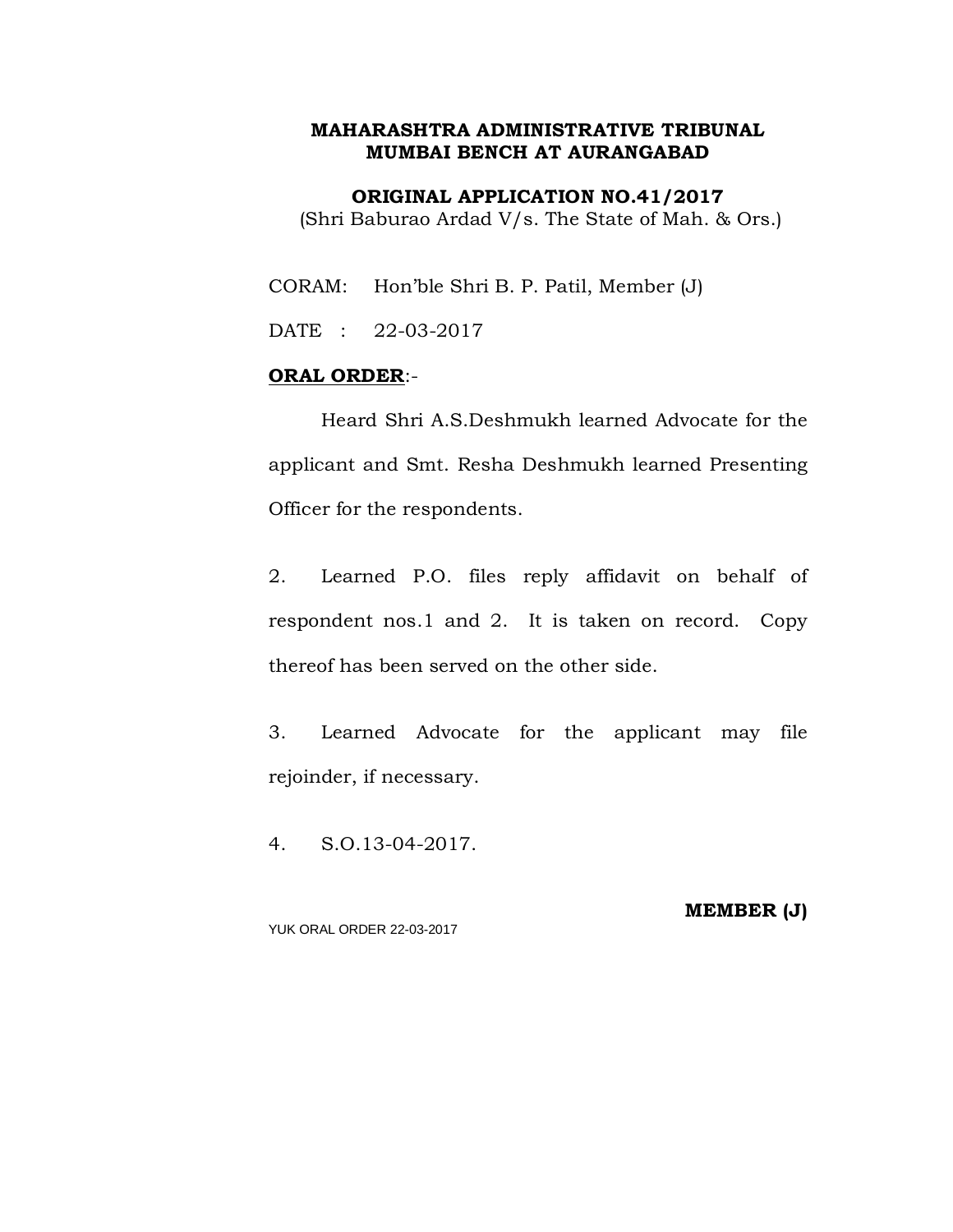**M.A.No.190/2016 IN O.A.St.No.560/2016**

(Shri Ramrao Suryavanshi V/s. The State of Mah. & Ors.)

CORAM: Hon'ble Shri B. P. Patil, Member (J)

DATE : 22-03-2017

#### **ORAL ORDER**:-

Heard Shri S.K.Chavan learned Advocate holding for Shri S.B.Mene learned Advocate for the applicant and Shri D.R.Patil learned Presenting Officer for the respondents.

2. At the request of learned Advocate for the applicant, S.O.11-04-2017.

YUK ORAL ORDER 22-03-2017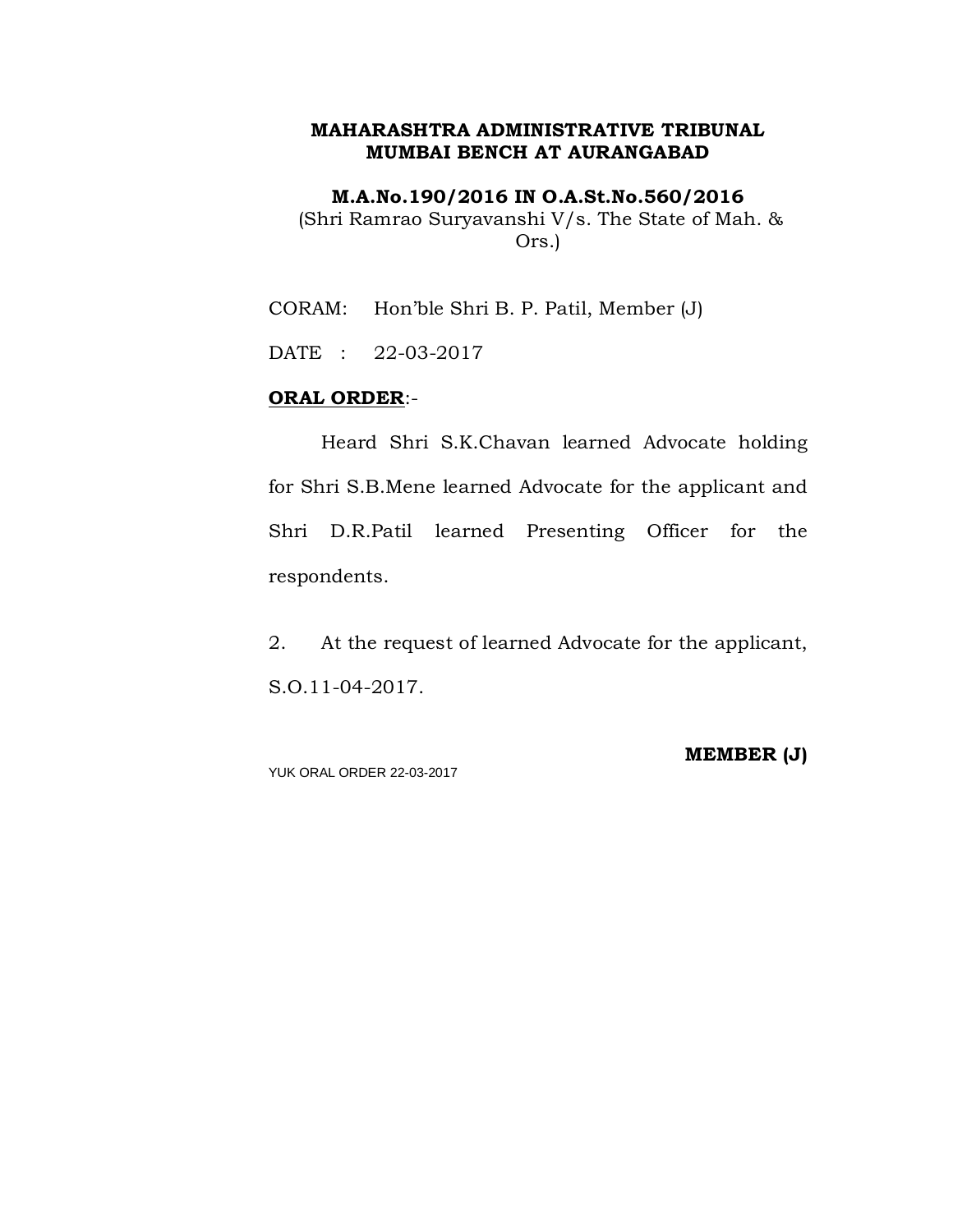## **M.A.No.378/2016 WITH M.A.St.No.1633/2016 IN O.A.St.No.1634/2016**

(Shri Vyankat More & Ors. V/s. The State of Mah. & Ors.)

CORAM: Hon'ble Shri B. P. Patil, Member (J)

DATE : 22-03-2017

## **ORAL ORDER**:-

Heard Shri T.B.Bhosale learned Advocate for the applicant and Smt. Sanjivani Ghate learned Presenting Officer for the respondents.

2. Learned P.O. seeks time to file affidavit in reply in the M.A. on behalf of the respondents. Time granted.

3. S.O.13-04-2017.

YUK ORAL ORDER 22-03-2017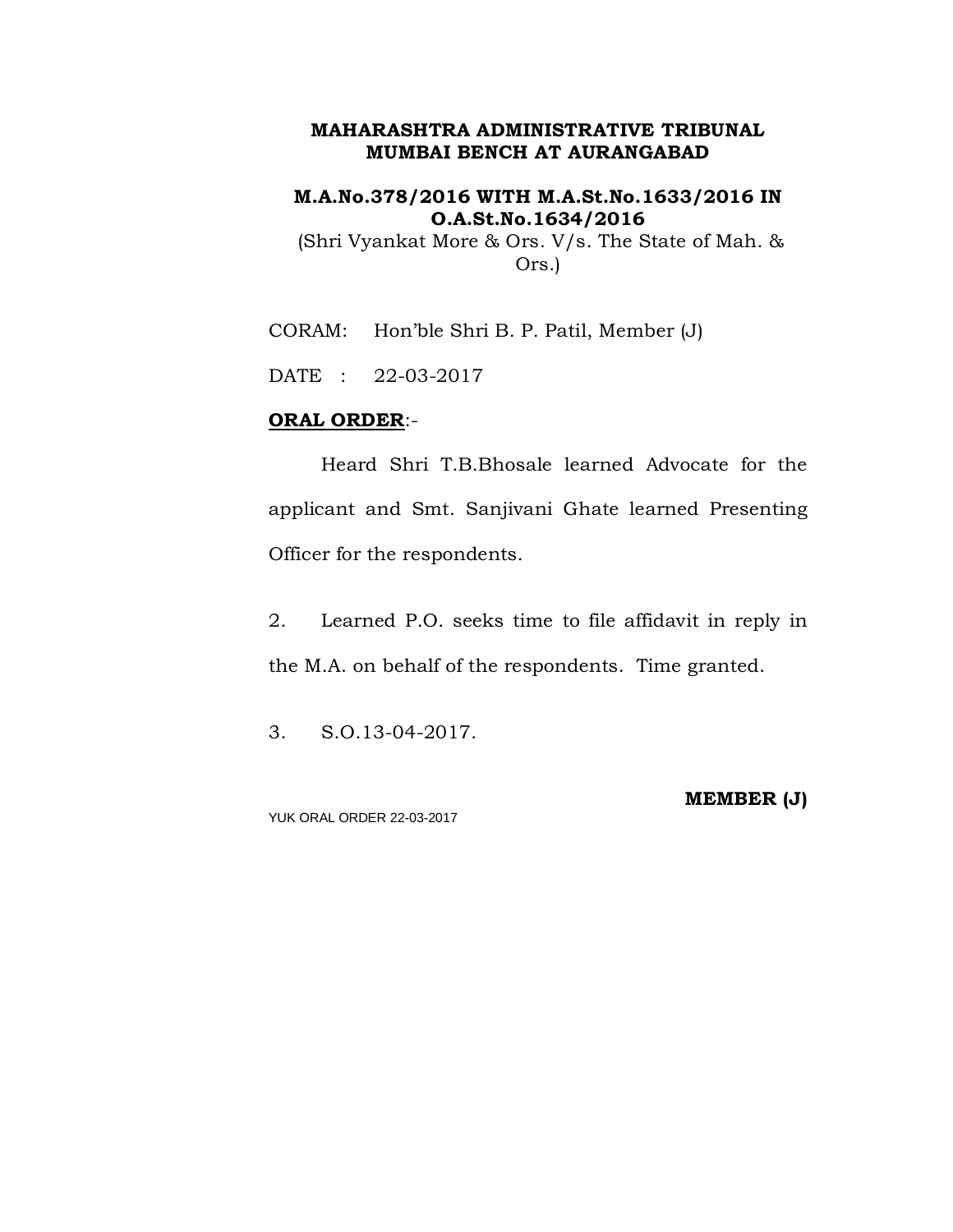**M.A.No.436/2016 IN O.A.St.No.1871/2016** (Smt. Sd. Ashraf Nadima V/s. The State of Mah. & Ors.)

CORAM: Hon'ble Shri B. P. Patil, Member (J)

DATE : 22-03-2017

#### **ORAL ORDER**:-

Heard Shri P.B.Salunke learned Advocate holding for Shri V.G.Salgare learned Advocate for the applicant and Smt. Priya Bharaswadkar learned Presenting Officer for the respondents.

2. Learned P.O. seeks time to file affidavit in reply in the M.A. on behalf of the respondents. Time granted.

3. S.O.17-04-2017.

YUK ORAL ORDER 22-03-2017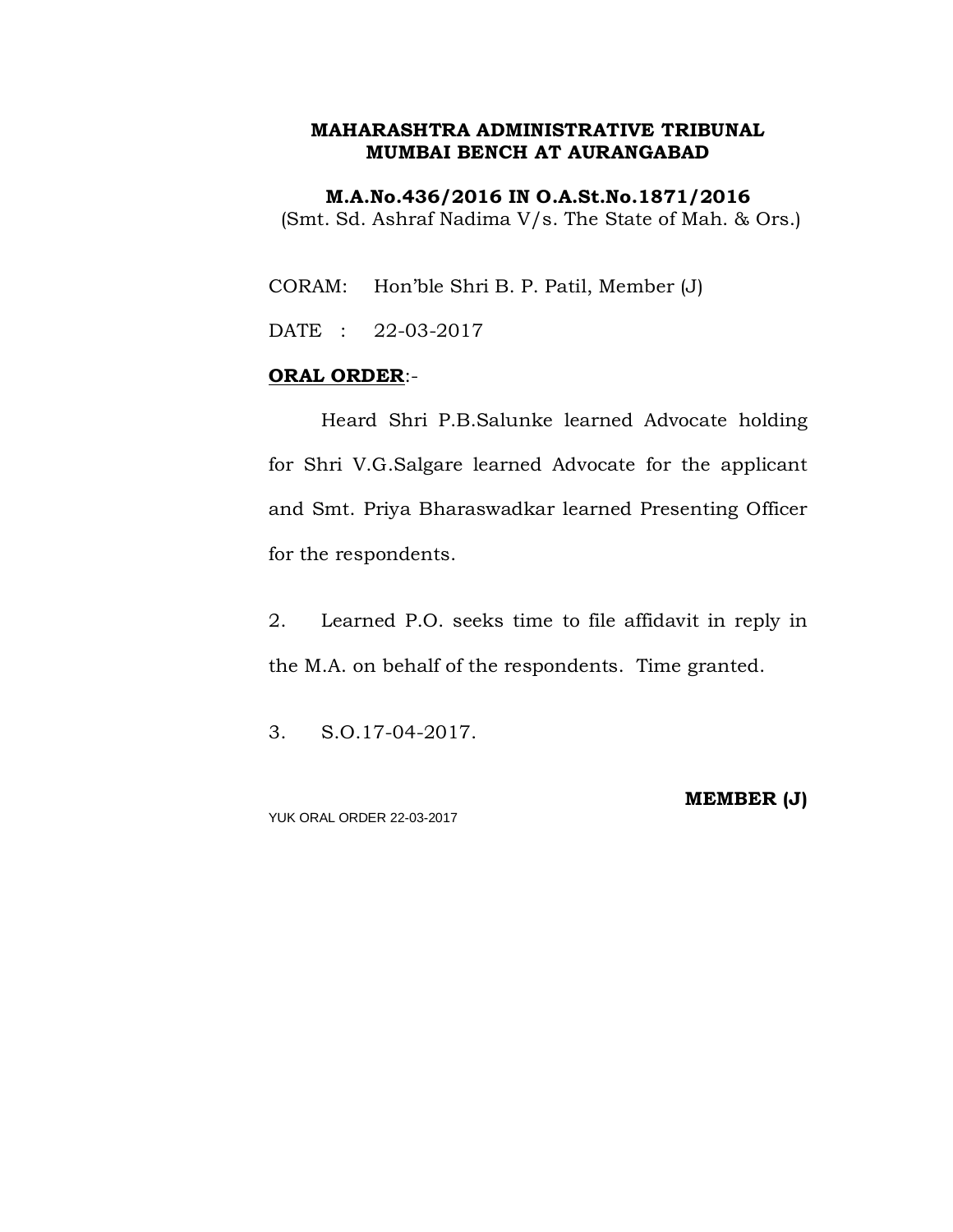**M.A.No.437/2016 IN O.A.St.No.1869/2016** (Shri Tejrao Wagh V/s. The State of Mah. & Ors.)

CORAM: Hon'ble Shri B. P. Patil, Member (J)

DATE : 22-03-2017

## **ORAL ORDER**:-

Heard Shri P.B.Salunke learned Advocate holding for Shri V.G.Salgare learned Advocate for the applicant and Shri N.U.Yadav learned Presenting Officer for the respondents.

2. Learned P.O. states that he has already filed reply on behalf of respondent nos.3 and 4.

3. S.O.17-04-2017.

YUK ORAL ORDER 22-03-2017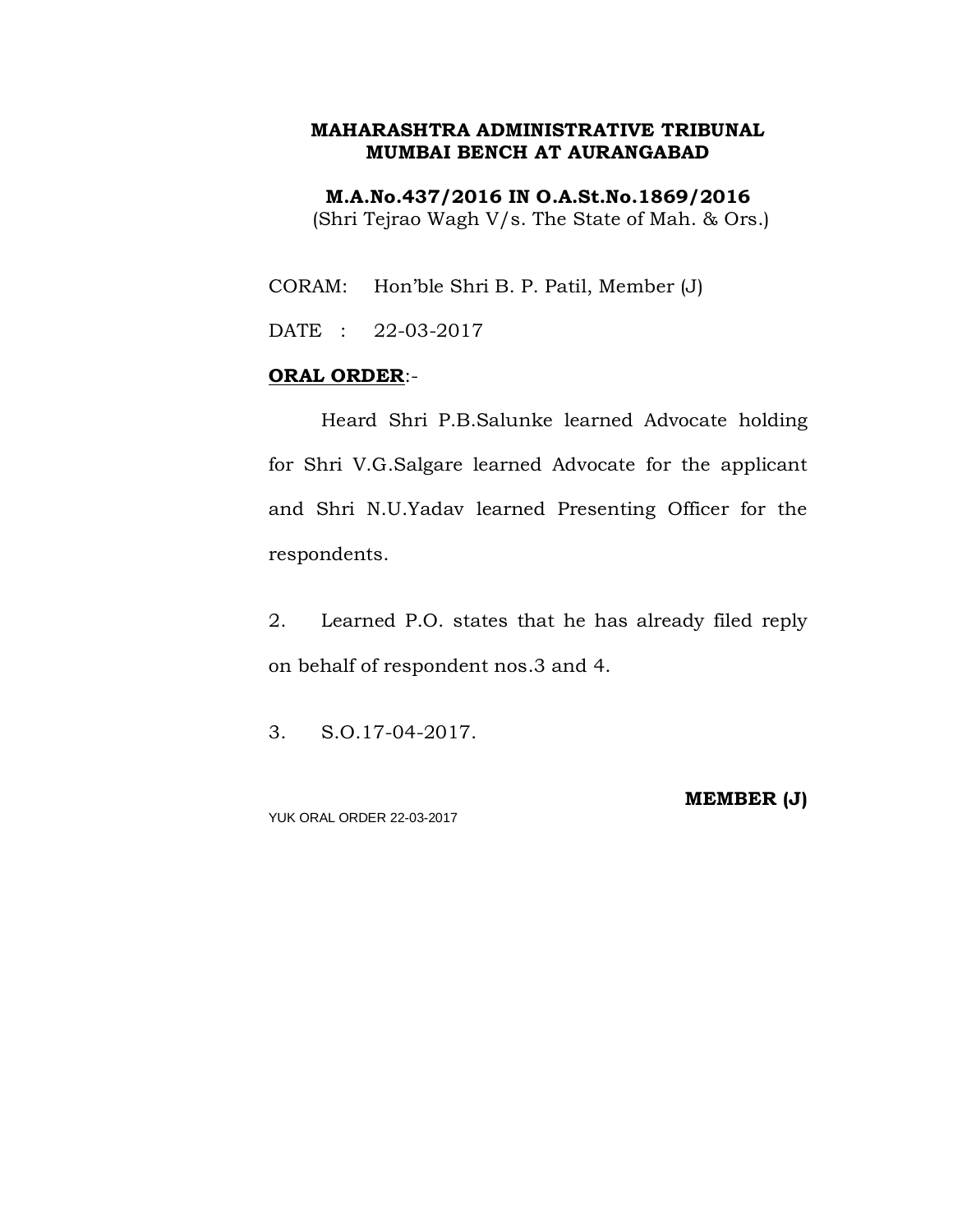**M.A.No.438/2016 IN O.A.St.No.1867/2016**

(Shri Gulab Khandare V/s. The State of Mah. & Ors.)

CORAM: Hon'ble Shri B. P. Patil, Member (J)

DATE : 22-03-2017

## **ORAL ORDER**:-

Heard Shri P.B.Salunke learned Advocate holding for Shri V.G.Salgare learned Advocate for the applicant and Shri V.R.Bhumkar learned Presenting Officer for the respondents.

2. Learned P.O. states that he has already filed reply on behalf of respondent nos.1 to 3.

3. S.O.17-04-2017.

YUK ORAL ORDER 22-03-2017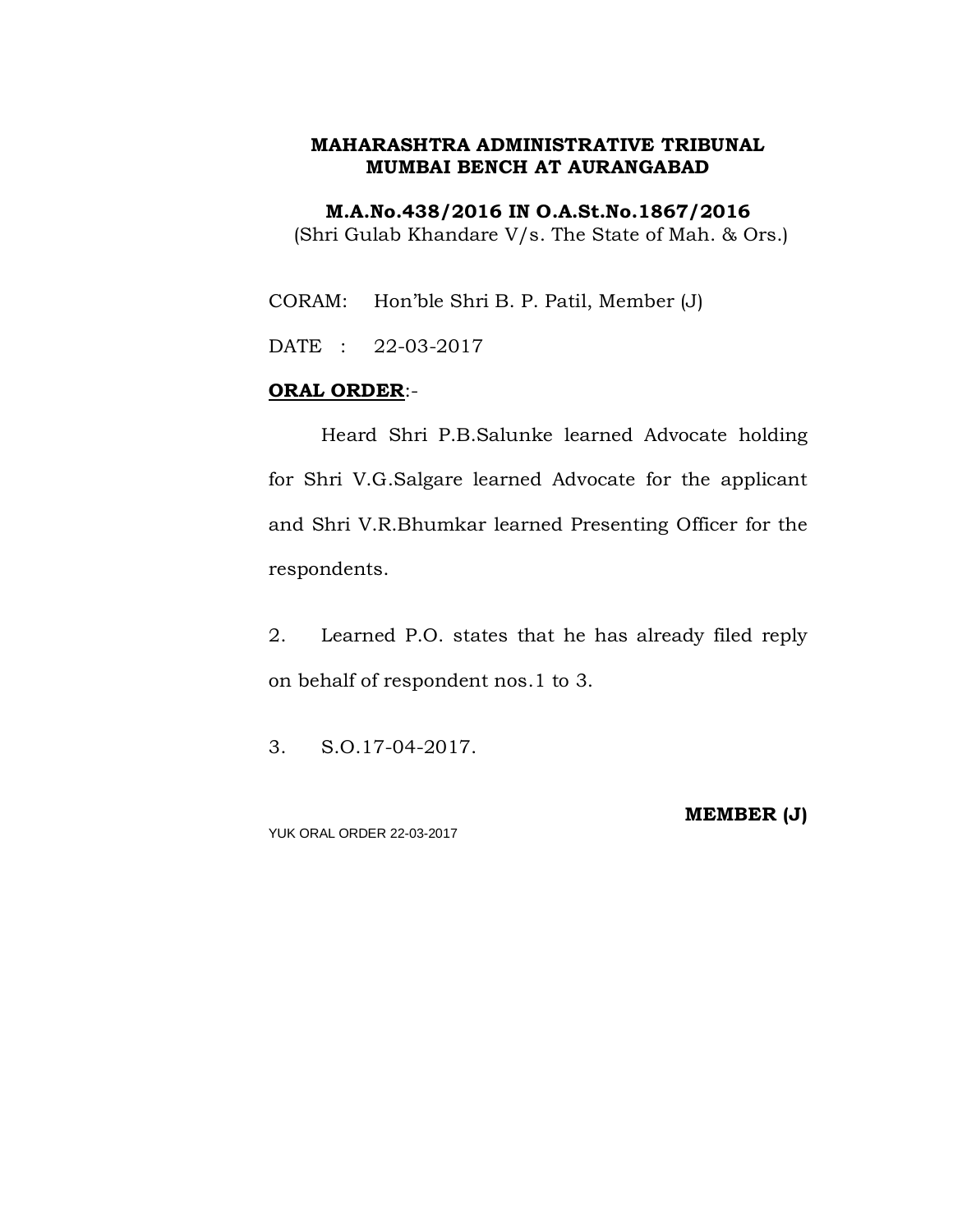**M.A.No.440/2016 IN O.A.St.No.1873/2016** (Shri Bhikaji Gadekar V/s. The State of Mah. & Ors.)

CORAM: Hon'ble Shri B. P. Patil, Member (J)

DATE : 22-03-2017

#### **ORAL ORDER**:-

Heard Shri P.B.Salunke learned Advocate holding for Shri V.G.Salgare learned Advocate for the applicant and Shri I.S.Thorat learned Presenting Officer for the respondents.

2. Learned P.O. seeks time to file affidavit in reply in the M.A. on behalf of the respondents. Time granted.

3. S.O.17-04-2017.

YUK ORAL ORDER 22-03-2017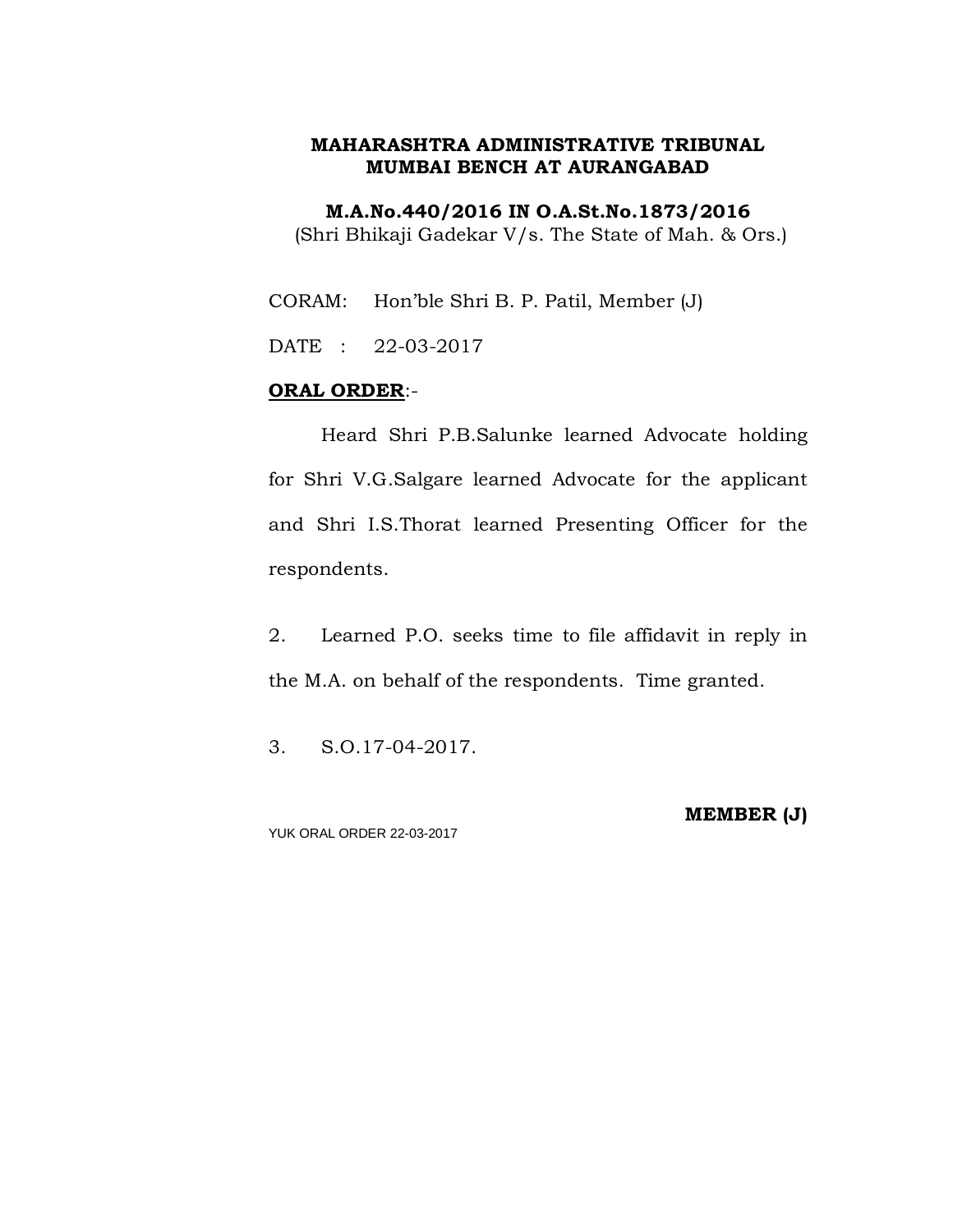**M.A.No.49/2017 IN O.A.St.No.160/2017** (Shri Meena Fattelashkari V/s. The State of Mah. & Ors.)

CORAM: Hon'ble Shri B. P. Patil, Member (J)

DATE : 22-03-2017

#### **ORAL ORDER**:-

Heard Shri Kakasaheb B. Jadhav learned Advocate for the applicant and Smt. Deepali Deshpande learned Presenting Officer for the respondents.

2. Learned P.O. files reply on behalf of respondent nos.1 to 3. It is taken on record. Copy thereof has been served on the other side.

3. At the request of learned Advocate for the applicant, S.O.13-04-2017.

YUK ORAL ORDER 22-03-2017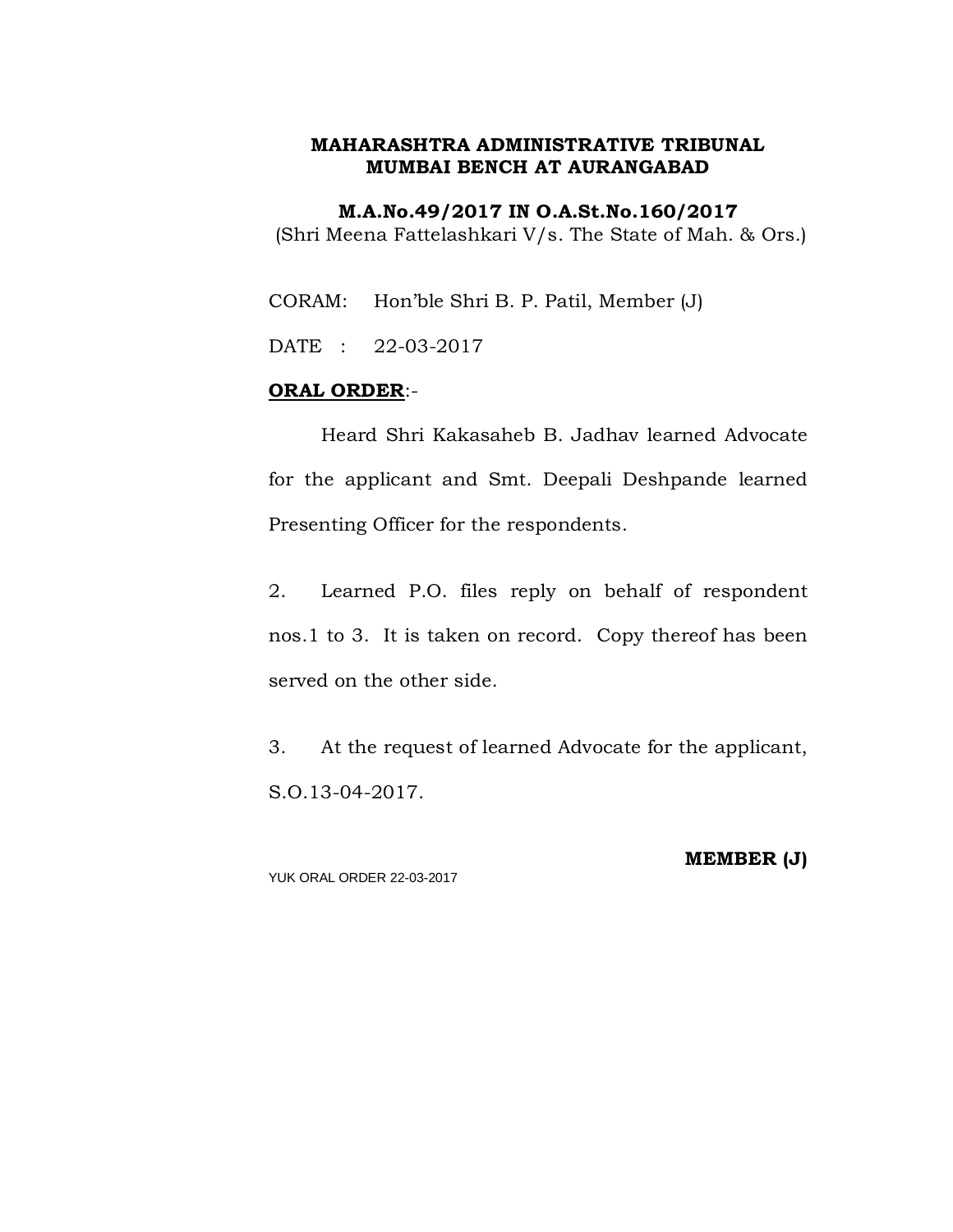**ORIGINAL APPLICATION NO.429/2016**

(Dr. Shripati Shinde V/s. The State of Mah. & Ors.)

CORAM: Hon'ble Shri B. P. Patil, Member (J)

DATE : 22-03-2017

## **ORAL ORDER**:-

Heard Shri V.B.Wagh learned Advocate for the applicant, Shri N.U.Yadav learned Presenting Officer for the respondent nos.1 to 3 and Shri D.T.Devane learned Advocate for respondent no.6. Shri S.S.Manale learned Advocate for respondent nos.4 and 5 is **absent**.

2. Arguments of the parties are heard at length. Case is reserved for order.

YUK ORAL ORDER 22-03-2017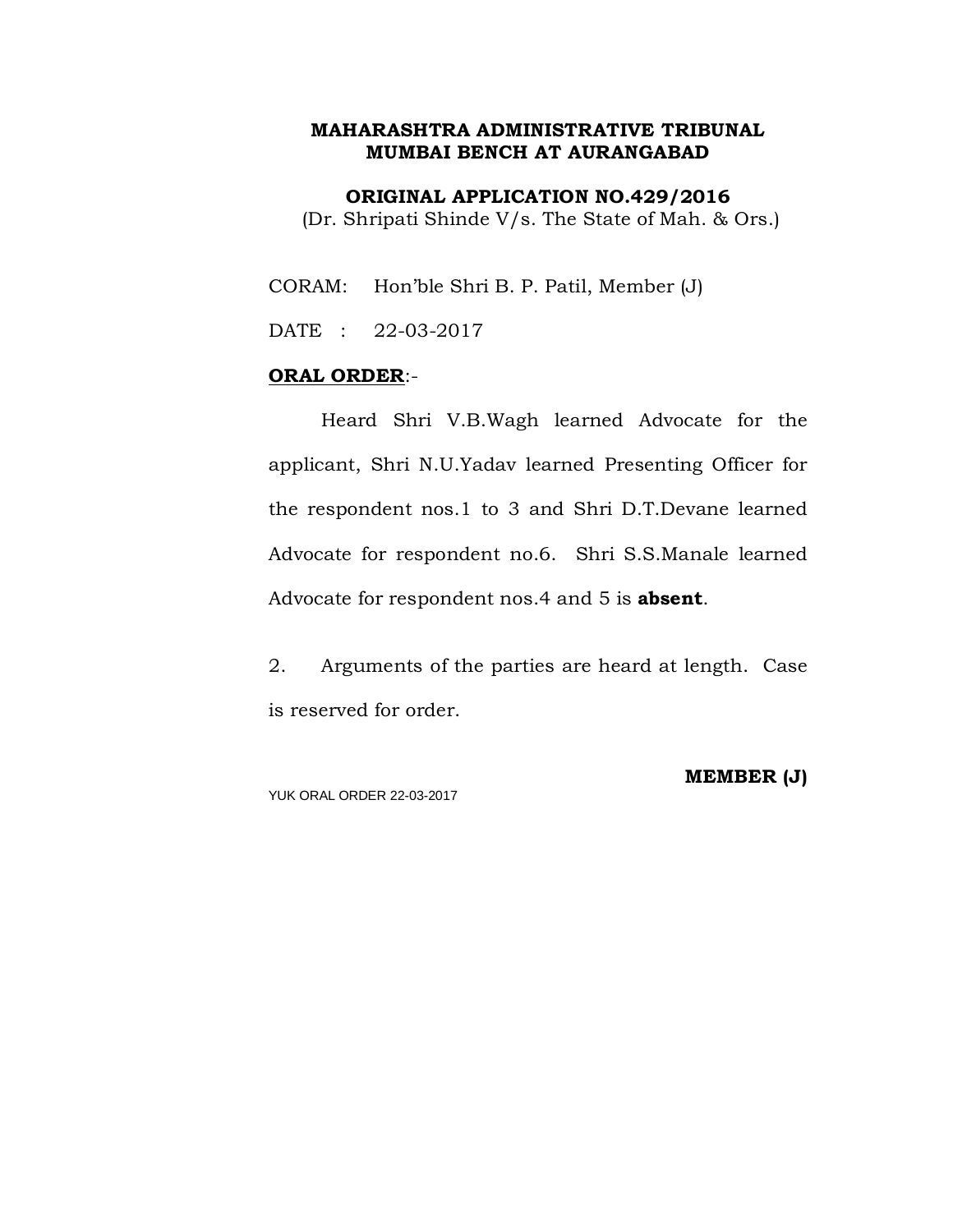#### **ORIGINAL APPLICATION NO.538/2016**

(Shri Sahebrao Navthar V/s. The State of Mah. & Ors.)

CORAM: Hon'ble Shri B. P. Patil, Member (J)

DATE : 22-03-2017

## **ORAL ORDER**:-

Heard Shri A.D.Sugdare learned Advocate for the applicant and Smt. Sanjivani Ghate learned Presenting Officer for the respondents.

2. Arguments of the parties are heard at length. Case is reserved for order.

YUK ORAL ORDER 22-03-2017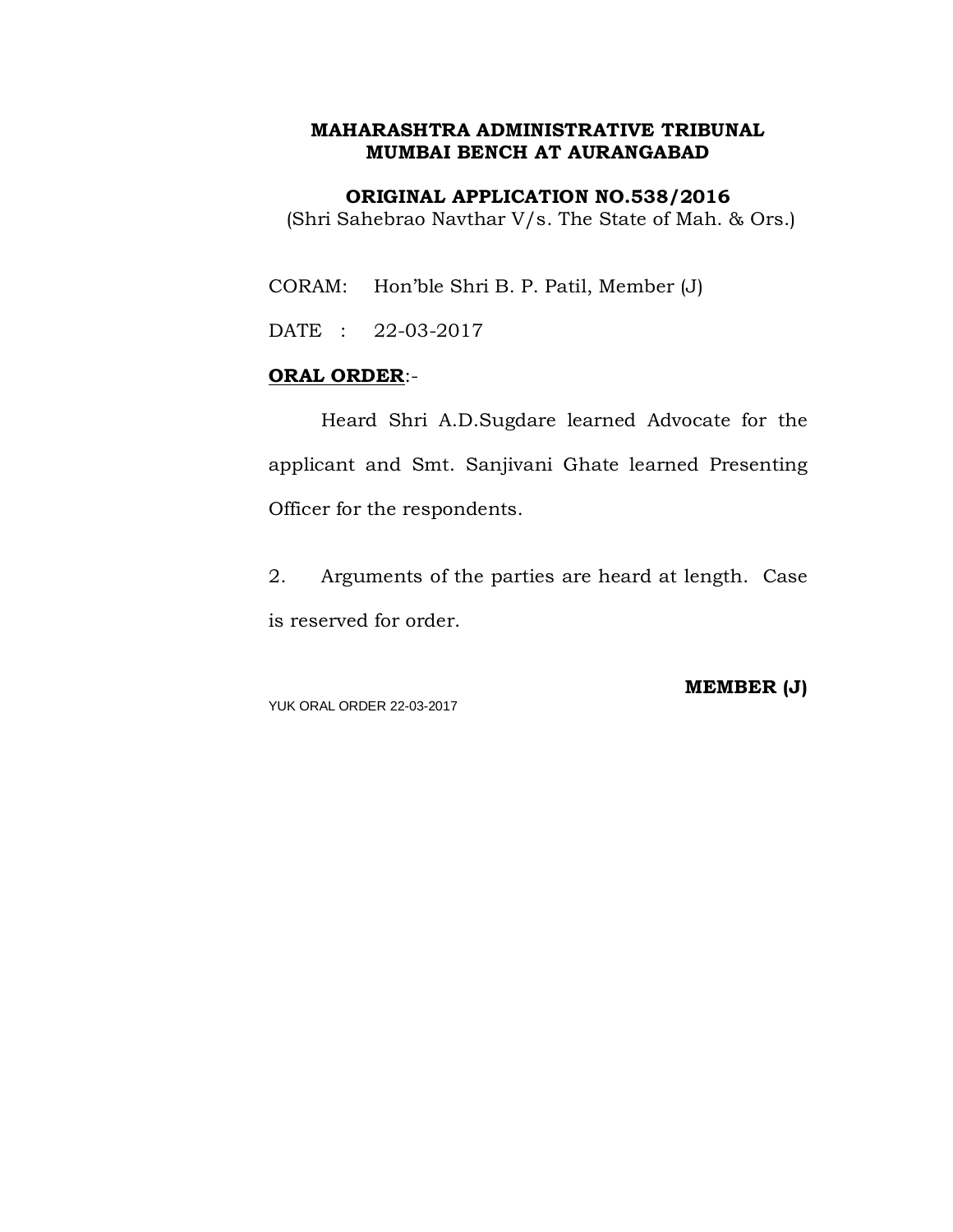**ORIGINAL APPLICATION NO.66/2017**

(Dr. Chandrakant Chavan V/s. The State of Mah. & Ors.)

CORAM: Hon'ble Shri B. P. Patil, Member (J)

DATE : 22-03-2017

## **ORAL ORDER**:-

Heard Shri S.K.Chavan learned Advocate holding for Shri S.J.Salunke learned Advocate for the applicant and Smt. Priya Bharaswadkar learned Presenting Officer for the respondents.

2. Learned Advocate for the applicant has filed on record written instruction given by the applicant stating that he does not want to proceed with the matter and he desires to withdraw the O.A. unconditionally.

3. In view of the written instruction of the applicant, O.A. stands disposed of as withdrawn with no order as to costs.

YUK ORAL ORDER 22-03-2017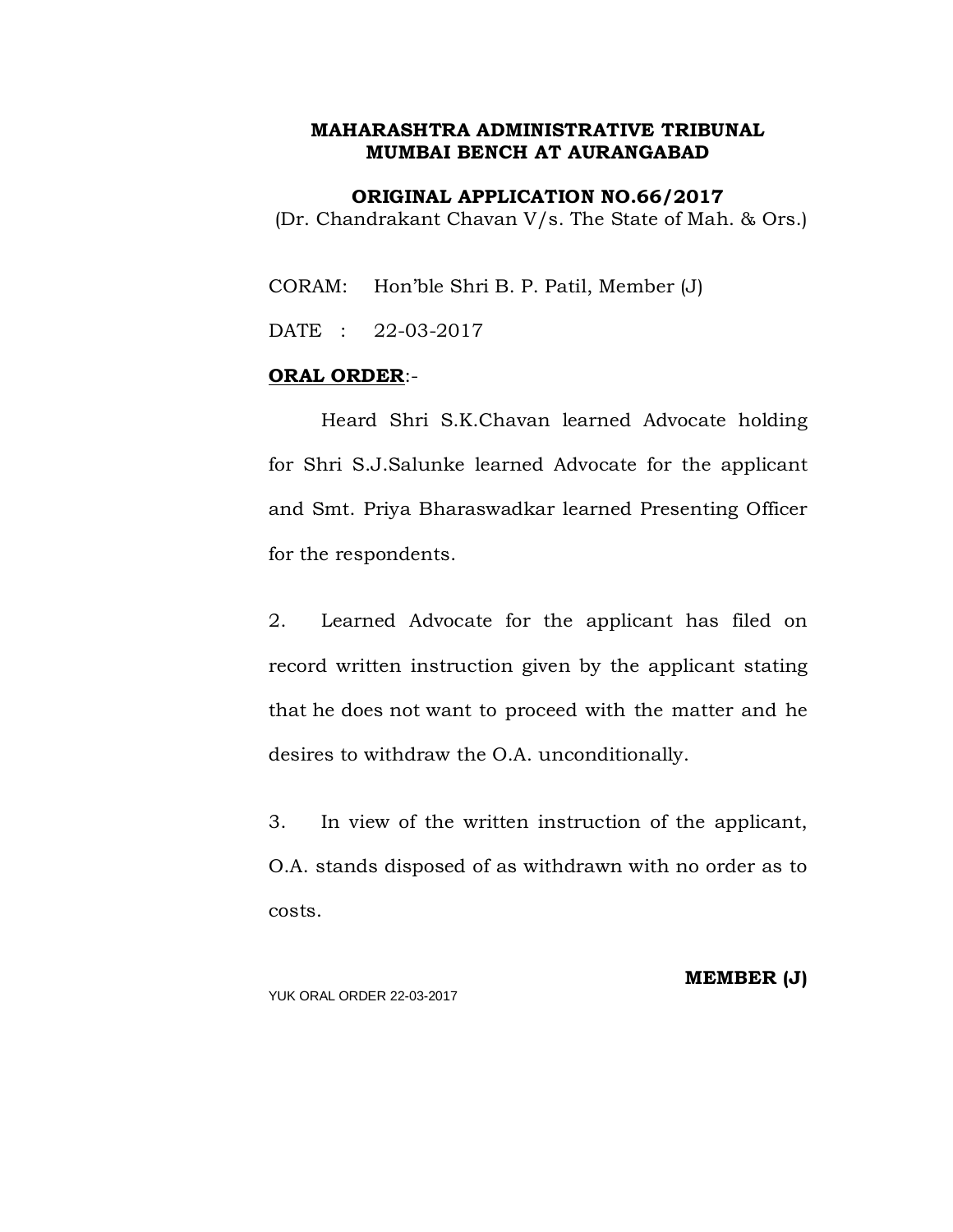**ORIGINLA APPLICATION NO.108/2017.** [Shri K. P. Shinde Vs. The State of Mah. & Ors.] **Coram :- Hon'ble Shri Justice M.T. Joshi, Vice Chairman (This matter is placed before the Single Bench due to non-availability of Division Bench.)**

**Date :- 22.03.2017**

#### *Oral Order :-*

1. Heard Shri R. B. Bhosale, learned Advocate for the applicant and Smt P. R. Bharaswadkar, learned Presenting Officer for the respondents.

2. Learned Advocate for the applicant submit that, he will satisfy regarding the tenability of the present application. At his request, S.O. to 23.3.2017.

**VICE CHAIRMAN**

ORAL ORDERS 22.3.2017.ATP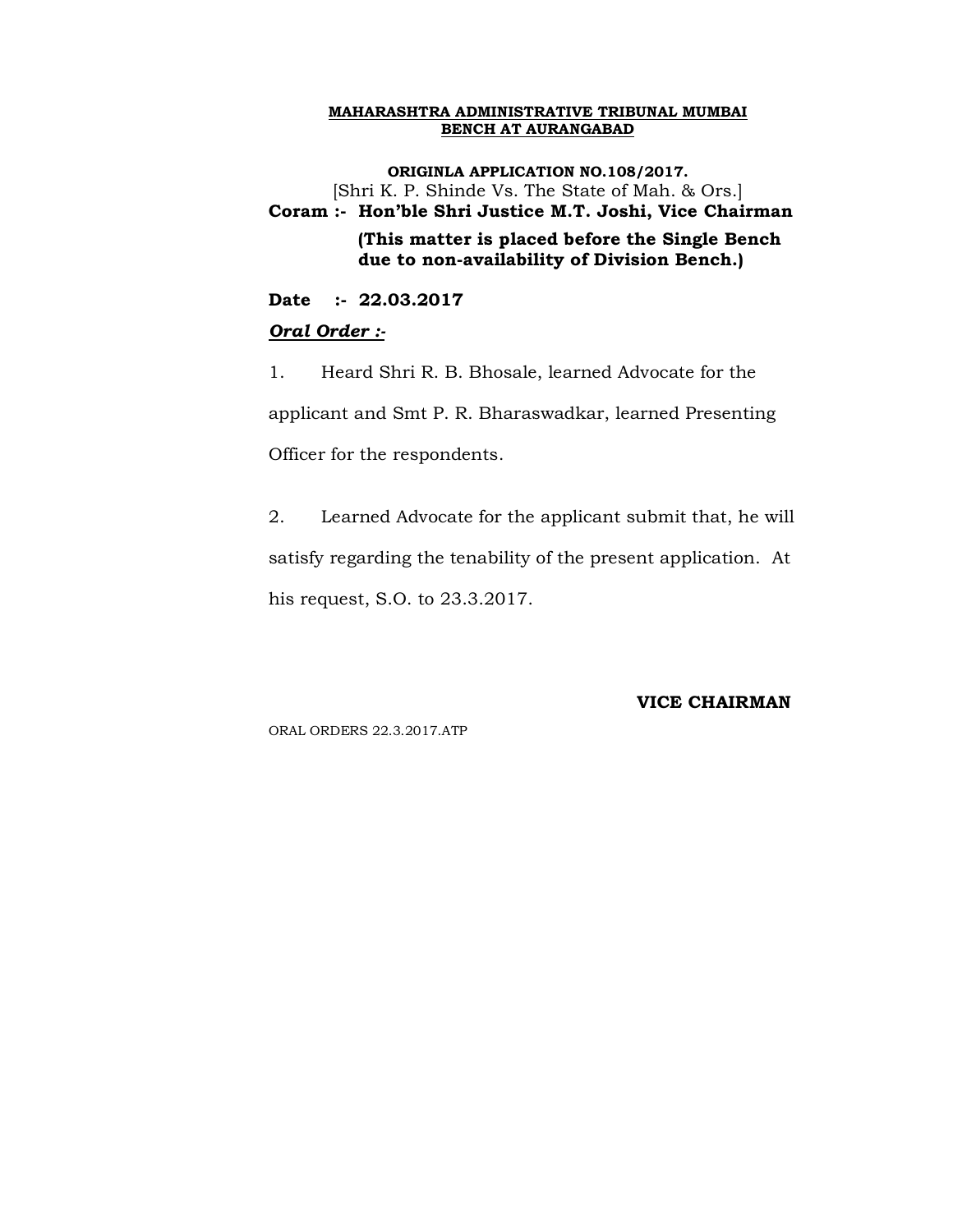**ORIGINLA APPLICATION NO.105/2017.** [Shri N. S. Mapari Vs. The State of Mah. & Ors.] **Coram :- Hon'ble Shri Justice M.T. Joshi, Vice Chairman (This matter is placed before the Single Bench due to non-availability of Division Bench.)**

**Date :- 22.03.2017**

#### *Oral Order :-*

1. None present for the applicant. Smt P.R. Bharaswadkar,

learned Presenting Officer for the respondents.

2. No amendment is made to the application as sought

vide order dated 17.2.2017.

3. S.O. to 12.4.2017.

#### **VICE CHAIRMAN**

ORAL ORDERS 22.3.2017.ATP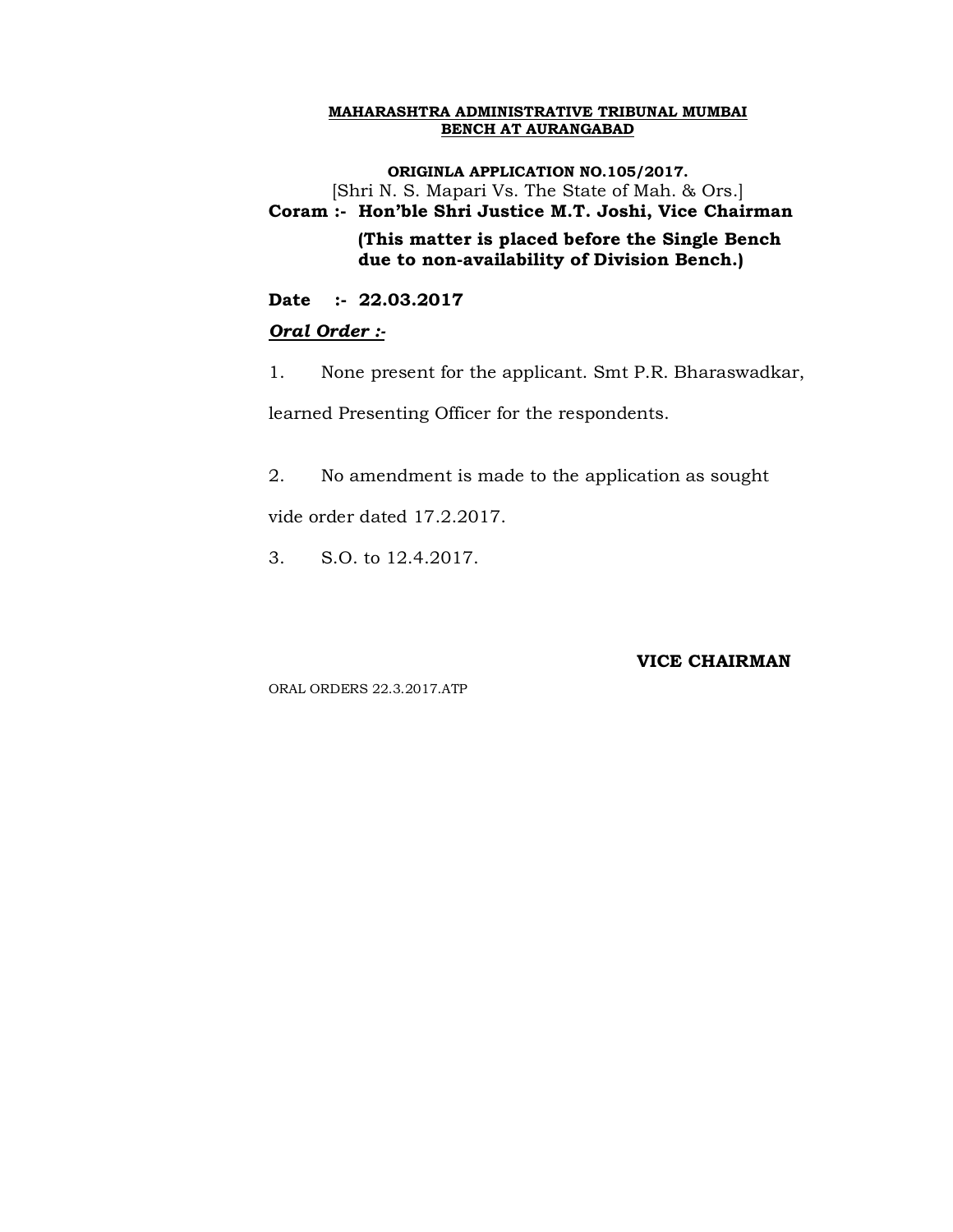**MA NO.112/2017 IN OA ST.353/2017.** [Shri R. W. Misal & Ors. Vs. The State of Mah. & Ors.] **Coram :- Hon'ble Shri Justice M.T. Joshi, Vice Chairman (This matter is placed before the Single Bench due to non-availability of Division Bench.)**

**Date :- 22.03.2017**

#### *Oral Order :-*

1. Heard Miss Preeti Wankhade, learned Advocate for the applicants and Shri M.S. Mahajan, learned Chief Presenting Officer for the respondents.

2. Taking into consideration the chequered history of the litigation and that the present applicants are litigating the claim since long with various Forums sufficient cause is made out to condone the delay. The delay is therefore, condoned and application is allowed. Accordingly, M.A.No.112/2017 stands disposed of, without any order as to costs.

ORAL ORDERS 22.3.2017.ATP

#### **VICE CHAIRMAN**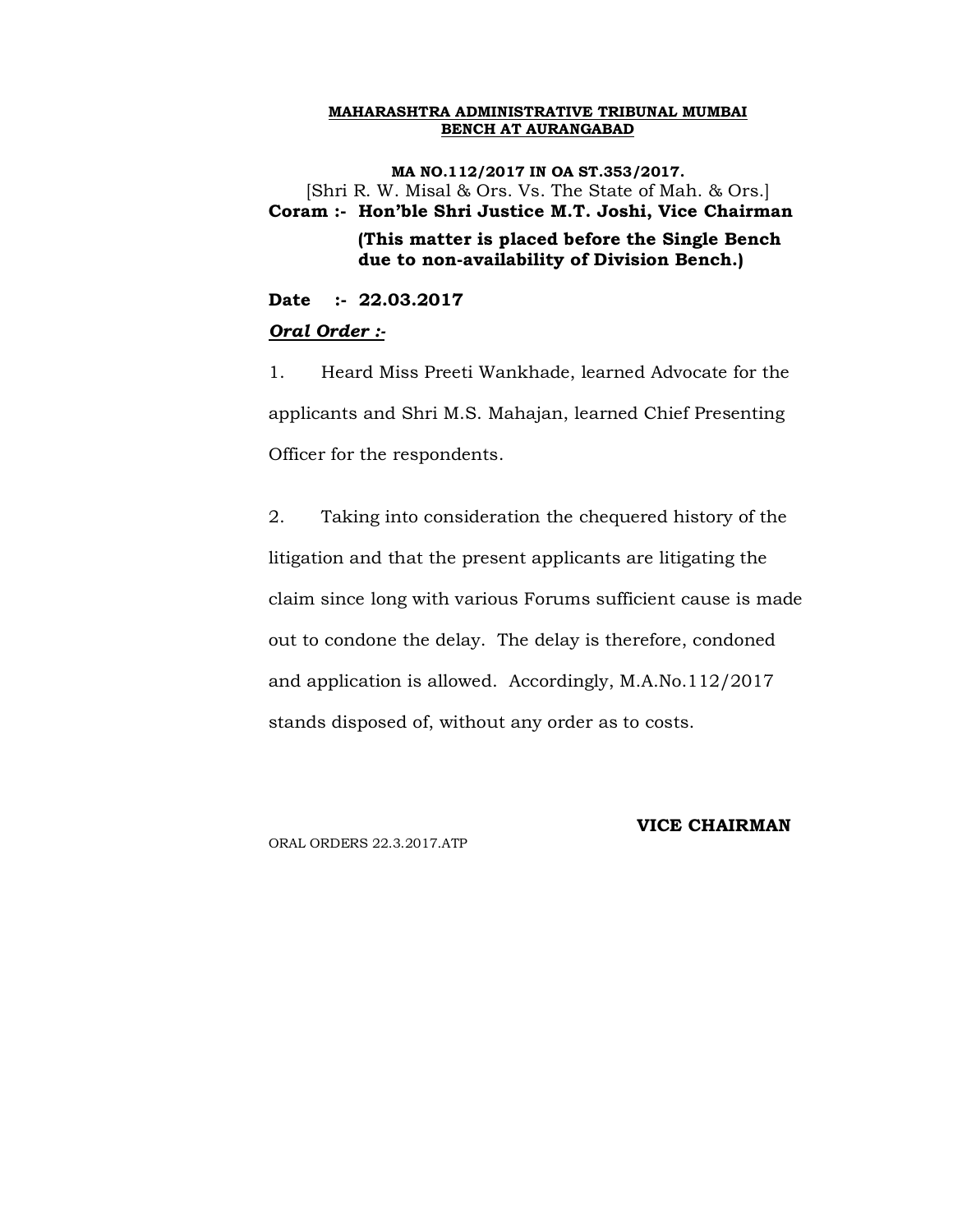**MA St.No.352/2017 IN OA ST.353/2017.** [Shri R. W. Misal & Ors. Vs. The State of Mah. & Ors.] **Coram :- Hon'ble Shri Justice M.T. Joshi, Vice Chairman (This matter is placed before the Single Bench due to non-availability of Division Bench.)**

**Date :- 22.03.2017**

#### *Oral Order :-*

1. Heard Miss Preeti Wankhade, learned Advocate for the applicants and Shri M.S. Mahajan, learned Chief Presenting Officer for the respondents.

2. This is an application preferred by the applicants seeking leave to sue jointly.

3. For the reasons stated in the M.A. and since the cause and the prayers are identical and since the applicants have prayed for same relief, and to avoid multiplicity, leave to sue jointly is granted, subject to payment of court fee stamps, unless it is paid already.

4. M.A. St.No.352/2017 stands disposed of accordingly. There shall be no order as to costs.

ORAL ORDERS 22.3.2017.ATP

## **VICE CHAIRMAN**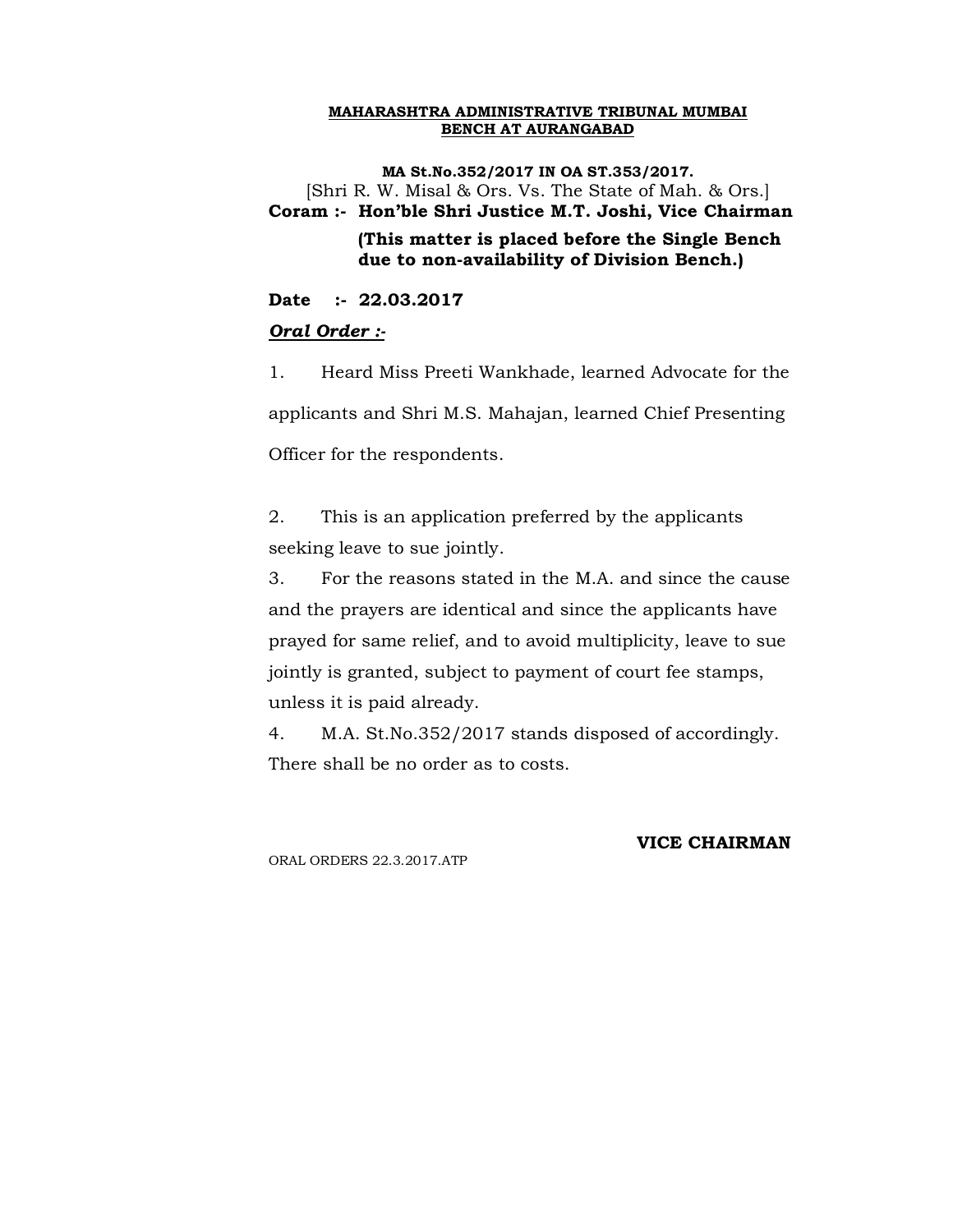**OA ST.353/2017.** [Shri R. W. Misal & Ors. Vs. The State of Mah. & Ors.]

**Coram :- Hon'ble Shri Justice M.T. Joshi, Vice Chairman (This matter is placed before the Single Bench due to non-availability of Division Bench.)**

**Date :- 22.03.2017**

#### *Oral Order :-*

1. Heard Miss Preeti Wankhade, learned Advocate for the applicants and Shri M.S. Mahajan, learned Chief Presenting Officer for the respondents.

2. Issue notice to the respondents, returnable on 27.4.2017.

3. Tribunal may take the case for final disposal at this stage and separate notice for final disposal shall not be issued.

4. Applicants are authorized and directed to serve on respondents intimation/notice of date of hearing duly authenticated by Registry, along with complete paper book of O.A. Respondent is put to notice that the case would be taken up for final disposal at the stage of admission hearing.

5. This intimation/notice is ordered under Rule 11 of the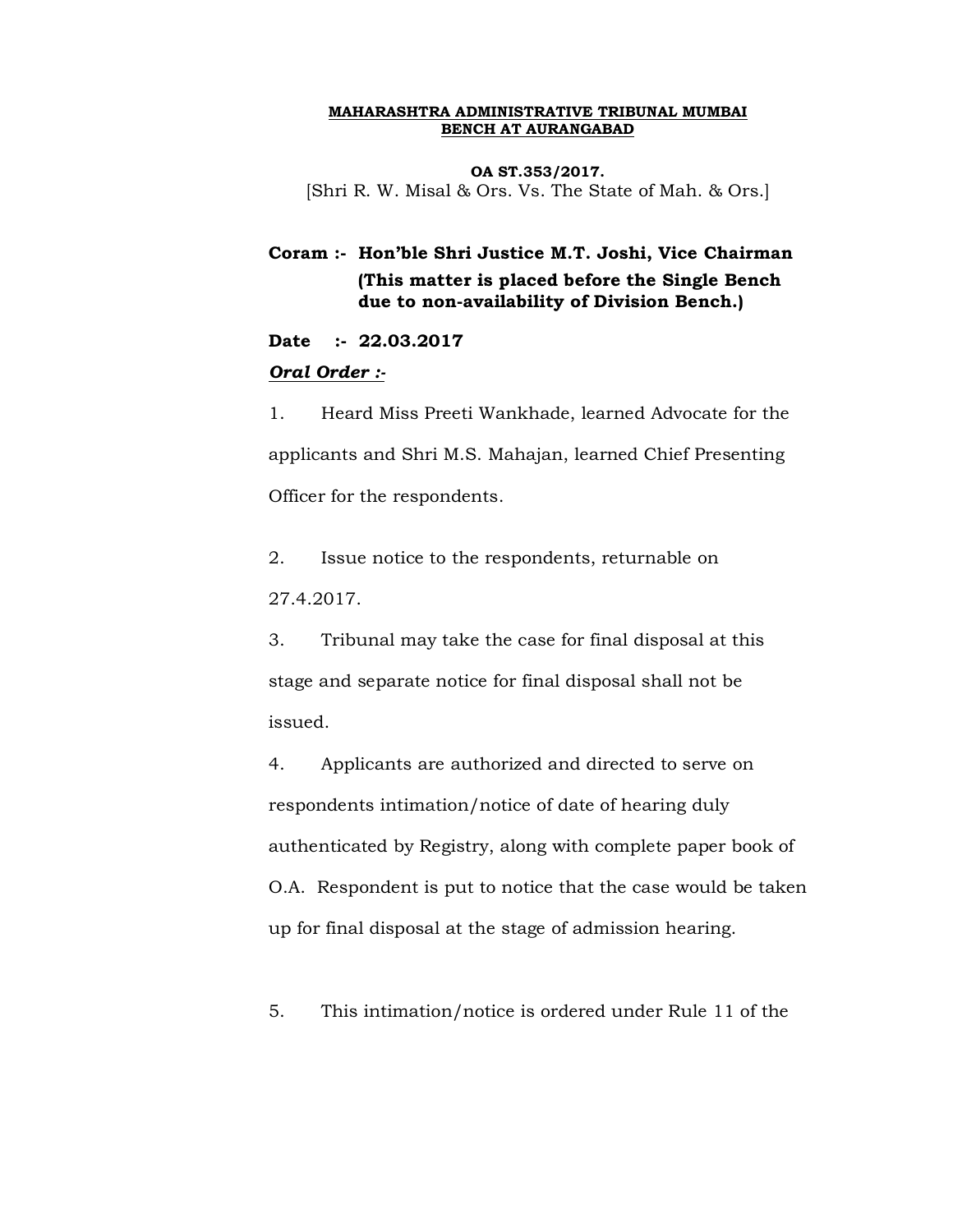Maharashtra Administrative Tribunal (Procedure) Rules, 1988, and the question such as limitation and alternate remedy are kept open.

6. The service may be done by hand delivery, speed post, courier and acknowledgment be obtained and produced along with affidavit of compliance in the Registry before due date. Applicants are directed to file affidavit of compliance and notice.

- 7. S.O. to 27.04.2017.
- 8. Steno copy & hamdust allowed to both the parties.

#### **VICE CHAIRMAN**

ORAL ORDERS 22.3.2017.ATP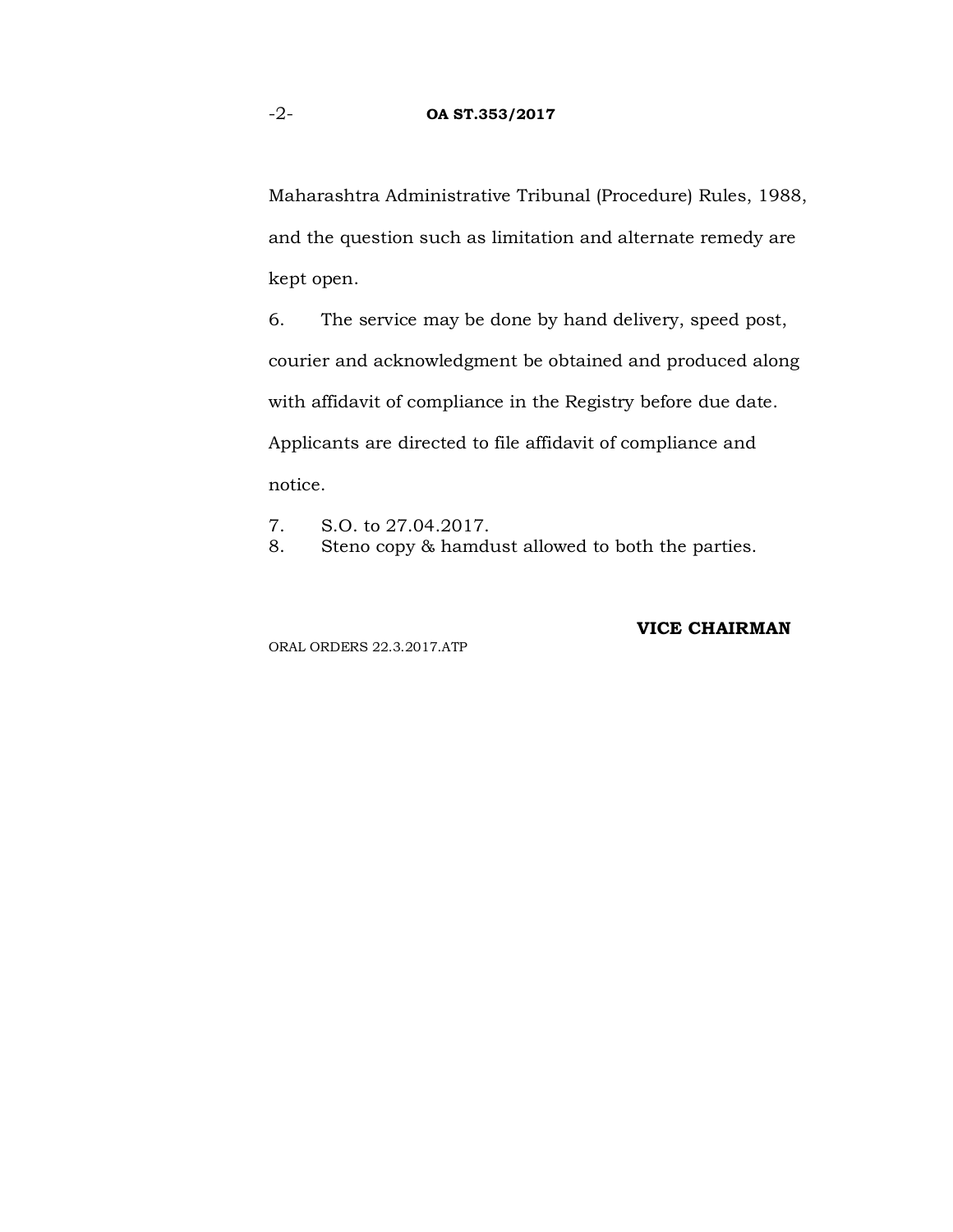**MA 114/17 in CP St.358/17 in OA 254/2015.** [Shri B. S. Shinde Vs. The State of Mah. & Ors.]

**Coram :- Hon'ble Shri Justice M.T. Joshi, Vice Chairman (This matter is placed before the Single Bench due to non-availability of Division Bench.)**

**Date :- 22.03.2017**

#### *Oral Order :-*

1. Heard Smt. Vidya Taksal, learned Advocate holding for

Shri A. S. Deshmukh, learned Advocate for the applicant and

Shri S. K. Shirse, learned Presenting Officer for the

respondents.

2. Issue notice to the respondents in MA, returnable on

24.4.2017.

3. S.O. to 24.04.2017.

ORAL ORDERS 22.3.2017.ATP

#### **VICE CHAIRMAN**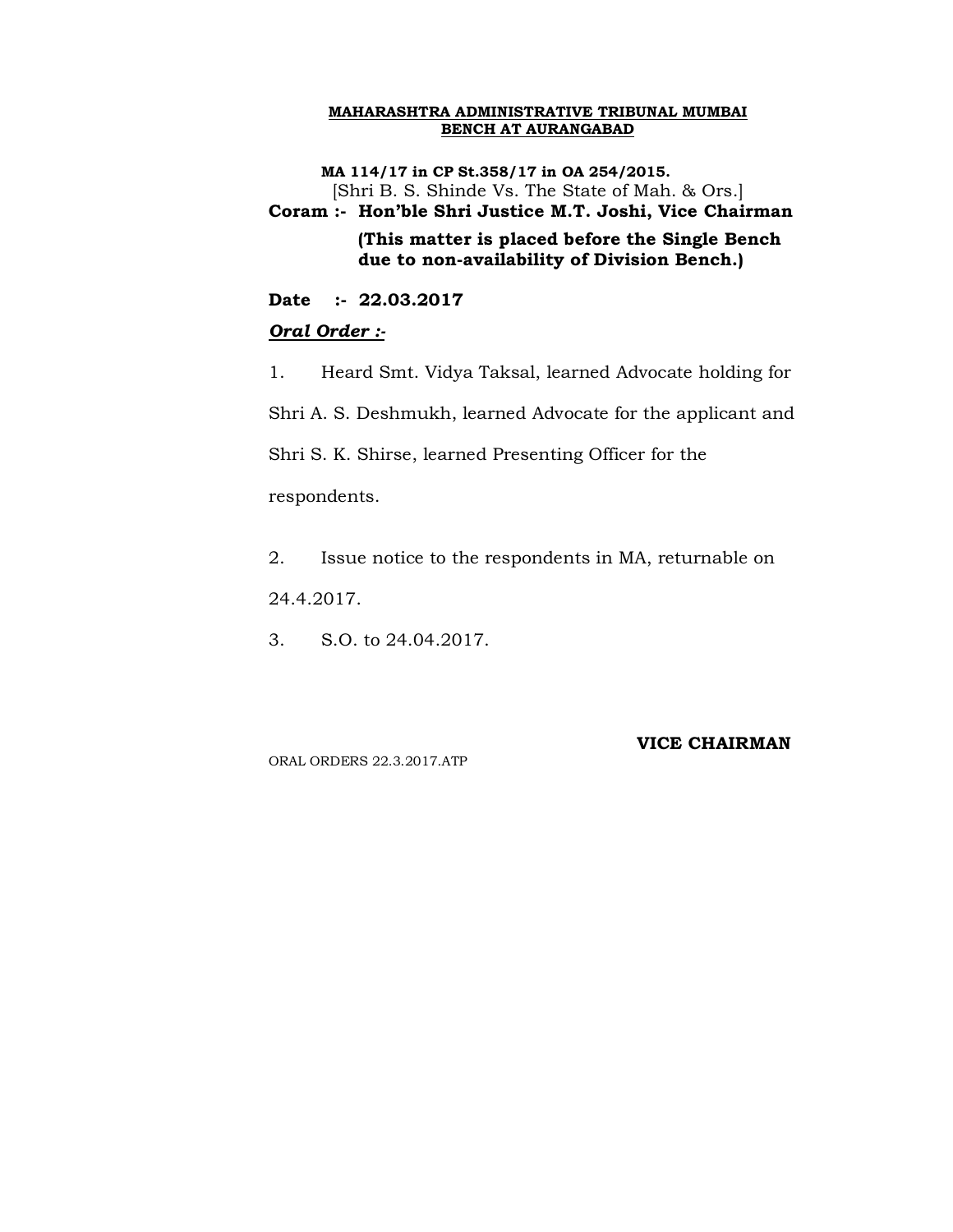**ORIGINLA APPLICATION St. No.221/2017.** [Shri A. S. Mane Vs. The State of Mah. & Ors.] **Coram :- Hon'ble Shri Justice M.T. Joshi, Vice Chairman (This matter is placed before the Single Bench due to non-availability of Division Bench.)**

**Date :- 22.03.2017**

#### *Oral Order :-*

1. Heard Shri V. B. Wagh, learned Advocate for the applicant and Shri N. U. Yadav, learned Presenting Officer for the respondents.

2. Office objections are hereby waived.

3. Issue notice to the respondents in MA, returnable on 28.4.2017.

4. Tribunal may take the case for final disposal at this stage and separate notice for final disposal shall not be issued.

5. Applicant is authorized and directed to serve on respondents intimation/notice of date of hearing duly authenticated by Registry, along with complete paper book of O.A. Respondent is put to notice that the case would be taken up for final disposal at the stage of admission hearing.

6. This intimation/notice is ordered under Rule 11 of the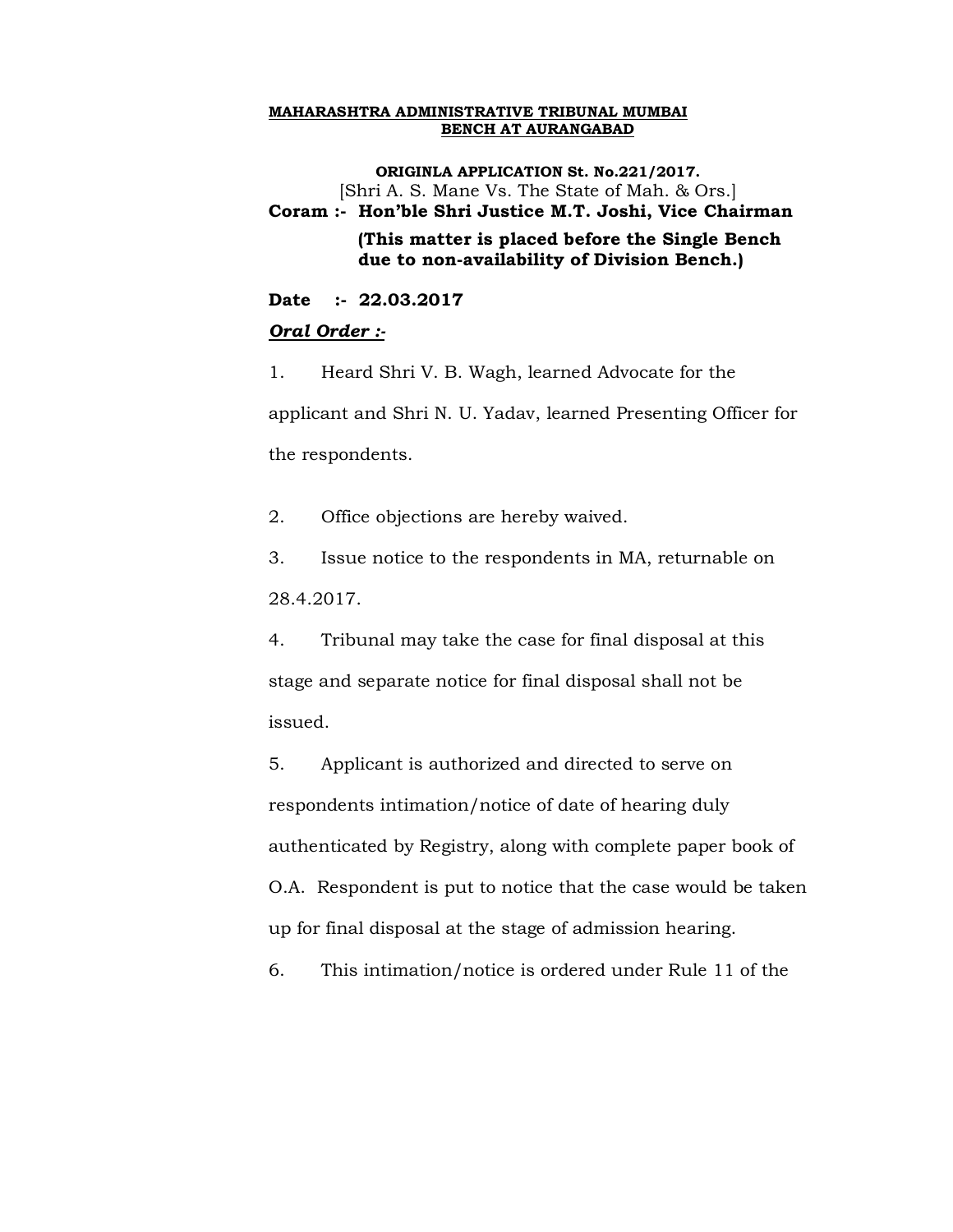#### -2- **ORIGINLA APPLICATION St. No.221/2017**

Maharashtra Administrative Tribunal (Procedure) Rules, 1988, and the question such as limitation and alternate remedy are kept open.

7. The service may be done by hand delivery, speed post, courier and acknowledgment be obtained and produced along with affidavit of compliance in the Registry before due date. Applicant is directed to file affidavit of compliance and notice.

- 8. S.O. to 28.04.2017.
- 9. Steno copy & hamdust allowed to both the parties.

ORAL ORDERS 22.3.2017.ATP

## **VICE CHAIRMAN**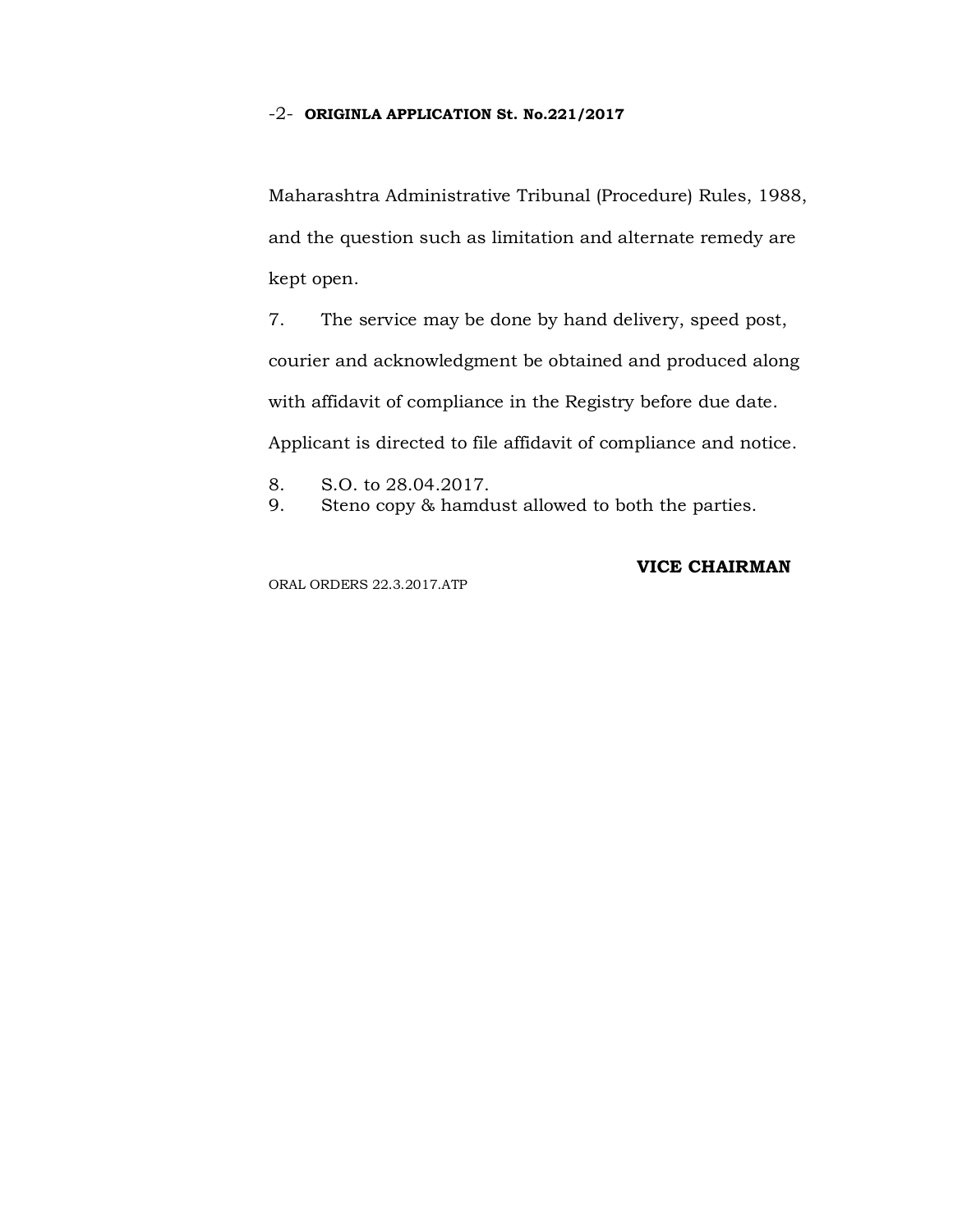**ORIGINLA APPLICATION NO.249/2016.** [Shri P. N. Rankhamb Vs. The State of Mah. & Ors.] **Coram :- Hon'ble Shri Justice M.T. Joshi, Vice Chairman (This matter is placed before the Single Bench due to non-availability of Division Bench.)**

**Date :- 22.03.2017**

#### *Oral Order :-*

1. Heard Shri V. B. Wagh, learned Advocate holding for

Shri Sham Patil, learned Advocate for the applicant and Shri

V. R. Bhumkar, learned Presenting Officer for the

respondents.

2. At the request of the learned Advocate for the applicant,

S.O. to 19.4.2017.

ORAL ORDERS 22.3.2017.ATP

#### **VICE CHAIRMAN**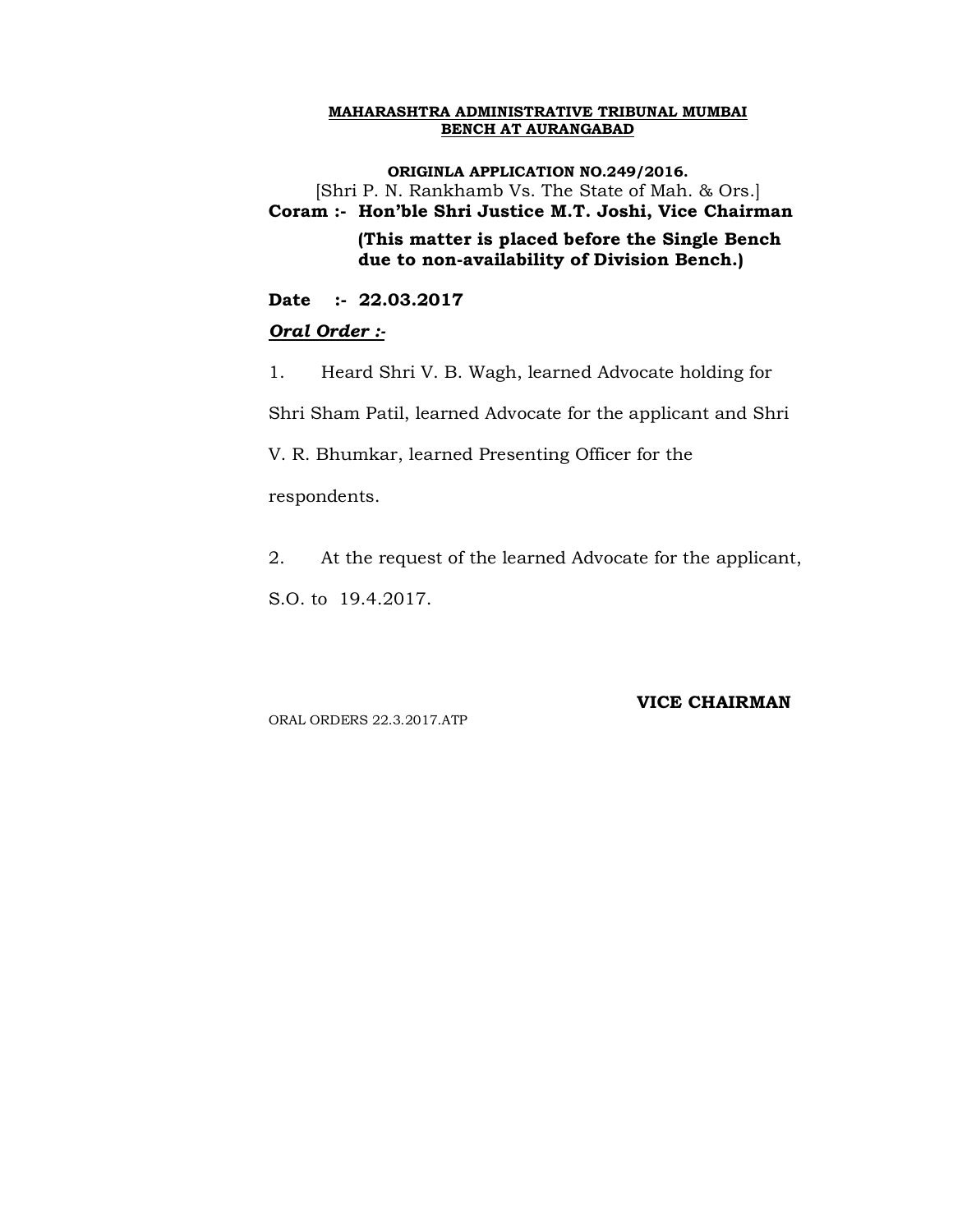**ORIGINLA APPLICATION NO.259/2016.** [Shri R. M. Shete Vs. The State of Mah. & Ors.] **Coram :- Hon'ble Shri Justice M.T. Joshi, Vice Chairman (This matter is placed before the Single Bench due to non-availability of Division Bench.)**

**Date :- 22.03.2017**

### *Oral Order :-*

1. Heard Shri S. T. Veer, learned Advocate for the

applicant and Smt D. S. Deshpande, learned Presenting

Officer for the respondents.

2. At the request of the learned Advocate for the applicant,

S.O. to 18.4.2017.

### **VICE CHAIRMAN**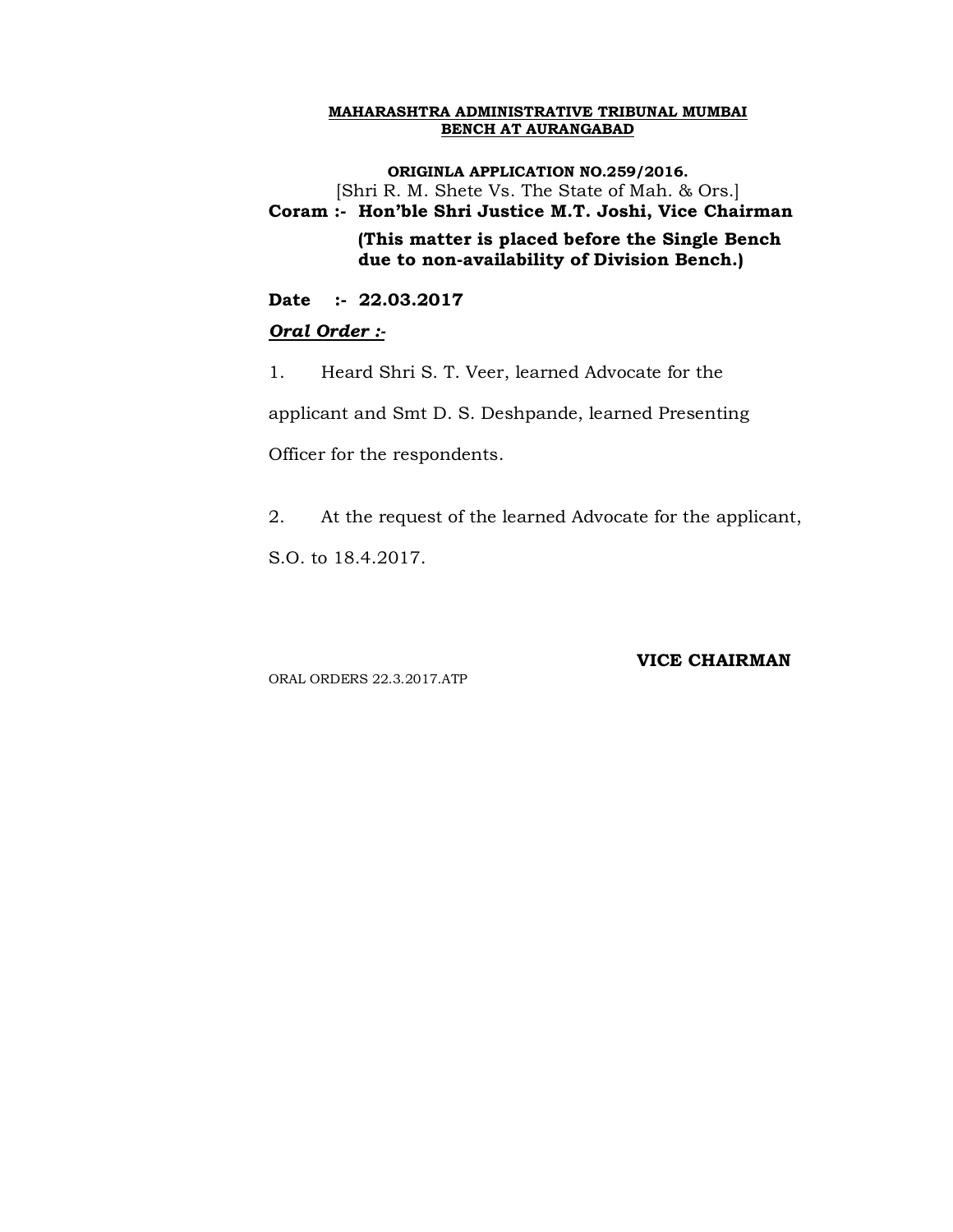**ORIGINLA APPLICATION NO.510/2016.** [Shri V. H. Gade Vs. The State of Mah. & Ors.] **Coram :- Hon'ble Shri Justice M.T. Joshi, Vice Chairman (This matter is placed before the Single Bench due to non-availability of Division Bench.)**

**Date :- 22.03.2017**

### *Oral Order :-*

1. None present for the applicant. Smt R. S. Deshmukh,

learned Presenting Officer for the respondents no.1 & 2. None

present for the Respondent no.3.

2. S.O. to 21.4.2017.

ORAL ORDERS 22.3.2017.ATP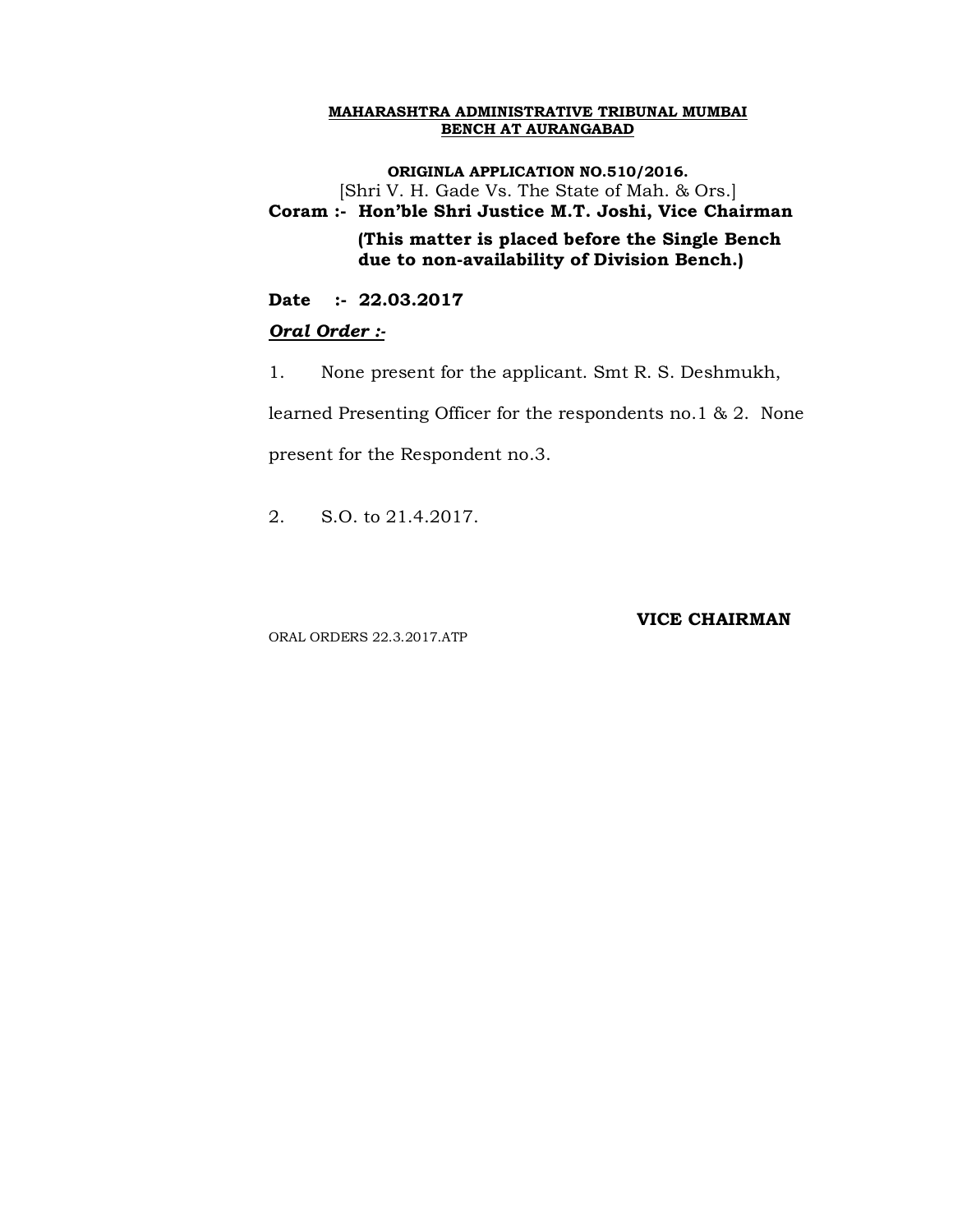**ORIGINLA APPLICATION NO.540/2016.** [Shri R. D. Sapkale Vs. The State of Mah. & Ors.] **Coram :- Hon'ble Shri Justice M.T. Joshi, Vice Chairman (This matter is placed before the Single Bench due to non-availability of Division Bench.)**

**Date :- 22.03.2017**

# *Oral Order :-*

1. Heard Shri S. P. Dhoble, learned Advocate holding for

Shri B. S. Deshmukh, learned Advocate for the applicant and

Shri D. R. Patil, learned Presenting Officer for the

respondents.

2. At the request of the learned Advocate for the applicant,

S.O. to 6.4.2017.

ORAL ORDERS 22.3.2017.ATP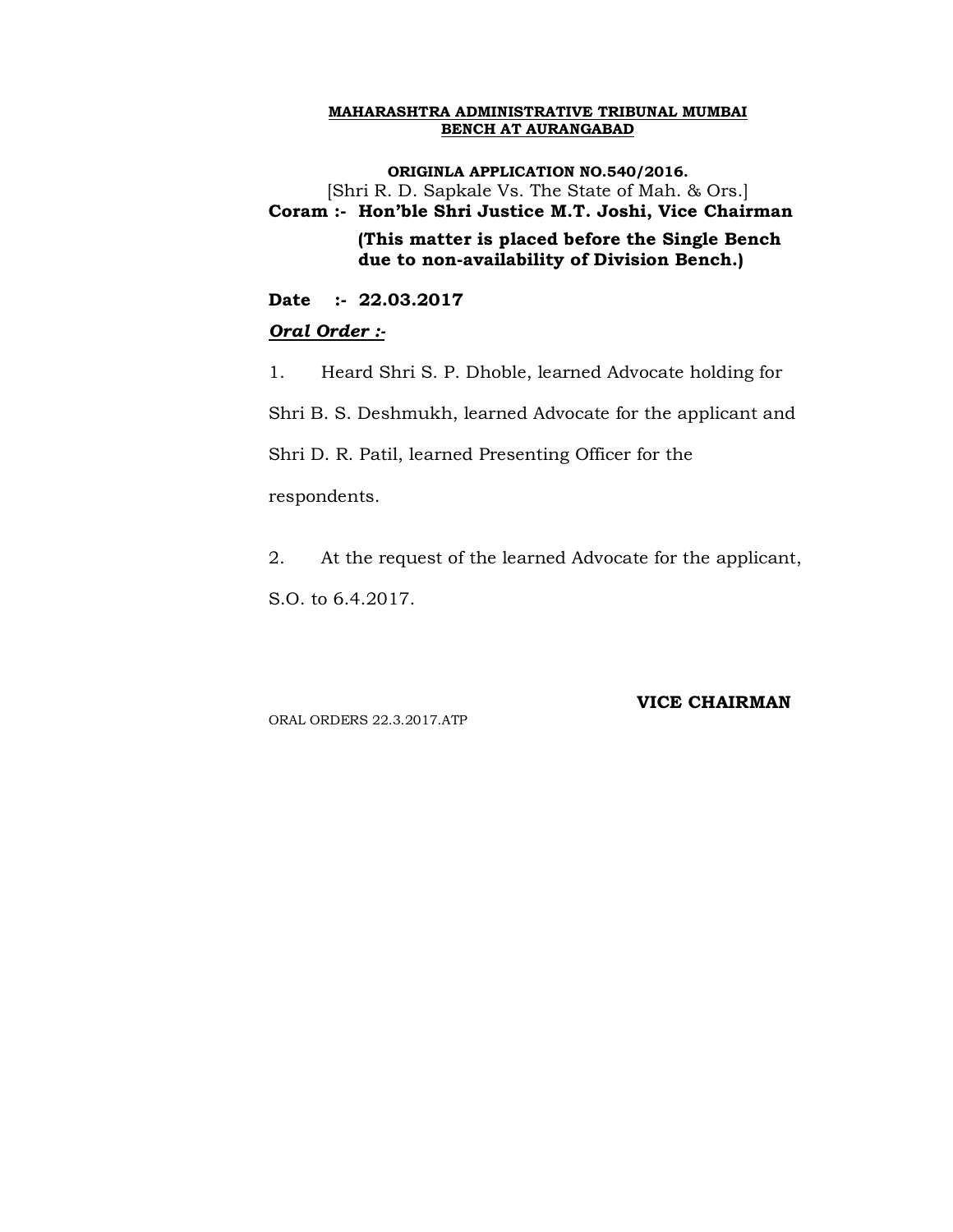**ORIGINLA APPLICATION NO.664/2016.**

[Shri S. W. Asole Vs. The State of Mah. & Ors.]

**Coram :- Hon'ble Shri Justice M.T. Joshi, Vice Chairman (This matter is placed before the Single Bench due to non-availability of Division Bench.)**

**Date :- 22.03.2017**

# *Oral Order :-*

1. None present for the applicant. Smt P. R.

Bharaswadkar, learned Presenting Officer for the respondents is present.

2. Learned P.O. seeks time to file affidavit in reply. Time granted.

3. S.O. to 3.5.2017.

ORAL ORDERS 22.3.2017.ATP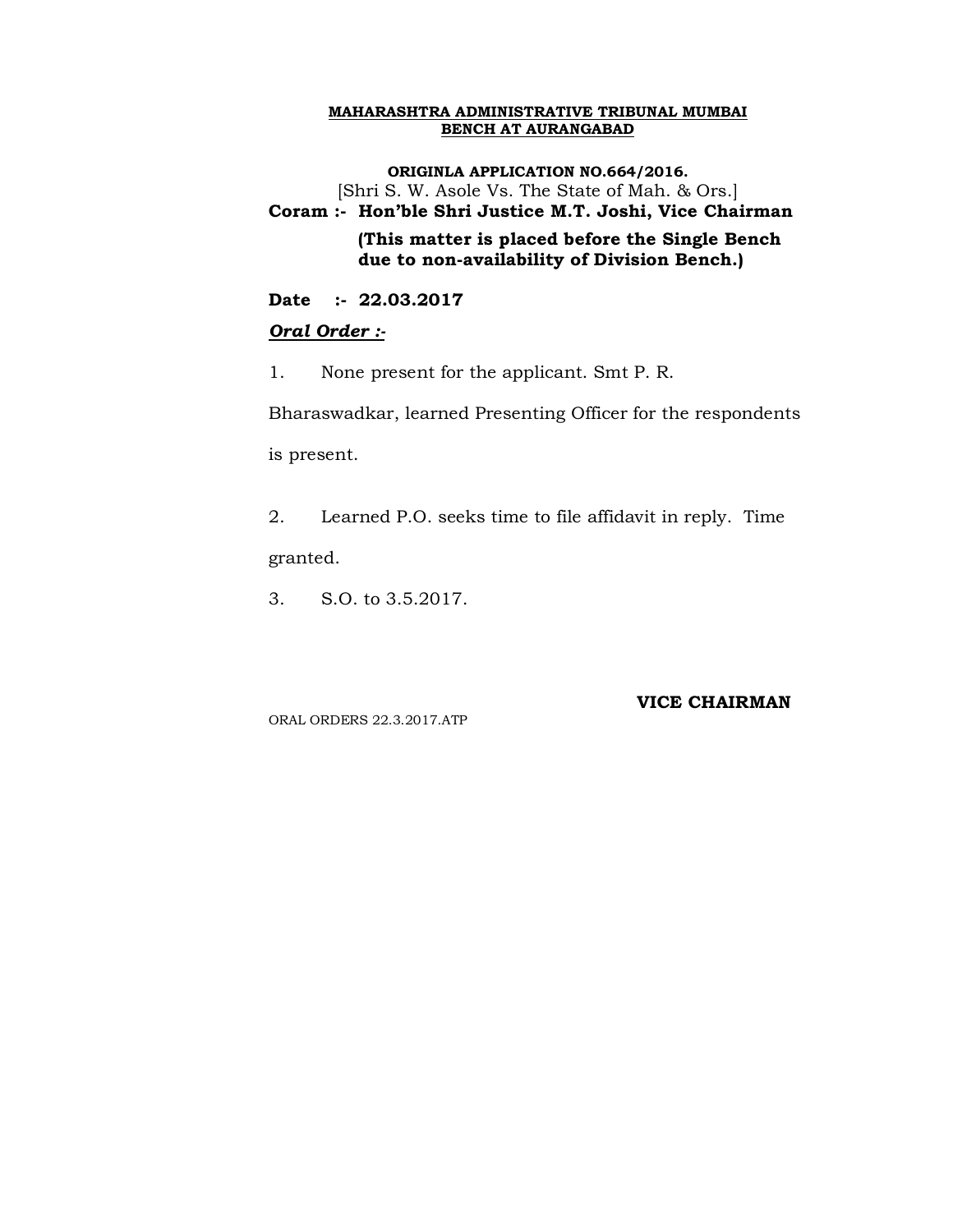**ORIGINLA APPLICATION NO.747/2016.** [Shri V. B. Thakur Vs. The State of Mah. & Ors.] **Coram :- Hon'ble Shri Justice M.T. Joshi, Vice Chairman (This matter is placed before the Single Bench due to non-availability of Division Bench.)**

**Date :- 22.03.2017**

### *Oral Order :-*

1. None present for the applicant. Shri S. K. Shirse,

learned Presenting Officer for the respondents is present.

2. Nobody has appeared on the last date also. In the circumstances, S.O. to 18.4.2017 either for hearing or for passing necessary orders.

### **VICE CHAIRMAN**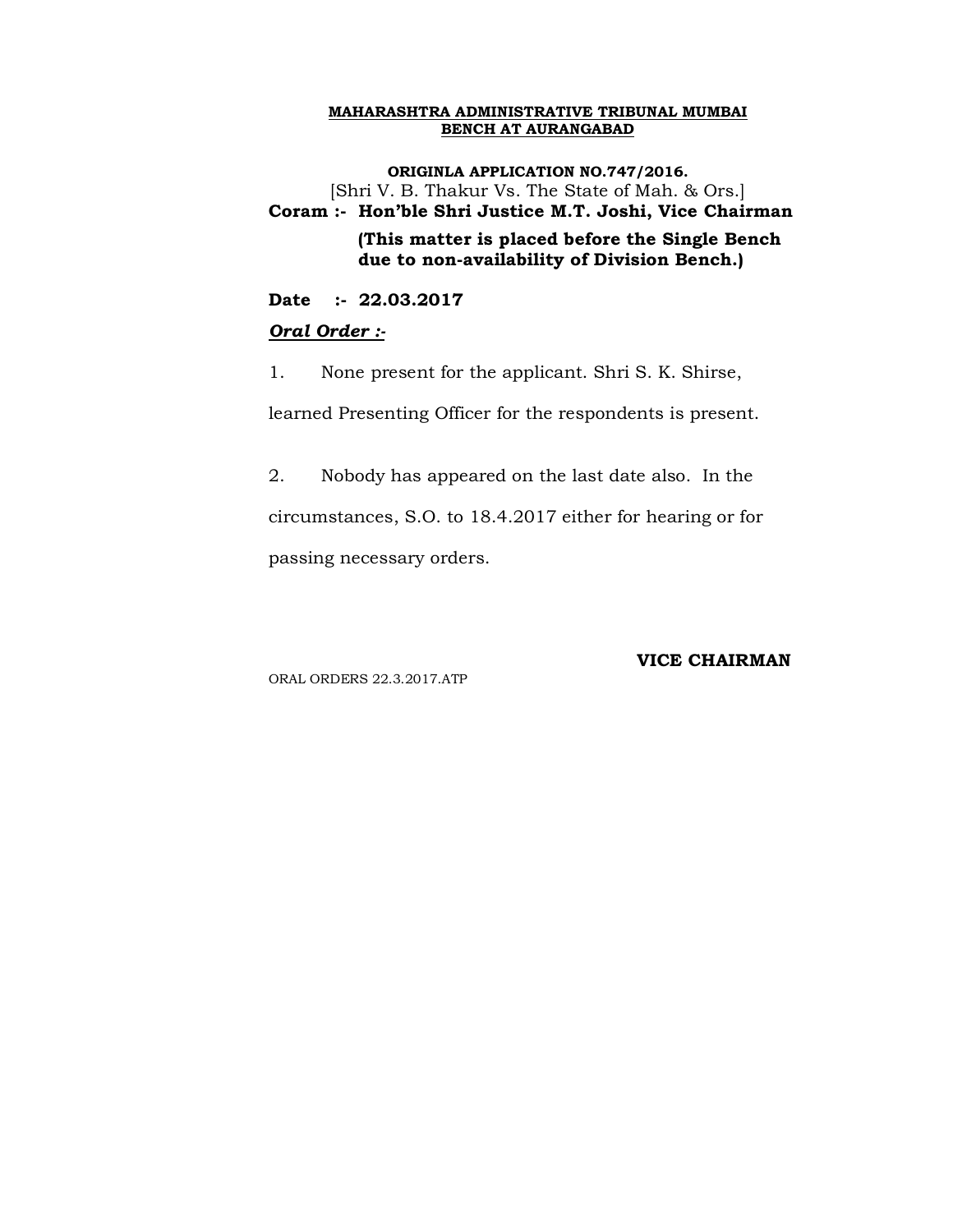**ORIGINLA APPLICATION NO.757/2016.**

[Shri D. R. Sirame Vs. The State of Mah. & Ors.]

**Coram :- Hon'ble Shri Justice M.T. Joshi, Vice Chairman (This matter is placed before the Single Bench** 

 **due to non-availability of Division Bench.)**

**Date :- 22.03.2017**

# *Oral Order :-*

1. None present for the applicant. Smt. S. K. Ghate

Deshmukh, learned Presenting Officer for the respondents is present.

2. Learned P.O. seeks time to file affidavit in reply. Time granted.

3. S.O. to 18.4.2017.

ORAL ORDERS 22.3.2017.ATP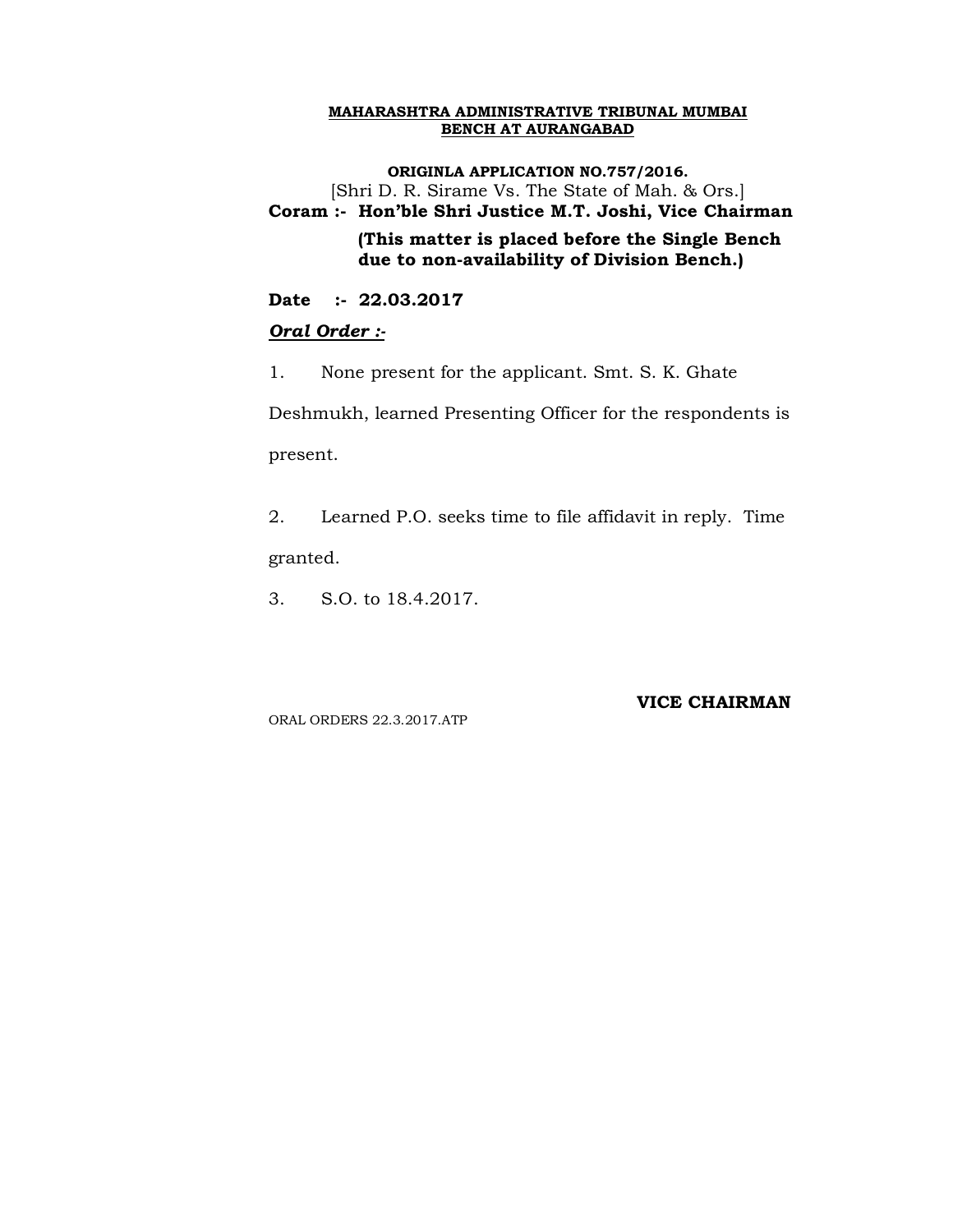**ORIGINLA APPLICATION NO.874/2016.** [Shri S. T. Mahajan Vs. The State of Mah. & Ors.] **Coram :- Hon'ble Shri Justice M.T. Joshi, Vice Chairman**

 **(This matter is placed before the Single Bench due to non-availability of Division Bench.)**

**Date :- 22.03.2017**

### *Oral Order :-*

1. None present for the applicant. Shri M. S. Mahajan,

learned Chief Presenting Officer for the respondents is

present.

2. S.O. to 3.5.2017.

ORAL ORDERS 22.3.2017.ATP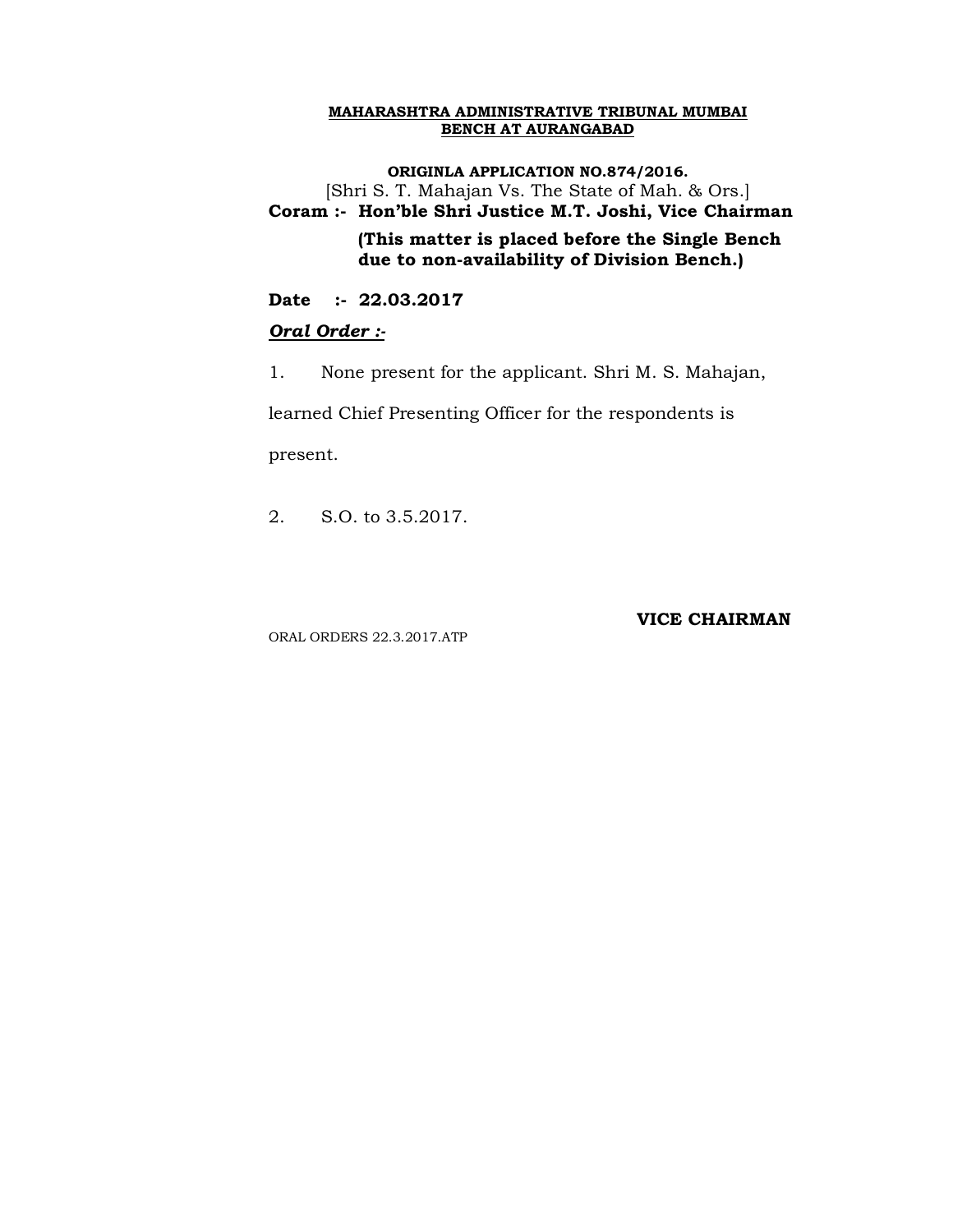**ORIGINLA APPLICATION NO.876/2016.** [Shri Smotifjs T/ Hsbsmr Vs. The State of Mah. & Ors.] **Coram :- Hon'ble Shri Justice M.T. Joshi, Vice Chairman (This matter is placed before the Single Bench due to non-availability of Division Bench.)**

**Date :- 22.03.2017**

### *Oral Order :-*

1. Heard Shri P. P. Kothari, learned Advocate for the applicant and Smt D. S. Deshpande, learned Presenting Officer for the respondents.

2. Learned P.O. seeks time to take instructions as regard observations made by this Tribunal vide order dated 6.3.2017. At her request, S.O. to 28.4.2017.

ORAL ORDERS 22.3.2017.ATP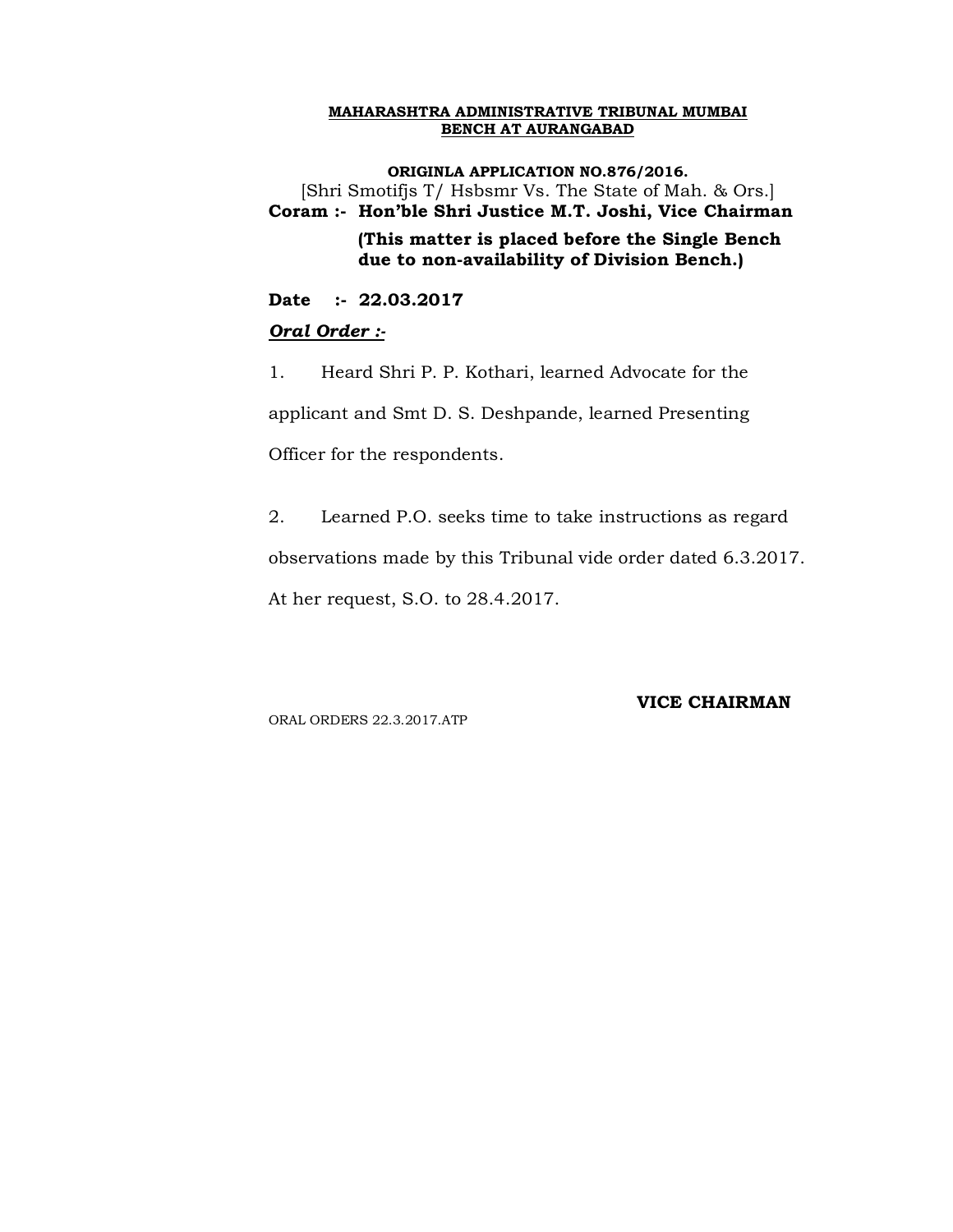**ORIGINLA APPLICATION NO.920/2016.** [Smt Sunita M. Gabale Vs. The State of Mah. & Ors.] **Coram :- Hon'ble Shri Justice M.T. Joshi, Vice Chairman (This matter is placed before the Single Bench due to non-availability of Division Bench.)**

**Date :- 22.03.2017**

### *Oral Order :-*

1. Heard Shri S.P. Dhoble, learned Advocate holding for

Shri A. V. Patil, learned Advocate for the applicant and Shri V.

R. Bhumkar, learned Presenting Officer for the respondents.

2. Learned Advocate for the applicant seeks time. At his request, S.O. to 19.4.2017.

**VICE CHAIRMAN**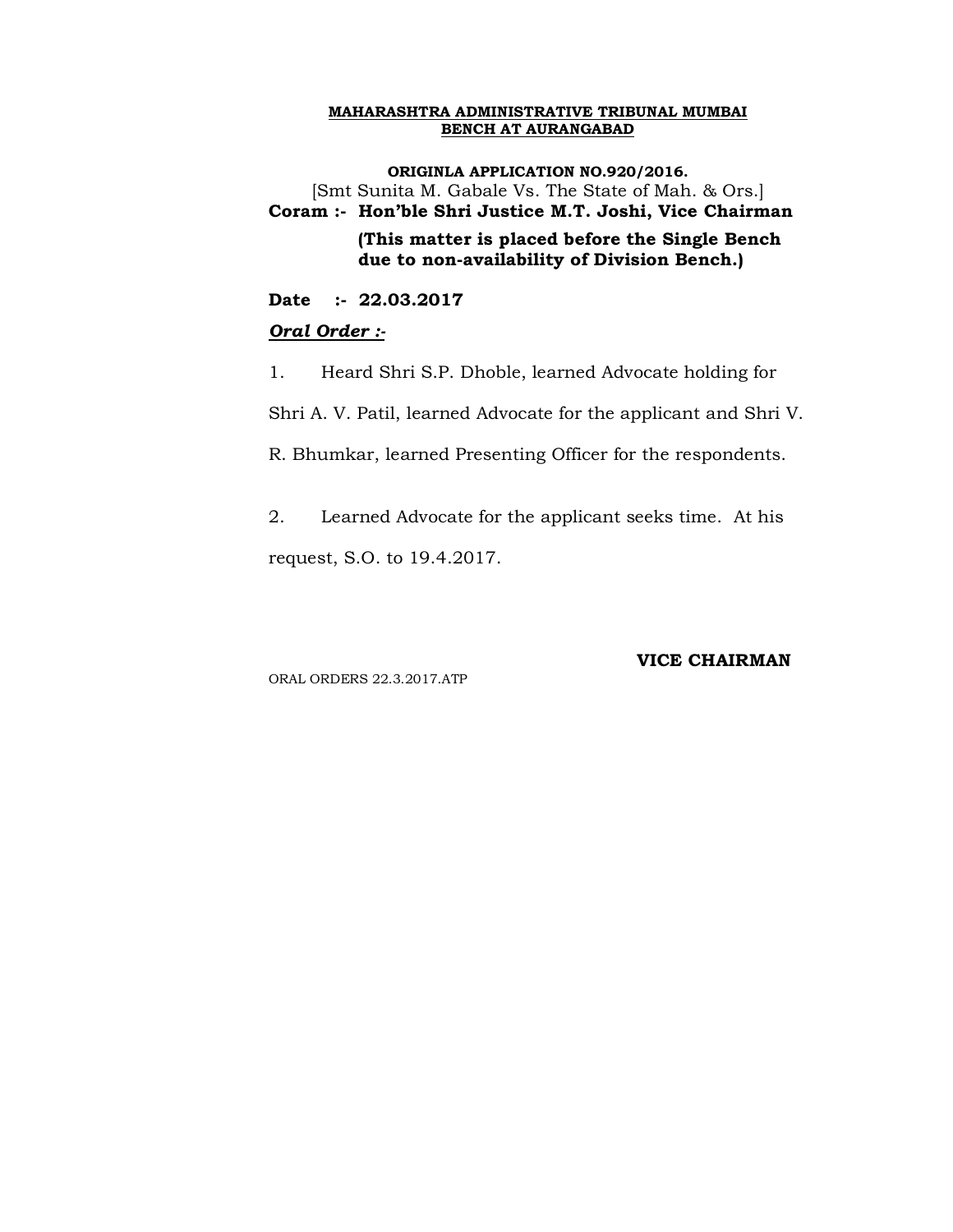**ORIGINLA APPLICATION NO.715/2016.** [Shri V. H. Patil & Oths. Vs. The State of Mah. & Ors.] **Coram :- Hon'ble Shri Justice M.T. Joshi, Vice Chairman (This matter is placed before the Single Bench due to non-availability of Division Bench.)**

**Date :- 22.03.2017**

### *Oral Order :-*

1. Heard Shri S. D. Dhongde, learned Advocate for the applicants and Smt P. R. Bharaswadkar, learned Presenting Officer for the respondents.

2. Learned Advocate for the applicants submit that, the representations were made to the Hon'ble Ministers as well as to the concerned Secretary.

3. Learned Advocate for the applicants files on record true copy of the representation sent to the Secretary. Its copy is served on the other side.

4. S.O. to 12.4.2017.

### **VICE CHAIRMAN**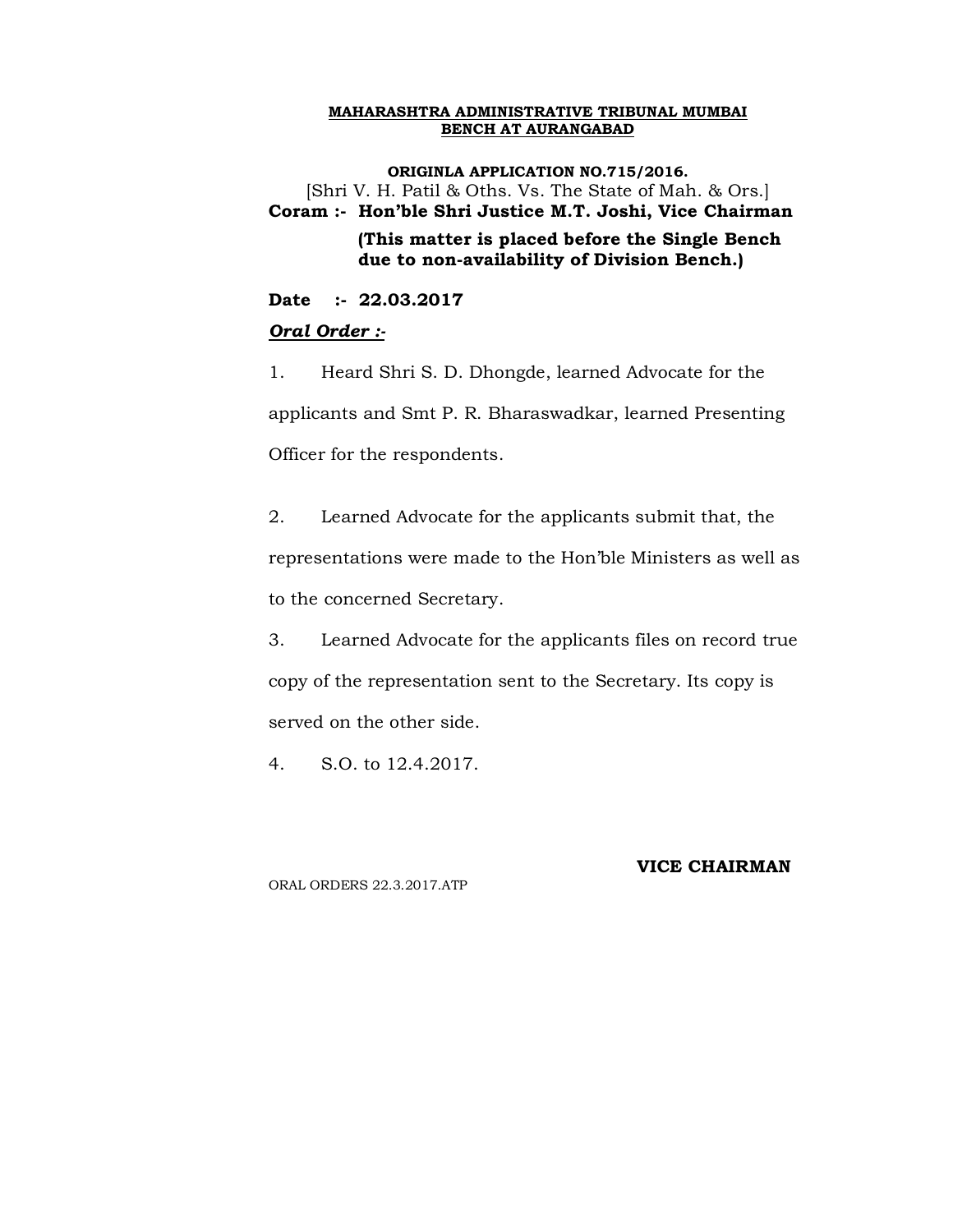**ORIGINLA APPLICATION NO.816/2016.** [Dr. Deshmukh Mohd. Shahir & Oths. Vs. The State of Maharashtra and others.] **Coram :- Hon'ble Shri Justice M.T. Joshi, Vice Chairman (This matter is placed before the Single Bench due to non-availability of Division Bench.)**

# **Date :- 22.03.2017**

# *Oral Order :-*

1. It is reported that Shri A. V. Rakh, learned Advocate for the applicant has filed leave note. Heard Shri D. R. Patil, learned Presenting Officer for the respondents.

2. The record show that, more than sufficient chances are already granted to the Respondents to file affidavit in reply. In the circumstances, S.O. to 20.4.2017 to file affidavit in reply in the light of the observations already made by this Tribunal. Upon failure this Tribunal may be constrained to call a responsible Officer before the Tribunal or pass any coercive action against the concerned Officer.

3. Learned P.O. is directed to act on the Steno copy of this order.

### **VICE CHAIRMAN**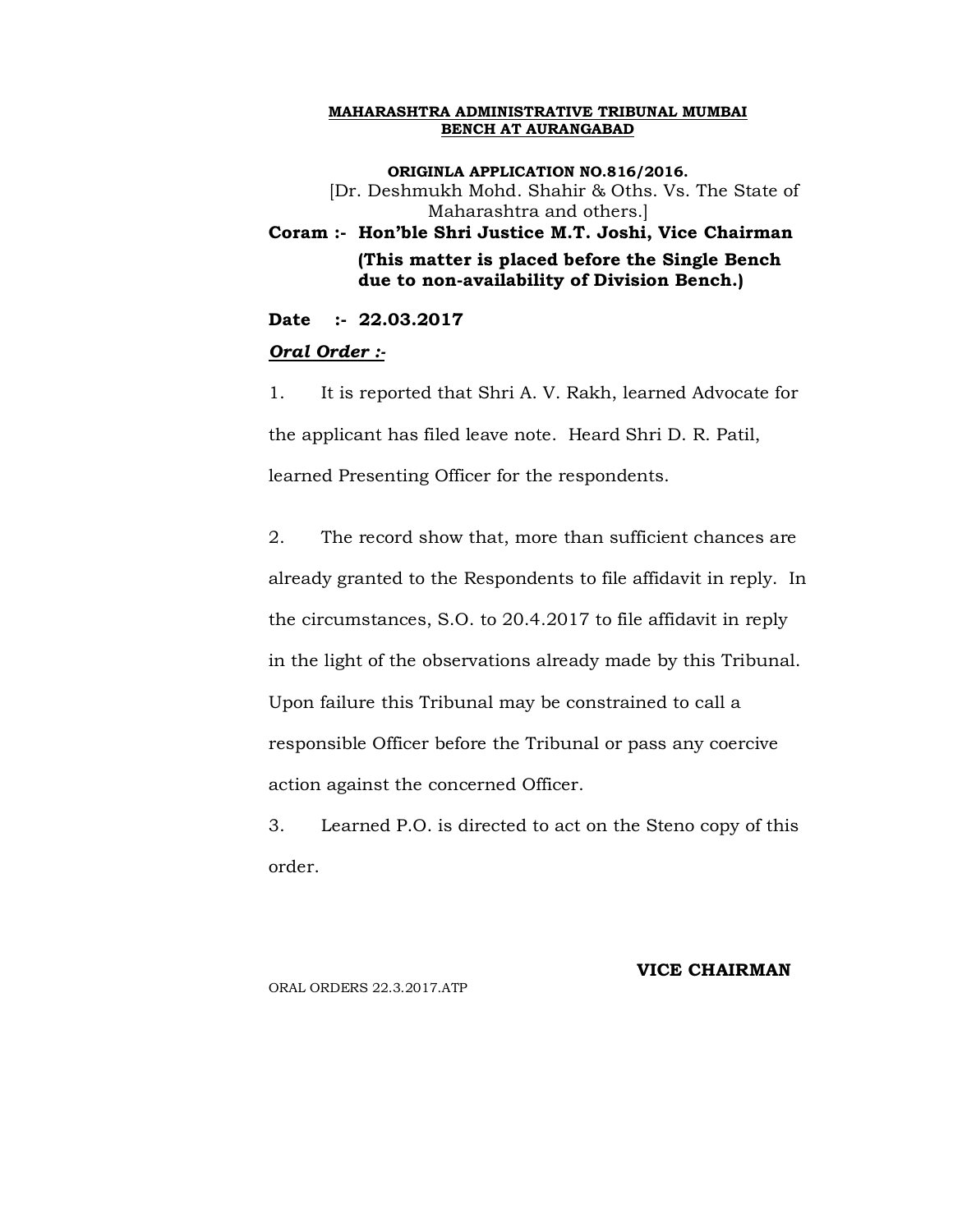**ORIGINLA APPLICATION NO.931/2016.** [Shri C. D. Pawar Vs. The State of Mah. & Ors.] **Coram :- Hon'ble Shri Justice M.T. Joshi, Vice Chairman (This matter is placed before the Single Bench due to non-availability of Division Bench.)**

**Date :- 22.03.2017**

### *Oral Order :-*

1. Heard Shri Shrikant Patil, learned Advocate for the applicant and Shri M. S. Mahajan, learned Chief Presenting Officer for the respondents.

2. Learned P.O. files affidavits in replies on behalf of Respondents no.1, 2 and 3 to 5 separately. The same are taken on record. Its copies are served on the other side.

3. Learned Advocate for the applicant submit that, he will have to file an application for amendment and seeks time to file the same. Time granted.

4. S.O. to 18.4.2017.

5. Application for amendment may be filed in the meantime.

### **VICE CHAIRMAN**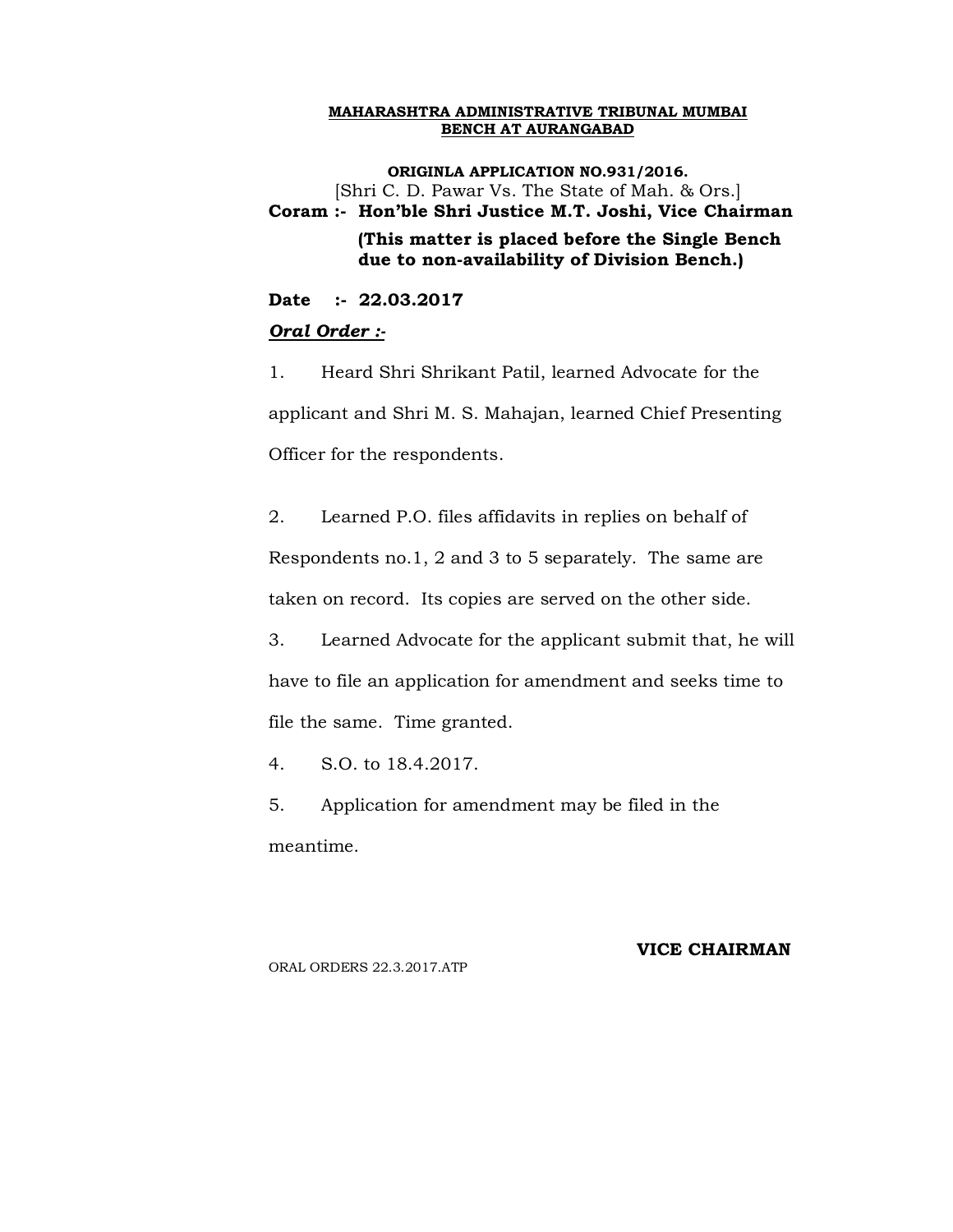**ORIGINLA APPLICATION NO.39/2017.** [Shri R. B. Shinde Vs. The State of Mah. & Ors.] **Coram :- Hon'ble Shri Justice M.T. Joshi, Vice Chairman (This matter is placed before the Single Bench due to non-availability of Division Bench.)**

**Date :- 22.03.2017**

### *Oral Order :-*

1. Heard Shri D. A. Bide, learned Advocate for the applicant and Shri M. S. Mahajan, learned Chief Presenting Officer for the respondents.

2. Learned Advocate for the applicant on the written instructions from the applicant filed on record submit that, the grievance of the present applicant is redressed and therefore, the applicant does not wish to proceed with the application. O. A. is therefore, disposed of without any order as to costs.

ORAL ORDERS 22.3.2017.ATP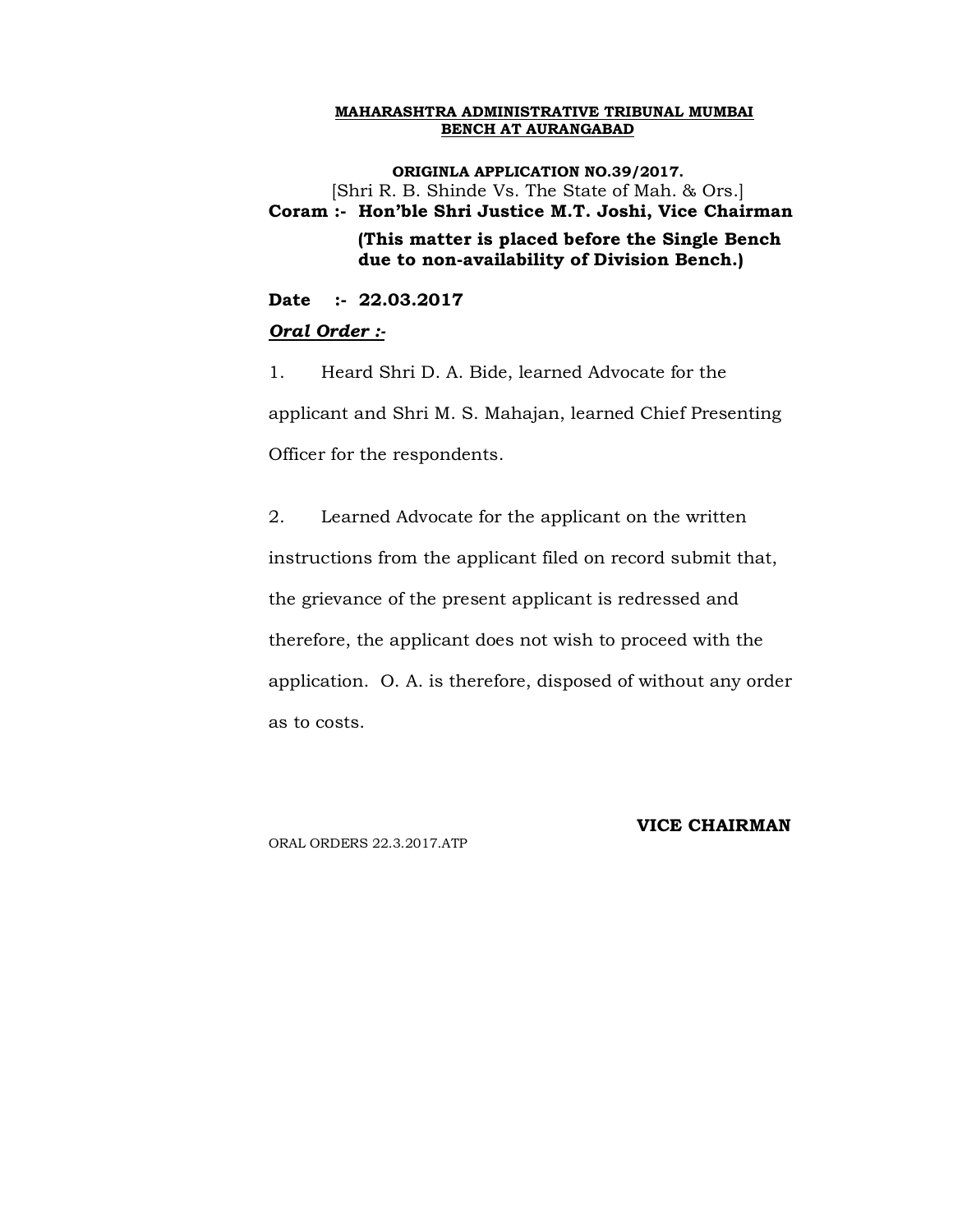**ORIGINLA APPLICATION NO.130/2017** [Smt. Priyanka A. Dongre Vs. The State of Mah. & Ors.] **Coram :- Hon'ble Shri Justice M.T. Joshi, Vice Chairman (This matter is placed before the Single Bench due to non-availability of Division Bench.)**

**Date :- 22.03.2017**

### *Oral Order :-*

1. Heard Shri S. K. Chavan, learned Advocate for the applicant, Shri M. S. Mahajan, learned Chief Presenting Officer for the respondents no.1 to 4, and Shri R. D. Khadap, learned Advocate on behalf of Respondent no.5.

2. Learned C.P.O. files affidavit in reply on behalf of

Respondents no.3 & 4. The same is taken on record. Its copy is served on the other side. He seeks time to take instructions on the line of the order of this Tribunal passed on 1.3.2017.

3. Learned Advocate for the Respondent no.5 also seeks time to file affidavit in reply. Time granted.

4. S.O. to 5.4.2017.

**VICE CHAIRMAN**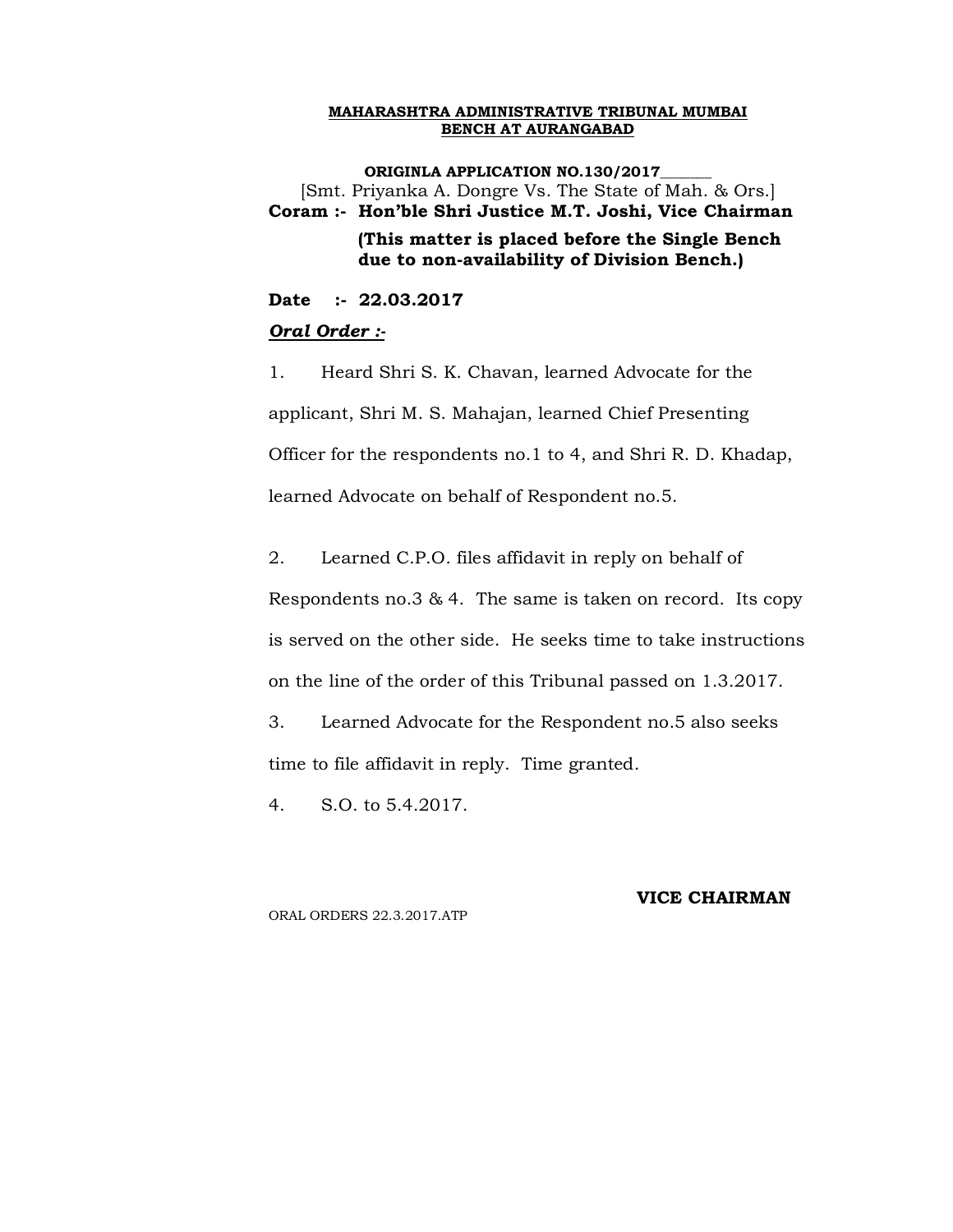**ORIGINLA APPLICATION NO.78/2017.** [Shri S. S. Dahale Vs. The State of Mah. & Ors.] **Coram :- Hon'ble Shri Justice M.T. Joshi, Vice Chairman (This matter is placed before the Single Bench due to non-availability of Division Bench.)**

**Date :- 22.03.2017**

### *Oral Order :-*

1. Heard Miss Bhavna Panpatil, learned Advocate holding

for Shri S. B. Talekar, learned Advocate for the applicant and

Shri D. R. Patil, learned Presenting Officer for the

respondents.

2. Learned P.O. seeks time to file affidavit in reply. At his request, S.O. to 2.5.2017.

ORAL ORDERS 22.3.2017.ATP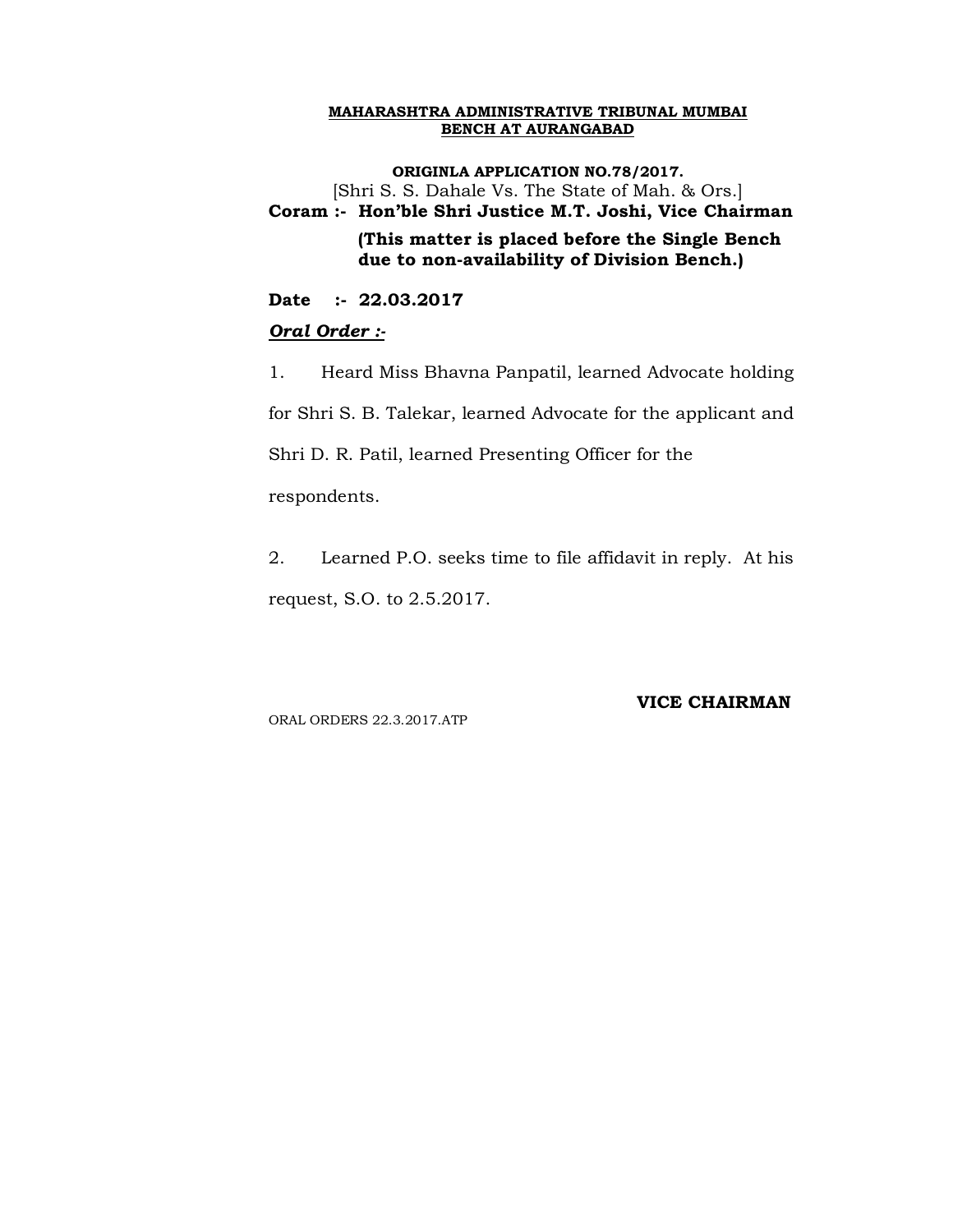**ORIGINLA APPLICATION NO.79/2017.** [Shri Md.Kamram Shaikh Vs. The State of Mah. & Ors.] **Coram :- Hon'ble Shri Justice M.T. Joshi, Vice Chairman (This matter is placed before the Single Bench due to non-availability of Division Bench.)**

**Date :- 22.03.2017**

### *Oral Order :-*

1. Heard Shri S. D. Dhongde, learned Advocate for the applicant and Shri I. S. Thorat, learned Presenting Officer for the respondents.

2. Learned P.O. seeks time to file affidavit in reply. At his request, S.O. to 3.5.2017.

ORAL ORDERS 22.3.2017.ATP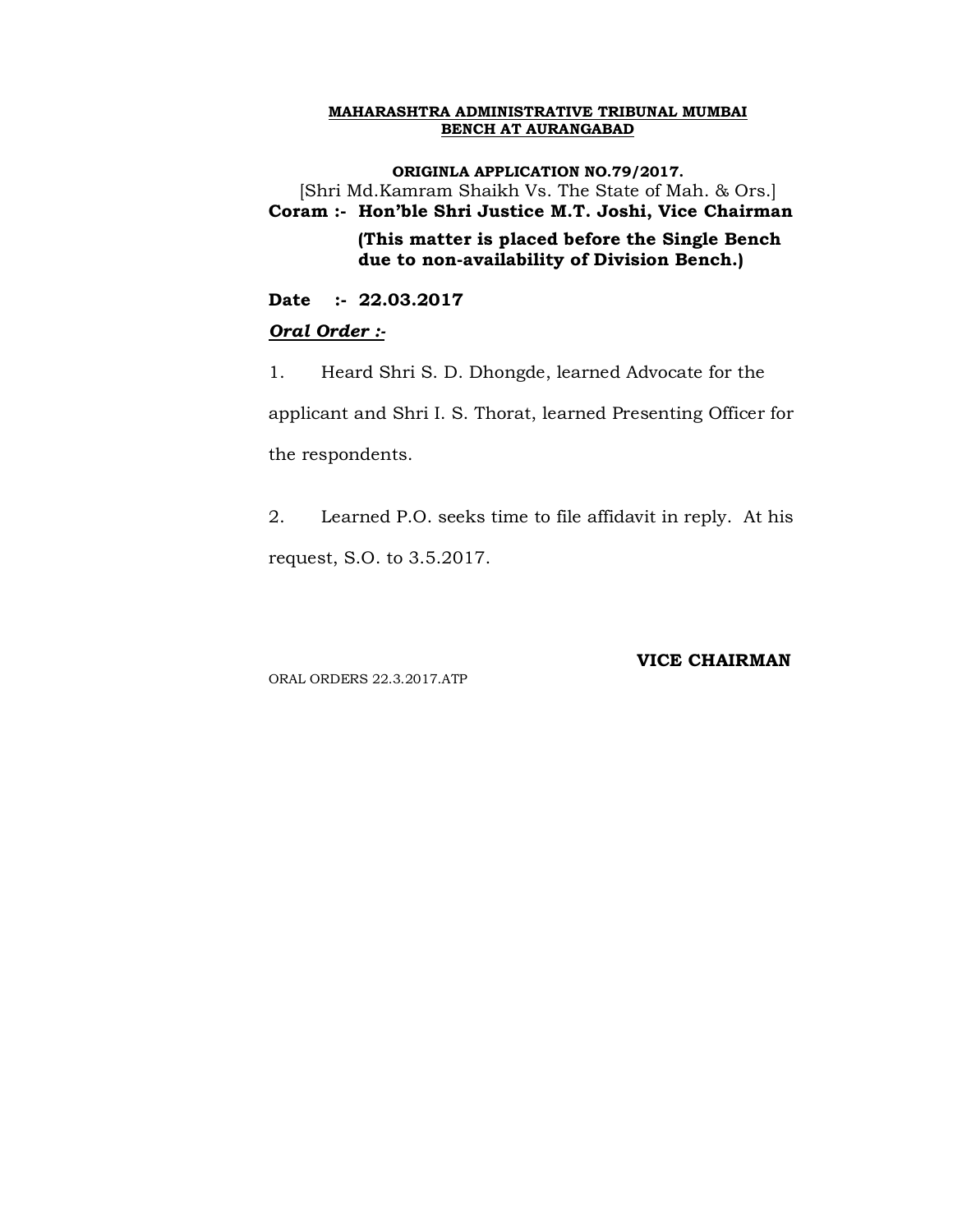### **ORIGINAL APPLICATION NO. 181 OF 2017**

**(Shri Harischandra S/o. Ranganath Sonawane Vs. The State of Maharashtra and Others.)**

**CORAM : HON'BLE SHRI B.P. PATIL, MEMBER (J)**

**DATE : 22.03. 2017.**

#### **ORAL ORDER:**

1. Shri S.B. Talekar – learned Advocate for the applicant, Shri M.S. Mahajan – learned Chief Presenting Officer for the respondent Nos. 1 to 3 and Shri Avinash S. Deshmukh – learned Advocate for respondent No. 4.

2. Heard the learned Advocates for the respective parties on the point of interim relief.

3. Learned Advocate for the applicant sought leave of this Tribunal to correct the nomenclature of respondent no. 2 and add Shri Sanjay Rathod, Minister of State for Revenue, Mantralaya, Mumbai as party respondent no. 5.

4. Leave as prayed for by the learned Advocate for the applicant is granted. Learned Advocate for the applicant shall carry out the necessary amendment forthwith.

5. Learned Advocate for the applicant has submitted that the applicant is working as Circle Officer, Kanchanwadi, Tq. & Dist. Aurangabad and he was suspended vide order dated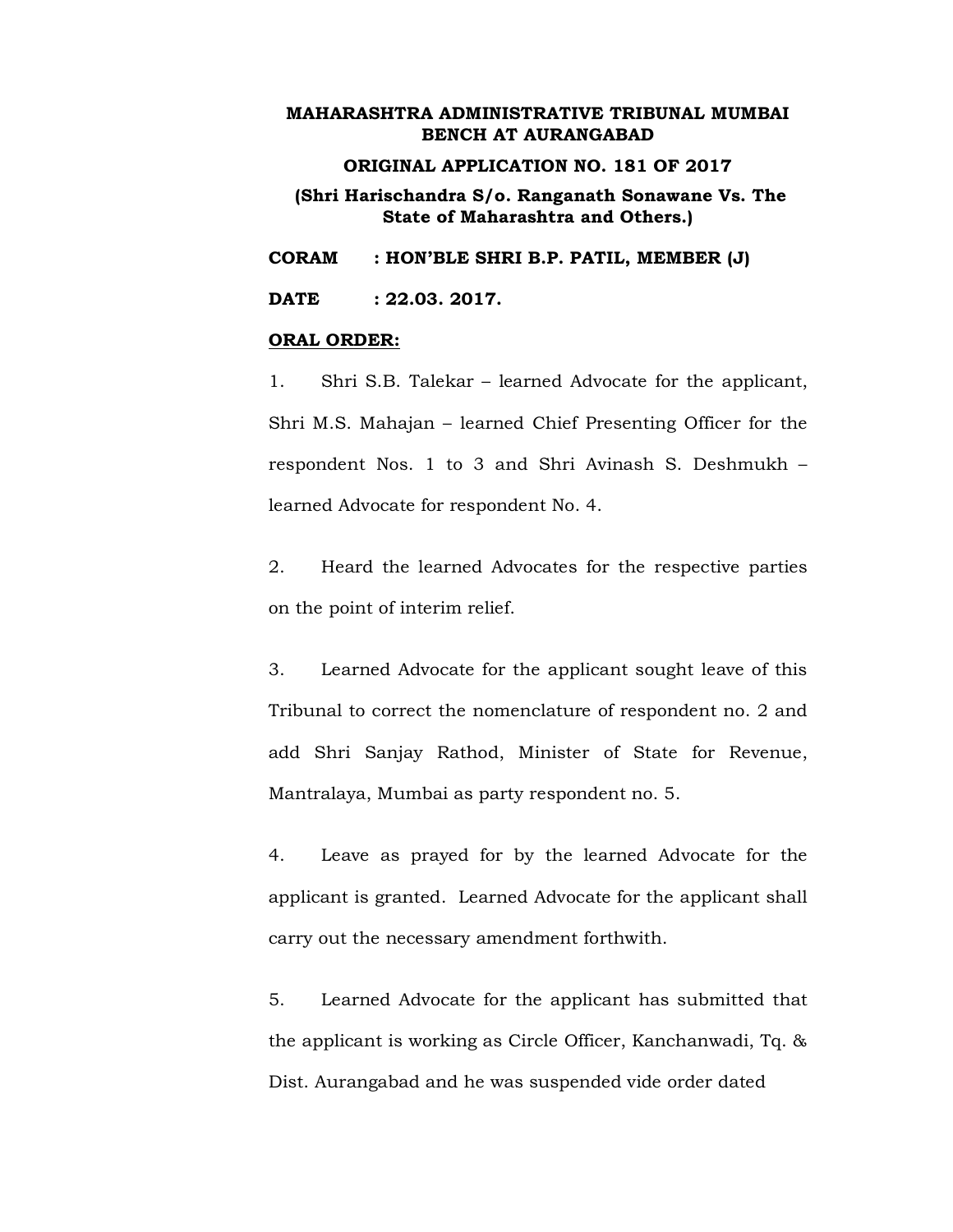15.12.2016 (Annexure A-7, page no. 49) issued by the Collector, Aurangabad. The applicant had challenged the said order of suspension before this Tribunal by filing Original Application No. 938/2016. After hearing both the parties the said O.A. was allowed in terms of prayer Clause IX-A, thereby the order dated 15.12.2016 has been quashed and set aside by this Tribunal by its order dated 23.01.2017. In pursuance of the said order, the Collector issued the order dated 8.2.2017 (Annexure A-10, page no. 71) and reposted the applicant as Circle Officer, Kanchanwadi, Tq. and Dist. Aurangabad. It is the contention of the applicant that during his suspension period, respondent no. 4 was posted as Circle Officer, Kanchanwadi, Tq. and Dist. Aurangabad on promotion by order dated 20.12.2016. Since the applicant has been reposted on the said post by order dated 8.2.2017, respondent no. 4 has been transferred to Mahalgaon Tq. Vaijapur, Dist. Aurangabad. Being aggrieved by the said order, respondent no. 4 has filed Original Application No. 99 of 2017 before this Tribunal and claimed interim relief, but this Tribunal has not granted interim relief. Therefore, he had filed W.P. No. 2145/2017 before the Hon'ble Bombay High Court, Bench at Aurangabad. The same has been withdrawn by the respondent no. 4 during the course of the hearing on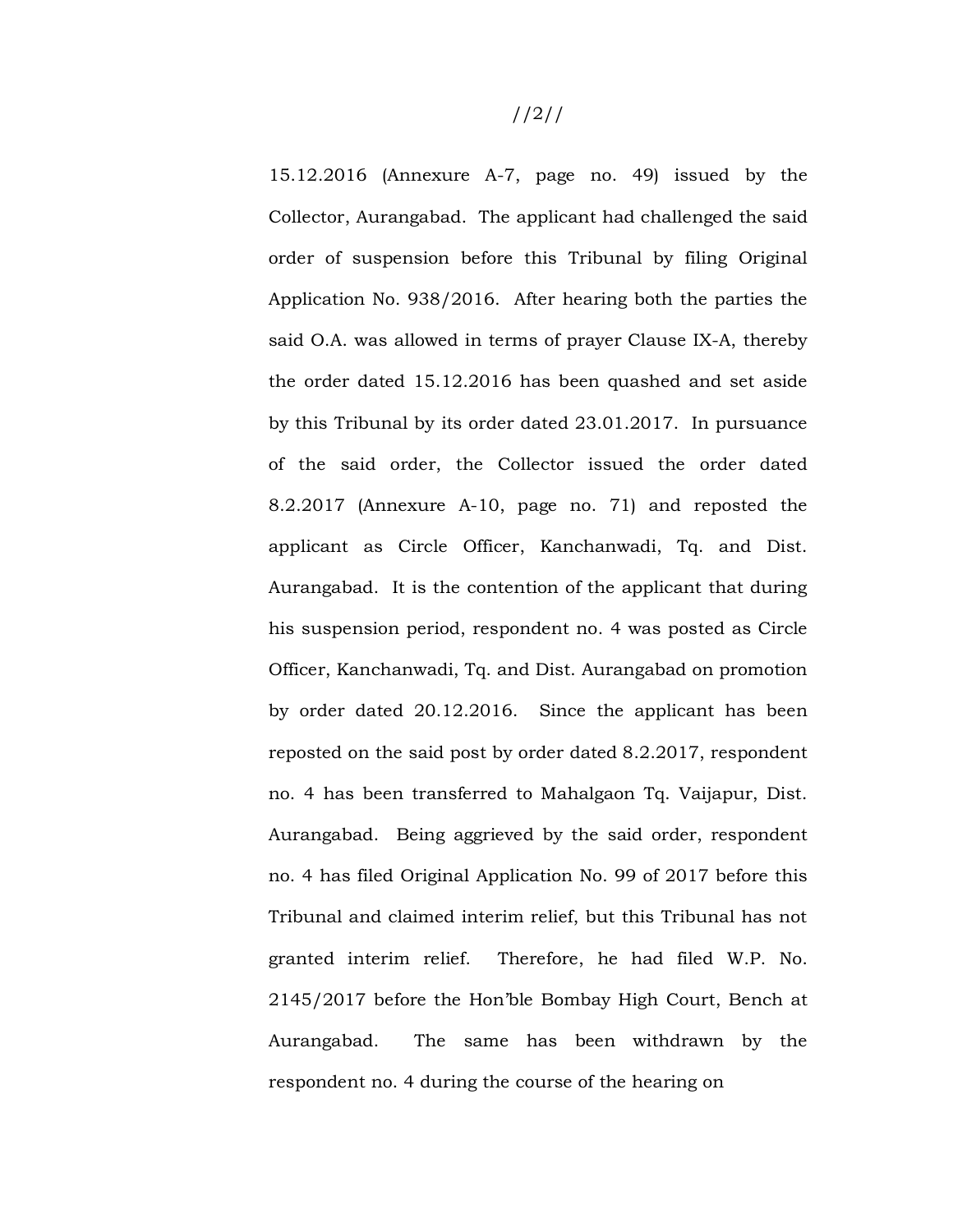21.2.2017, a copy of which is placed on record at Annexure A-13 (page no. 79). Thereafter, respondent no. 4 has withdrawn Original Application No. 99 of 2017 on 10.03.2017. In the meanwhile respondent no. 4 filed appeal on 1.3.2017 before the Minister of State (Revenue Department) Government of Maharashtra without joining the applicant as party to it. The concerned Minister decided the appeal on 8.3.2017 and allowed the appeal and cancelled the order dated 8.2.2017 issued by the Collector, Aurangabad and reposted the applicant at Kanchanwadi, Tq. & Dist. Aurangabad. In pursuance to the said order the Collector issued the impugned order dated 18.03.2017 and reposted the respondent no. 4 as Circle Officer, Kanchanwadi Tq. & Dist. Aurangabad and transferred the applicant to Shendurwada, Tq. Gangapur, Dist. Aurangabad. It is contended by the applicant that R.D.C. compelled the applicant to put the signature on the relieving order dated 21.03.2017. It is his contention that he has not handed over the charge of the post of Circle Officer, Kanchanwadi Tq. & Dist. Aurangabad and still he is working on that post, as he has not handed over the charge as per Rule 31 of the Maharashtra Civil Services (General Conditions of Services) Rules, 1981.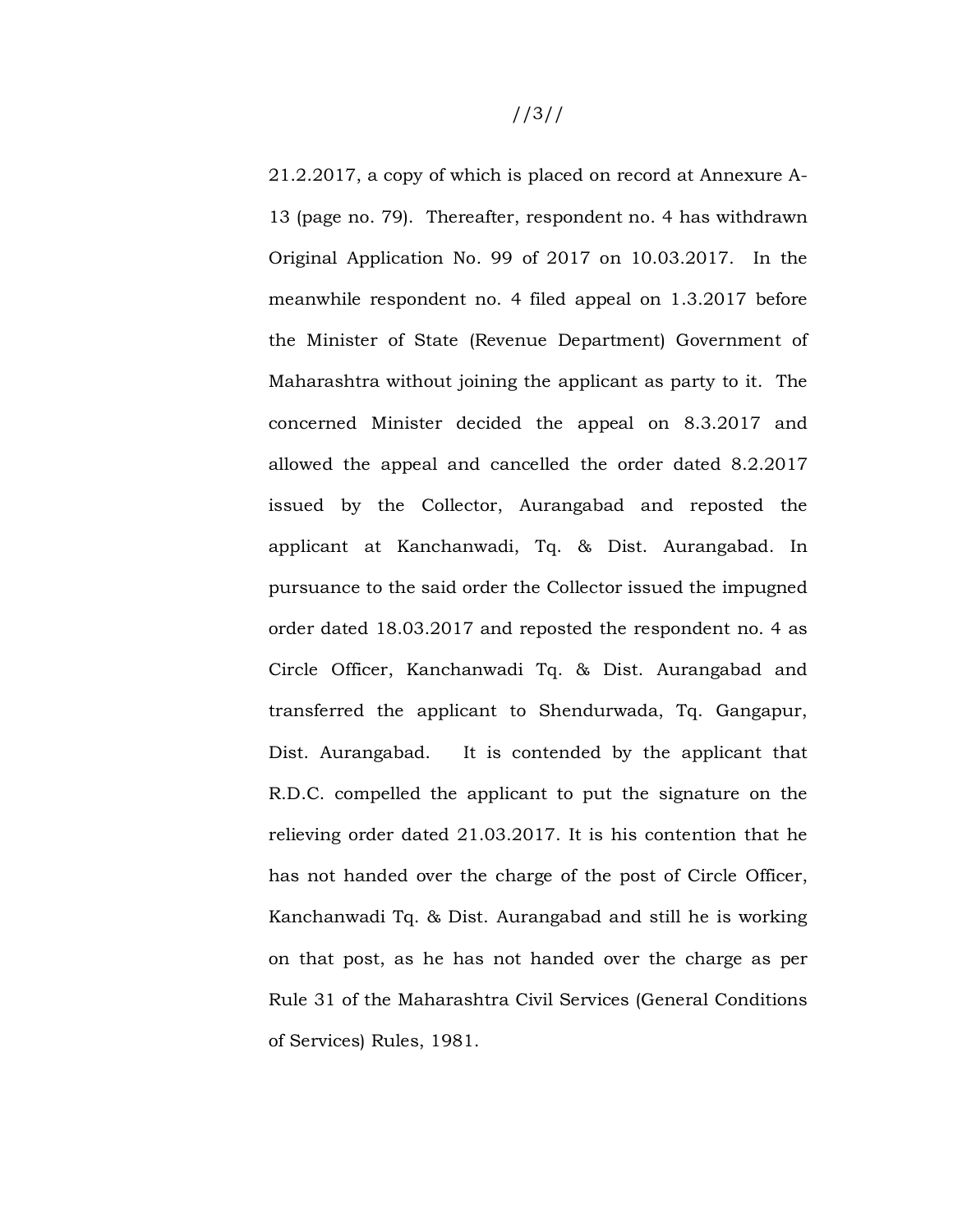//4//

6. Learned Advocate for the applicant submitted that the Minister of State for Revenue Department, Government of Maharashtra has no authority to entertain the representation or appeal against transfer of the respondent no. 4 but the Minister has entertained the appeal/representation illegally and passed the order thereby setting aside the order issued by the Collector, Aurangabad reposting the applicant on the post of Circle Officer, Kanchanwadi Tq. & Dist. Aurangabad. He has further submitted that the Minister of State for Revenue Department has not given an opportunity to the applicant before passing the order, though the applicant was affected person. He has submitted that respondent no. 4 has also not joined the applicant as party to the appeal/representation made before the Minister of State for Revenue Department, Government of Maharashtra and therefore, the order passed by the said Minister is against the principles of natural justice. He has further submitted that the applicant has been reposted on the post of Circle Officer, Kanchanwadi Tq. & Dist. Aurangabad, in view of the order passed by this Tribunal in O.A. No. 938/2016 and therefore, the Minister has no authority to sit as an appellate authority over the judgment of this Tribunal. He has submitted that Revenue Officers had obtained the signature of the applicant on relieving report by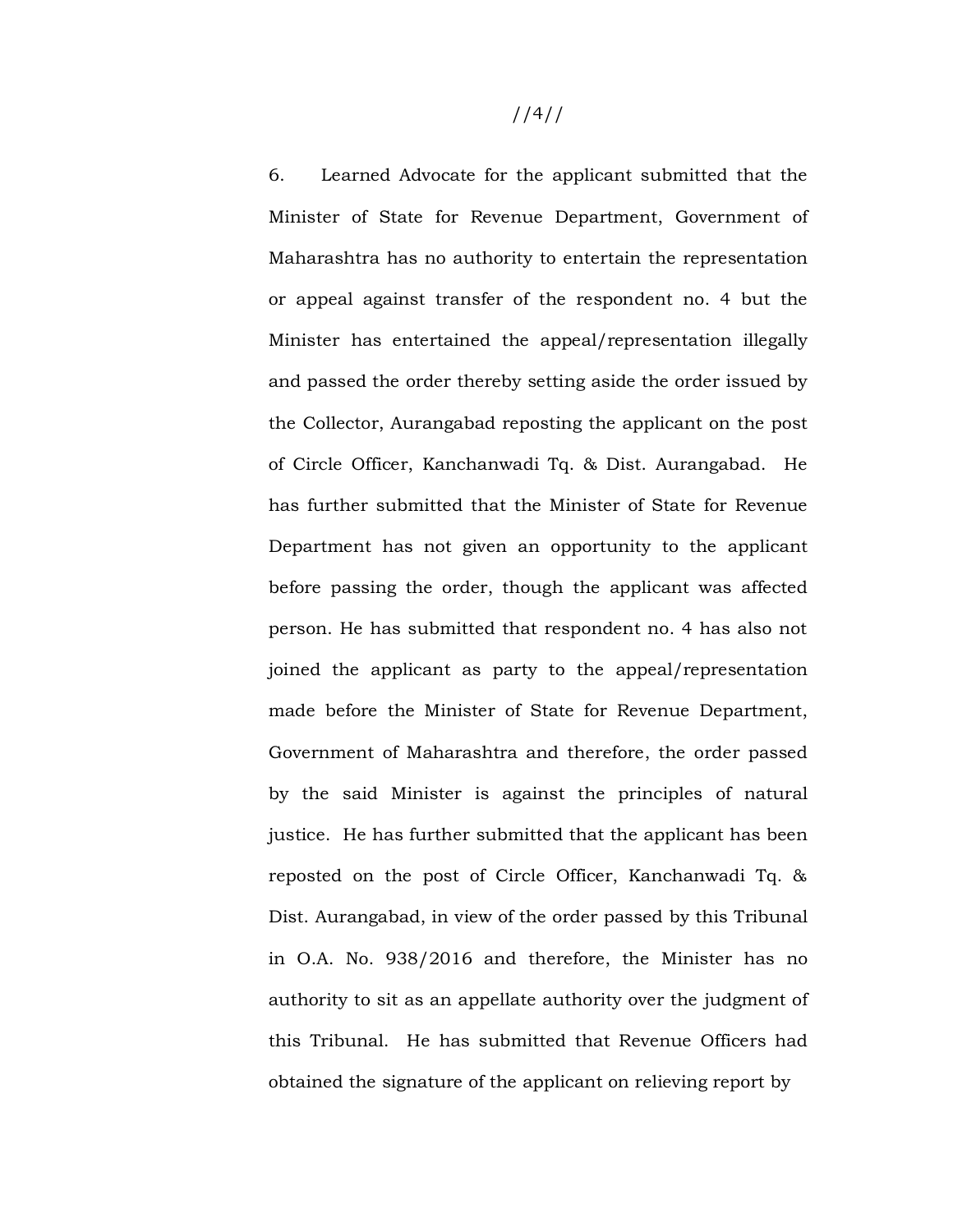pressurizing him and he has not officially handed over the charge of the post of Circle Officer, Kanchanwadi Tq. & Dist. Aurangabad and therefore, he prayed to grant interim relied in terms of prayer clause (36) 'C' and 'D'.

7. Learned Advocate for the respondent no. 4 has submitted that the Minister of State has power to entertain the grievances of the employees, as the State Government is higher authority of the Collector and therefore, the order passed by the Minister of State is in accordance with the provisions of law. He has submitted that the Tribunal has quashed the suspension order dated 15.12.2016 of the applicant passed by the Collector, Aurangabad by its order dated 23.01.2017 in O.A. No. 938/2016 and this Tribunal has not ordered the Collector or concerned authority to repost the applicant on the same post from which he has been suspended. He has submitted that the Collector exceeded the power and issued the order dated 8.2.2017 and thereby reposted the applicant as Circle Officer, Kanchanwadi Tq. & Dist. Aurangabad and transferred the respondent no. 4 as Circle Officer, Mahalgaon Tq. Vaijapur, Dist. Aurangabad. Being aggrieved by the said order respondent no. 4 has filed O.A. No. 99/2017 before this Tribunal, but no interim relief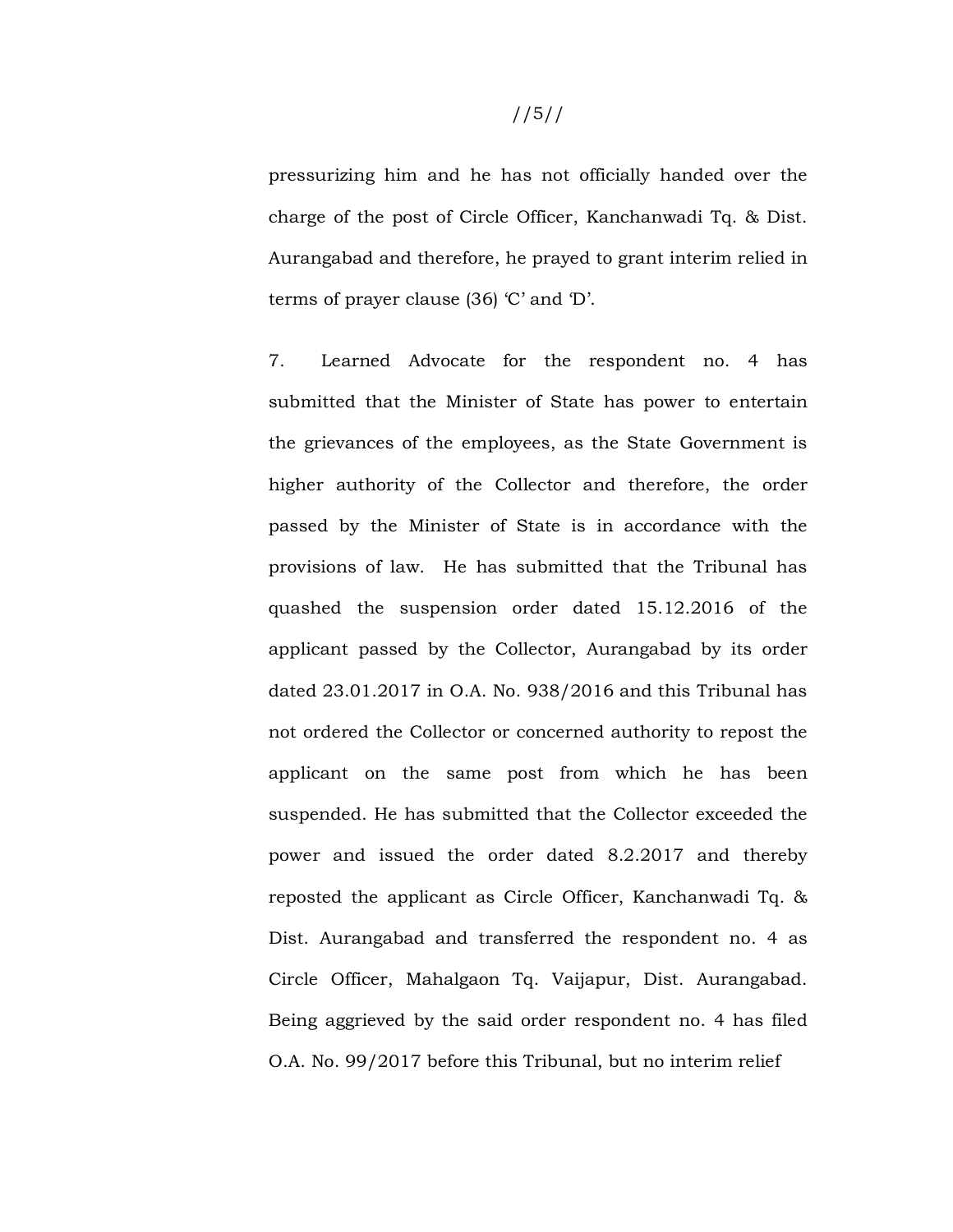was granted by this Tribunal and therefore, he has filed W.P. No. 2145/2017 before the Hon'ble Bombay High Court, Bench at Aurangabad, but subsequently he had withdrawn the said W.P. on 21.02.2017. However, respondent no. 4 had instructed his Advocate to withdraw the O.A. No. 99/2017 on 10.03.2017 and in view of the request of respondent No. 4, his Advocate sought permission of this Tribunal to withdraw the O.A. No. 99/2017 and accordingly on 10.3.2017, the said O.A. was disposed of as withdrawn. In the meanwhile, the respondent no. 4 has challenged the order of Collector by filing representation in the form of appeal. He has submitted that Minister of State after considering the facts and circumstances of the case, allowed the appeal and quashed the order of Collector dated 8.2.2017. In pursuance of the said order, the Collector passed the order dated 18.03.2017 and reposted the respondent no. 4 as Circle Officer, Kanchanwadi Tq. & Dist. Aurangabad and transferred the applicant. In pursuance of the said order, the applicant has been relieved on 21.3.2017 and the respondent no. 4 took the charge of the post on the same day and started discharging his duties. He has submitted that since, the applicant has been transferred and relieved, interim relief as sought by the applicant cannot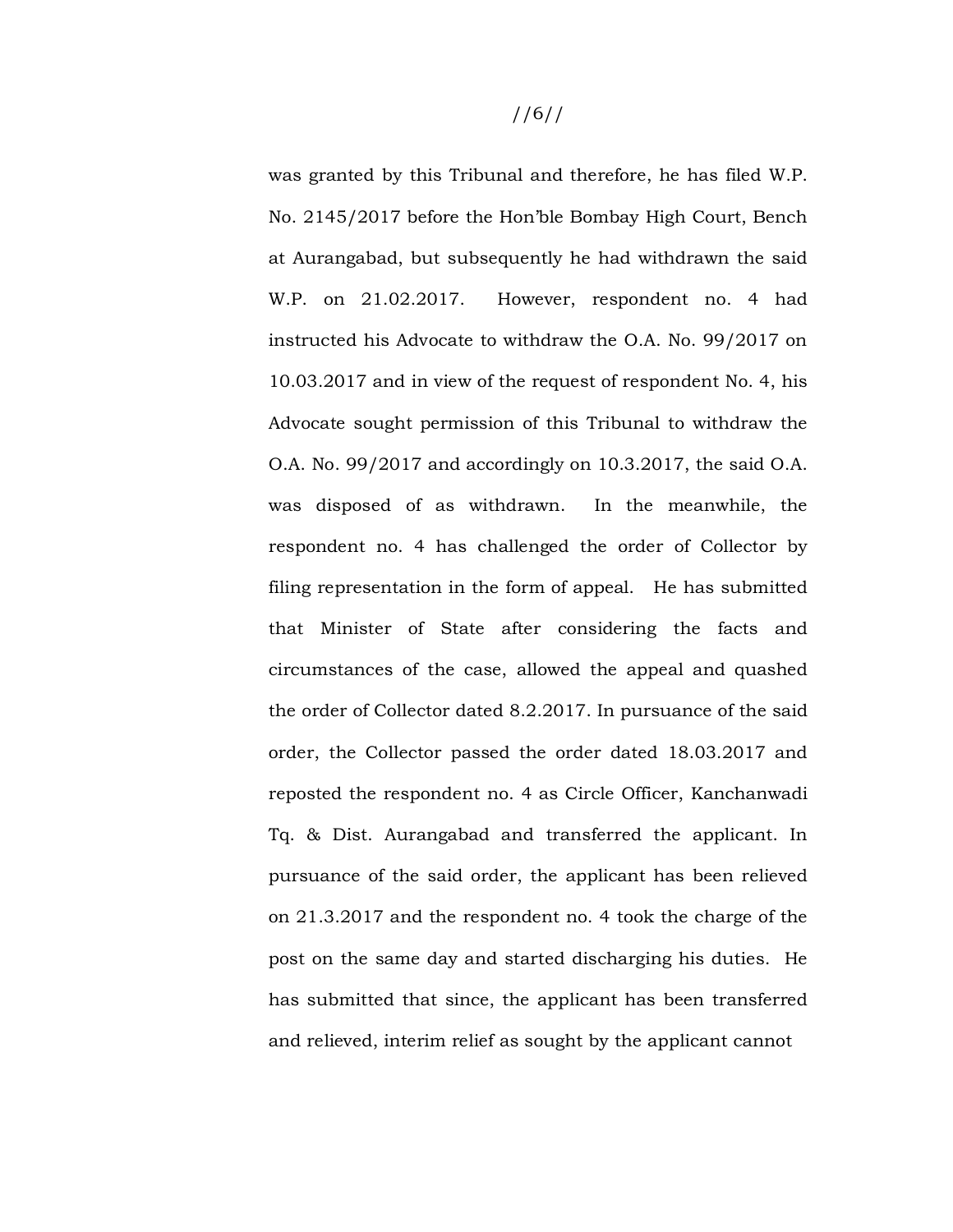# be granted and therefore, he urged that the prayer of the applicant for interim relief be rejected.

8. Learned C.P.O. has submitted that as per the instructions received to him, the order dated 18.3.2017 has been implemented. The charge of the post of Circle Officer, Kanchanwadi Tq. & Dist. Aurangabad has been handed over to the respondent no. 4 and the applicant has been relieved on 21.03.2017 and therefore, no question of granting interim relief as prayed for by the applicant arises and therefore, he urged that the request of the applicant for grant of interim relief be rejected.

9. On perusal of the documents placed on record by the respective parties, it reveals that the applicant was placed under suspension by an order dated 15.12.2016. During his suspension period, his head quarter was kept at Tahsil Office, Fulambri. By order dated 20.12.2016 respondent no. 4 was promoted and posted as Circle Officer, Kanchanwadi Tq. & Dist. Aurangabad. The applicant had challenged the order of suspension before this Tribunal by filing O.A. No. 938/2016. The said O.A. has been allowed by this Tribunal by its order dated 23.01.2017 in terms of prayer Clause IX-A, thereby quashing and setting aside the suspension order of the

# //7//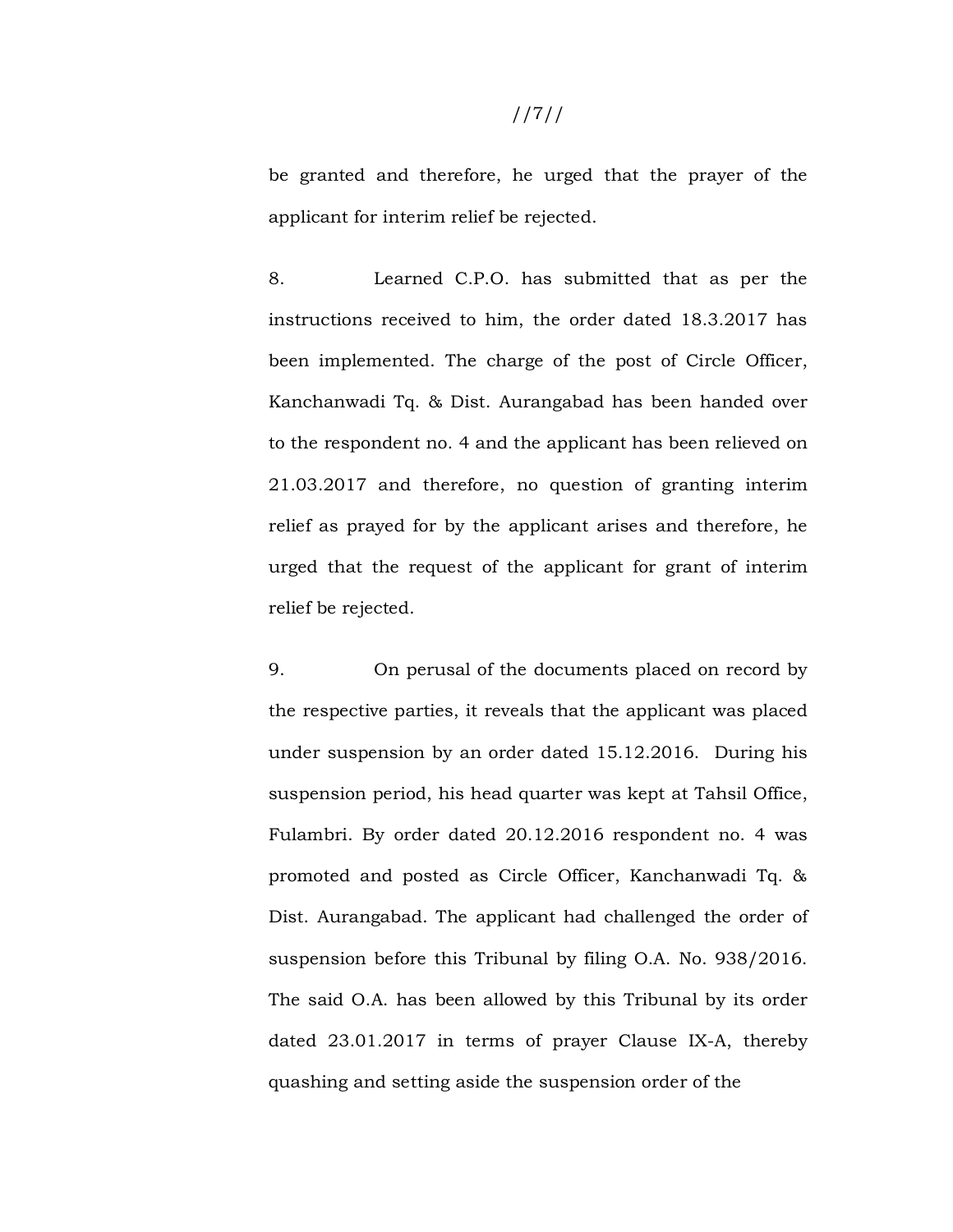applicant dated 15.12.2016. Thereafter, the Collector, Aurangabad issued the order dated 8.02.2017 and thereby reposted the applicant as Circle Officer, Kanchanwadi Tq. & Dist. Aurangabad. Consequently, the Collector has issued the order of transfer of respondent no. 4 as Circle Officer at Mahalgaon Tq. Vaijapur, Dist. Aurangabad. Respondent no. 4 has challenged the said order before this Tribunal in O.A. No. 99/2017 but was not succeeded in getting interim relief. Therefore, he approached the Hon'ble Bombay High Court, Bench at Aurangabad by filing W.P. No. 2145/2017, but subsequently he had withdrawn the same on 21.02.2017. Thereafter, he approached the Minister of State (Revenue Department) Government of Maharashtra by preferring representation/appeal on 1.3.2017. It was decided on 8.3.2017. The Minister of State has set aside the order dated 8.2.2017 issued by the Collector and directed him to repost the applicant as Circle Officer, Kanchanwadi Tq. & Dist. Aurangabad. Accordingly, the Collector issued impugned order dated 18.3.2017 and reposted the respondent no. 4 as Circle Officer, Kanchanwadi Tq. & Dist. Aurangabad and transferred the applicant as Circle Officer, Shendurwada, Tq. Gangapur, Dist. Aurangabad. The record produced by respondent no. 4 shows that the applicant was relieved from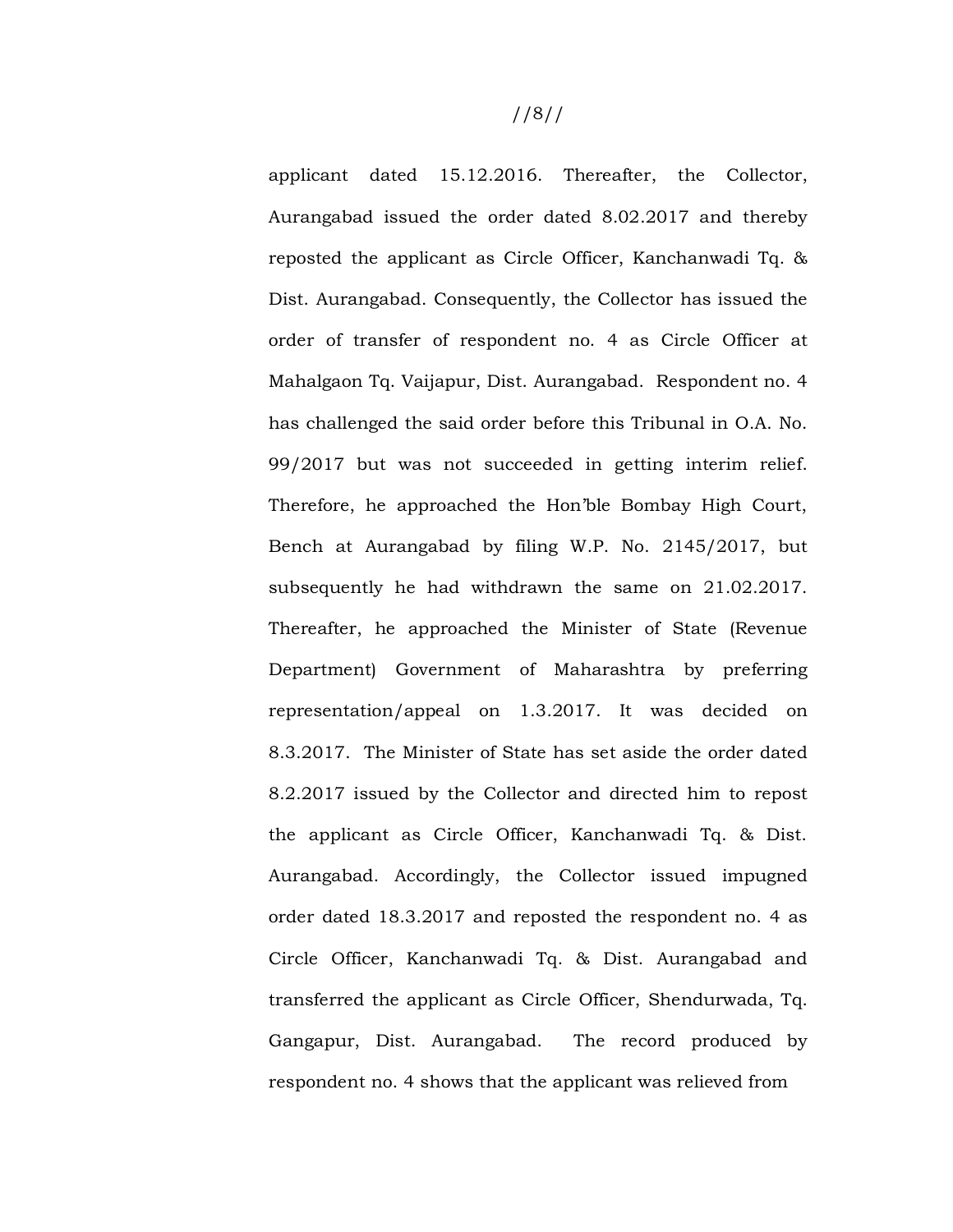the post of Circle Officer, Kanchanwadi Tq. & Dist. Aurangabad on 21.03.2017 and respondent no. 4 has been joined on the said post on the very day. Not only this but documents produced by the respondent no. 4 show that respondent no. 4 is now discharging his duties as Circle Officer, Kanchanwadi Tq. & Dist. Aurangabad since 21.03.2017. Prima-facie the documents on record shows that the impugned order of transfer has been implemented and therefore, the interim relief as prayed for by the applicant cannot be granted at this stage.

10. As regards the illegality of the order passed by the Minister of State and the Collector, Aurangabad and authority of the Minister of the State to entertain the representation / appeal made by the respondent no. 4 can be decided at the time of full-fledged hearing. Therefore, in these circumstances in my view, it is not a fit case to exercise discretion and to grant interim relief as prayed for by the applicant. Hence, the prayer to grant of interim relief stands rejected.

11. In the meantime, issue notices to the respondents, returnable on 7th April, 2017.